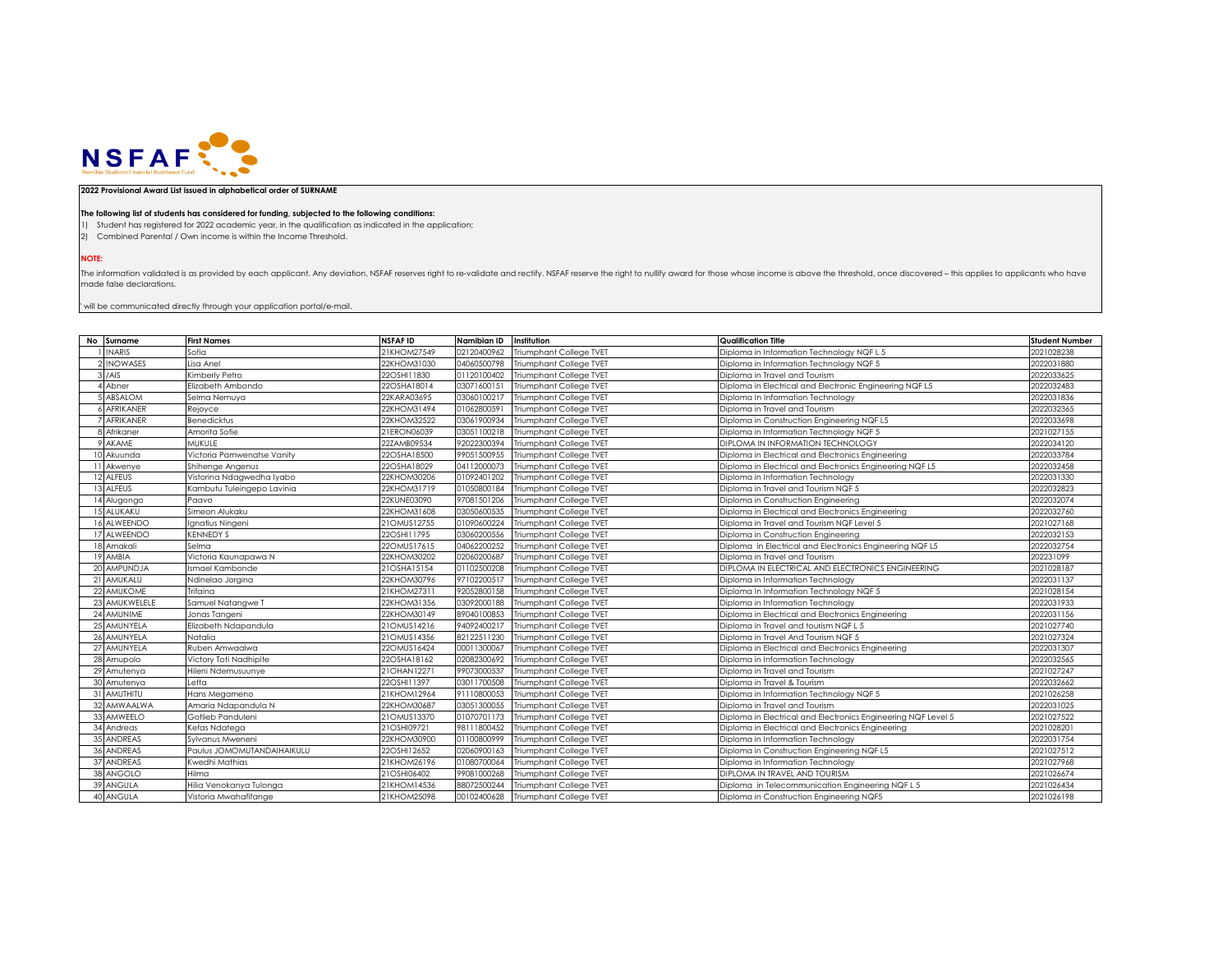| 41 ANGULA                | Saimi Ndapandula                | 21OSHA16236                | 94061700855 | Triumphant College TVET             | Diploma in Electrical and Electronics Engineering NQF Level 5 | 2021027615  |
|--------------------------|---------------------------------|----------------------------|-------------|-------------------------------------|---------------------------------------------------------------|-------------|
| 42 Angula                | Junias Eben-Ezel                | 22KHOM31366                | 00043000568 | Triumphant College TVET             | Diploma in Electrical and Electronic Engineering NQF L 5      | 2022032376  |
| 43 ANGULA                | Mekondjo Simon                  | 22OMUS17606                | 02051200181 | Triumphant College TVET             | Diploma in Electrical and Electronics Engineering NQF L 5     | 2022032607  |
| 44 Angula                | Frieda Dhimbilukweni            | 22OSHI11220                | 02020100762 | Triumphant College TVET             |                                                               | 2022032324  |
|                          |                                 |                            |             |                                     | Diploma in Travel and Tourism                                 |             |
| 45 Angula                | Maria Iyaloo                    | 22OSHA18466                | 01030200076 | Triumphant College TVET             | Diploma in Information Technology                             | 2022033581  |
| 46 ANKONGA               | Arbertina Tweufilwa             | 22KHOM30193                | 98071801321 | Triumphant College TVET             | Diploma In Information Technology NQF 5                       | 2022031098  |
| 47 Armas                 | Justine Tuyakula                | 22KHOM31399                | 03043000951 | Triumphant College TVET             | Diploma In Travel and Tourism NQF 5                           | 2022032327  |
| 48 Aron                  | Katrina Ndeapo                  | 22OSHI11861                | 98090100678 | Triumphant College TVET             | Diploma in Electrical and Electronics Engineering NQF L 5     | 2022033774  |
| 49 Ashikoto              | Jason Panduleni Tangi           | 22OHAN16570                | 03062000155 | Triumphant College TVET             | Diploma in Electrical and Electronics Engineering             | 2022032843  |
| 50 Ashikoto              | Gebhard lyambo                  | 22OSHI11758                | 01103000969 | Triumphant College TVET             | DIPLOMAIN ELECTRICAL AND ELECTRONICS ENGINEERING              | 2022033199  |
| 51 Ashipala              | Niikoraus Shapumba              | 21OSHA08384                | 99052701296 | Triumphant College TVET             | Diploma in Travel and Tourism NQF L 5                         | 2020025207  |
| 52 Ashipala              | Anna                            | 22OSHA19076                | 83092410866 | Triumphant College TVET             | Diploma in Information Technology NQF 5                       | 2020023714  |
| 53 Augustunus            | Frans                           | 22OMUS17574                | 02092600915 | Triumphant College TVET             | Diploma in Construction Engineering NQF L5                    | 2022032972  |
| 54 Augustus              | Jesaya Hamukwaya                | 22OSHI11899                | 96122100498 | Triumphant College TVET             | Diploma in Electrical and Electronics Engineering             | 2022033894  |
| 55 AUKONGO               | Chrisian Hafeni                 | 22ERON09033                | 00042410606 | Triumphant College TVET             | Diploma in Travel and Tourism                                 | 2022031571  |
| 56 AWENE                 | Wilka Nyanyukweni               | 22OSHA17983                | 03091700771 | Triumphant College TVET             | Diploma In Information Technology NQF 5                       | 2022032236  |
| 57 Balowa                | Given                           | 22KHOM31641                | 04041600642 | Triumphant College TVET             | Diploma in Information Technology NQF 5                       | 2022031832  |
| 58 Batista               | Andreas Zambi                   | 22KAVE13069                | 82020310538 | Triumphant College TVET             | Diploma in Information Technology                             | 2022031302  |
| 59 Benediktus            | Fimanekeni-Kalunga              | 22OSHA18177                | 02060100879 | Triumphant College TVET             | Diploma in Information Technology                             | 2022033002  |
| 60 Benhard               | Ruth Ndapandula                 | 22OHAN16723                | 03070800947 | Triumphant College TVET             | Diploma in Travel and Tourism NQF L5                          | 2022033193  |
| 61 Benhard Dikuwa        | Napenda                         | 22KAVE13442                | 92122601213 | Triumphant College TVET             | Diploma in Travel and Tourism                                 | 2022034058  |
| 62 BEZUIDENHOUDT         | Erenst Frikkie Francois         | 22OTJO06360                | 02122000678 | Triumphant College TVET             | Diploma in Electrical and Electronics Engineering NQF 5       | 2022032001  |
| 63 Boois                 | Jacqueline                      | 21KHOM28403                | 01123101051 | Triumphant College TVET             | Diploma In Information Technology NQF L 5                     | 2022031657  |
| 64 BOSMAN                | LAWRENCE                        | 21KHOM20410                | 93070500099 | Triumphant College TVET             | Diploma in Information Technology NQF 5                       | 2021026720  |
| 65 BRANDT                | Otniel Gullarmo                 | 22HARD02123                | 04082600067 | Triumphant College TVET             | Diploma In Information Technology NQF 5                       | 2022032780  |
| 66 BRINKMAN              | Jamel Prince Mubazenii          | 22KHOM31628                | 02102200728 | Triumphant College TVET             | Diploma in Information Technology                             | 2022032335  |
| 67 BRUWER                | Delano Sian                     | 21HARD00722                | 00013000527 | Triumphant College TVET             | Diploma In Information Technology NQF 5                       | 2021026194  |
| 68 CONRADIE              | Rashid Raymond                  | 22KHOM31396                | 04041900000 | Triumphant College TVET             | Diploma In Information Technology NQF 5                       | 2022031999  |
| 69 Damases               | Celine Ottilie                  | 21OSHI09665                | 96102200039 | Triumphant College TVET             | Diploma in Information Technology                             | 21oshi09665 |
| 70 DANIEL                | Aina Ndapewaoshali Ndeshihafela | 21KHOM14415                | 98121500605 | Triumphant College TVET             | Diploma in electrical and Electronics Engineering NQF Level 5 | 2021026488  |
| 71 DANIEL                | Helvi Mutikila                  | 21OSHA08229                | 98080401276 | Triumphant College TVET             | Diploma in Electrical and Electronics Engineering NQF L5      | 2021026277  |
| 72 Daniel                | Emmerentiana Kawiikalelwa       | 22OMUS17356                | 02062200978 | Triumphant College TVET             | Diploma In Information Technology NQF 5                       | 2022032620  |
| 73 Daniel                | Annanias Nghidiwakusha          | 22OSHI11834                | 03040900374 | Triumphant College TVET             | Diploma in Electrical and Electronics Engineering             | 2022033656  |
| 74 Dausab                | Paula Christel                  | 21KHOM25846                | 01102400777 | Triumphant College TVET             | Diploma in Information Technology                             | 2022031267  |
| 75 DAVID                 | Benyamen Kamati                 | 21OSHA14973                | 00041400291 | Triumphant College TVET             | Diploma in Information Technology                             | 2021027502  |
| 76 DAWEB                 | <b>Trevor Reinhardt</b>         | 22KHOM31046                | 02123100544 | Triumphant College TVET             | Diploma in Information Technology                             | 2022031954  |
| 77 DE KOE                | Ruwayno Antonio                 | 22KHOM33949                | 01033000124 | Triumphant College TVET             | Diploma in Information Technology                             | 2022032133  |
| 78 Dikaka                | Mathew Didhiro                  | 22KHOM33054                | 98051200322 | Triumphant College TVET             | Diploma in Travel and Tourism                                 | 2020023891  |
| 79 Dolf                  | Tiaan Stefan                    | 21HARD00911                | 01053100523 | Triumphant College TVET             | Diploma in Information Technology                             | 2021026416  |
| <b>80 DOS RAMOS</b>      | <b>Brencious Decio</b>          | 22OMAH03052                | 99020500031 | Triumphant College TVET             | Diploma in Information Technology NQF 5                       | 2022022573  |
| 81 Edward                |                                 |                            | 02022400887 |                                     |                                                               | 2022032869  |
| 82 EFRAIM                | Shekupe Lucia Nelago<br>Martin  | 22OMUS17514                |             | Triumphant College TVET             | Diploma in Information Technology                             | 2022032947  |
|                          |                                 | 22OSHA18217<br>21OSHI09864 | 99090400435 | Triumphant College TVET             | Diploma in Telecommunication Engineering                      | 2020023600  |
| 83 Equmbo                | Stephanus Nghipandulwa          |                            | 97010101078 | Triumphant College TVET             | Diploma in Electrical and electronics engineering             |             |
| 84 ELAGO                 | Philipus Inamutsika             | 22OMUS17233                | 99020600370 | Triumphant College TVET             | Diploma in Electrical and Electronics Engineering             | 2022031799  |
| 85 Elia                  | Emma Utombabi                   | 22OHAN16636                | 01081800941 | Triumphant College TVET             | Diploma in Electrical and Electronic Engineering              | 2022032216  |
| 86 ELIAKIMA              | Eino Kaapanda                   | 21KHOM27685                | 86122600199 | Triumphant College TVET             | Diploma in Construction Engineering NQF L5                    | 2021028234  |
| 87 EMBASHU               | Fidel Kondja                    | 22OSHA18463                | 00032200579 | Triumphant College TVET             | Diploma in Electrical and electronics Engineering             | 2022033557  |
| 88 EMVULA                | Eunike Ndapanda                 | 22KHOM31056                | 02101400251 | Triumphant College TVET             | Diploma in Electrical and Electronic Engineering              | 2022031770  |
| 89 ENDJALA               | Johanna Nalweendo               | 21KHOM13229                | 98032700811 | Triumphant College TVET             | Diploma in Travel and Tourism NQF L 5                         | 2021026301  |
| 90 ENDJALA               | Junias Haufiku                  | 21KHOM25665                | 00070901252 | Triumphant College TVET             | Diploma in Construction Engineering NQF L5                    | 2021027119  |
| 91 Erastus               | Anna Magdalena Tulela           | 22OHAN17538                | 01063000181 | Triumphant College TVET             | Diploma in Electrical and Electronics Engineering             | 2022034411  |
| 92 Erastus               | Teofilus                        | 22OSHA17722                | 03030100219 | Triumphant College TVET             | Certificate in Electrical And Electronics Engineering         | 2022032089  |
| 93 Erastus               | Erickson                        | 22OSHA19057                | 01091301026 | Triumphant College TVET             | Diploma in Electrical and Electronics Engineering             | 2022034588  |
| 94 Erastus Tulikeni Ndeu | Mwadingi                        | 22KHOM31740                | 01081701005 | Triumphant College TVET             | Diploma In Telecommunication Engineering NQF5                 | 2022032012  |
| 95 ERIKKI                | Ananias likango                 | 22KHOM32623                | 02010601092 | Triumphant College TVET             | Diploma in Construction Engineering                           | 2022034296  |
| 96 EVALISTUS             | Elizabeth                       | 22KHOM30240                | 92120401047 | Triumphant College TVET             | Diploma in Technology Engineering                             | 2022031026  |
| 97 Falanga               | Manuel Sakaria                  | 22KAVE13860                | 88030701063 | Triumphant College TVET             | Diploma in information Technology                             | 2022034681  |
| 98 FANUEL                | azarus Tuufilwa Valombeweleni   | 21OSHA16233                | 97082001010 | Triumphant College TVET             | Diploma in Electrical and Electronics Engineering NQF Level 5 | 2021028672  |
| 99 Festus                | Ndinelago Niita                 | 22OMUS18447                |             | 00061501166 Triumphant College TVET | Diploma in Travel and Tourism                                 | 2022034407  |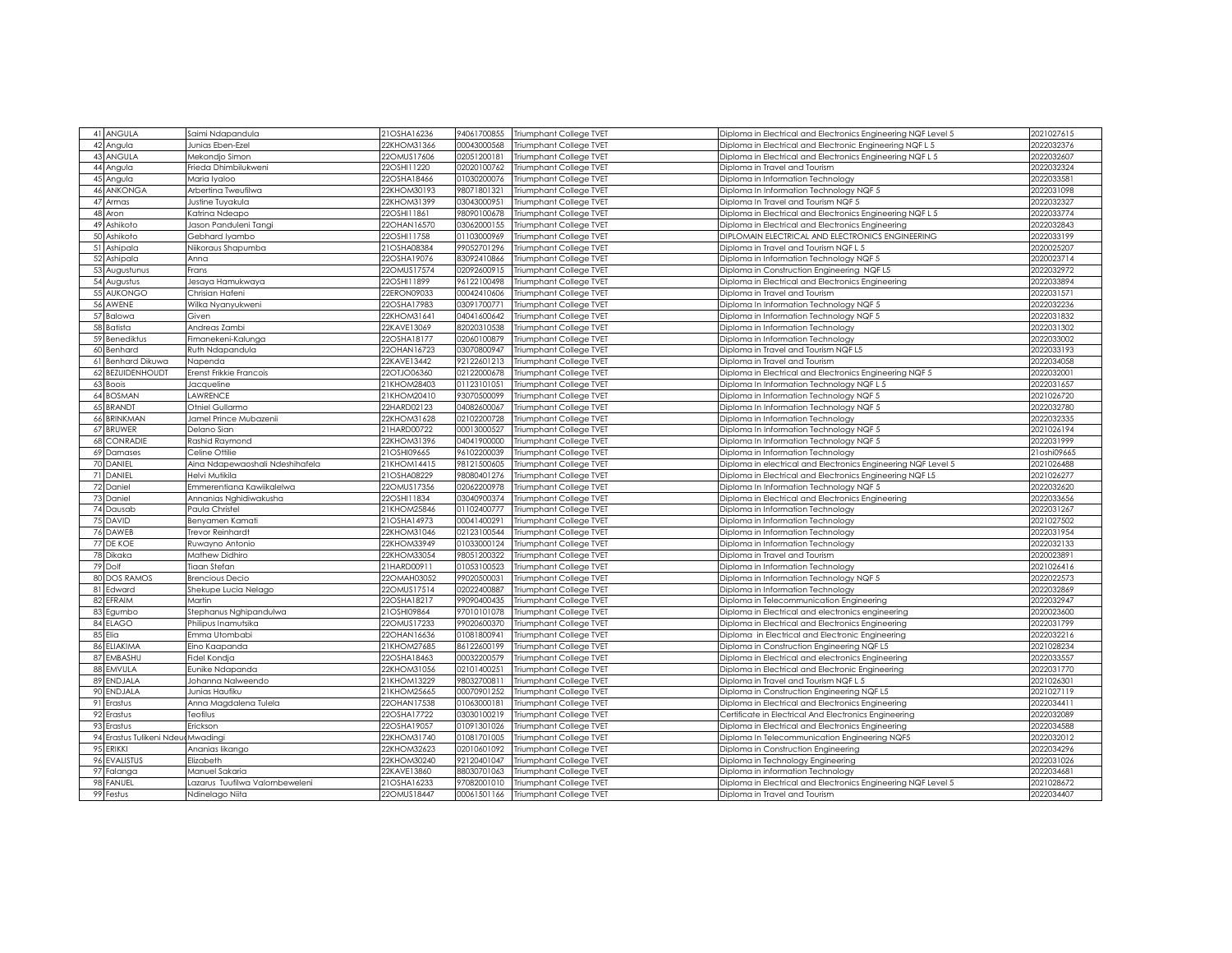| 100 Festus          | Paulina Mwaalwa            | 22OSHA18411 | 03012600523 | Triumphant College TVET             | Diploma in Electrical and Electronics Engineering         | 2022033405    |
|---------------------|----------------------------|-------------|-------------|-------------------------------------|-----------------------------------------------------------|---------------|
| 101 FESTUS          | Festus Nduuvika            | 22OSHI12076 | 01080700773 | Triumphant College TVET             | Diploma in Travel and Tourism                             | 2022033841    |
| 102 Filemon         | Amalia Sarti Sheyanawa     | 21KHOM13058 | 88091800878 | Triumphant College TVET             | Diploma in Information Technology                         | 2022031219    |
| 103 FILIPPUS        | David Lafikange            | 22OSHA19364 | 98031000689 | Triumphant College TVET             | Diploma in Telecommunication Engineering NQF Level 5      | 2021026676    |
| 104 Filipus         | Sakeus Shali               | 22OSHI12597 | 00050500511 | Triumphant College TVET             | Diploma in Electrical and Electronics Engineering         | 2022035216    |
| 105 FILLEMON        |                            | 21KHOM13933 |             |                                     |                                                           | 2021026282    |
|                     | Josefina                   |             | 95031900059 | Triumphant College TVET             | Diploma In Travel and Tourism NQF 5                       |               |
| 106 FILLEMON        | Lungameni Hans             | 22KHOM31586 | 00101400877 | Triumphant College TVET             | Diploma in Electrical and Electronics Engineering NQF L 5 | 2022032434    |
| 107 FILLIP          | Ottilie Nelao              | 22KHOM30256 | 00100301077 | Triumphant College TVET             | Diploma in Travel and Tourism NQF 5                       | 2022031028    |
| 108 FILLIPUS        | Jason Vayakeleni           | 21OTJO04129 | 97110500942 | Triumphant College TVET             | Diploma in Electrical and Electronics Engineering         | 2021027044    |
| 109 Fillipus        | Natalia Mbundu             | 22KAVE12802 | 04030300723 | Triumphant College TVET             | Diploma in Information Technology                         | 2022032242    |
| 110 Fillipus        | Ndemutekaosioso Fredrick   | 22OSHA18223 | 98121301157 | Triumphant College TVET             | Diploma in Electrical and Electronics Engineering         | 2022033186    |
| 111 FRANS           | Peneyambeko Ndelietela     | 21ERON05892 | 98070300531 | Triumphant College TVET             | Diploma in Electrical and Electronic Engineering NQF L5   | 2021027441    |
| 112 FRANS           | Daniel Ngidishange         | 21KHOM27018 | 97120600923 | Triumphant College TVET             | Diploma in Construction Engineering NQF Level 5           | 2021028114    |
| 113 Frederik        | Davor Marc                 | 22KHOM32314 | 02053000473 | Triumphant College TVET             | Diploma In Travel and Tourism NQF 5                       | 2022033933    |
| 114 Fwanyanga       | Nancy Mushova              | 22KAVE12799 | 99041300430 | Triumphant College TVET             | Diploma in Travel and Tourism                             | 2021027853    |
| 115 GABRIEL         | Secilia Nuusiku            | 21OMUS09452 | 97121401126 | Triumphant College TVET             | Diploma in Information Technology NQF 5                   | 2021026735    |
| 116 GABRIEL         | Emilia Indileni            | 22KHOM32785 | 03091400786 | Triumphant College TVET             | Diploma in Travel and Tourism                             | 2022034393    |
| <b>117 GAINGOS</b>  | Wendy                      | 22KHOM31244 | 01102701017 | Triumphant College TVET             | Diploma in Travel and Tourism NQF 5                       | 2022032155    |
| 118 GAISES          | OLGA ERIKA                 | 22OSHI11396 | 02120900377 | Triumphant College TVET             | DIPLOMA IN INFORMATION TECHNOLOGY                         | 2022032665    |
| 119 GANES           | Ashley Kasey               | 22ERON08709 | 02071200411 | Triumphant College TVET             | Diploma in Travel and Tourism NQF 5                       | 2022033018    |
| 120 Gaoses          | Jolanda                    | 21OTJO05430 | 99112700061 | Triumphant College TVET             | Diploma in Travel and Tourism                             | 2022032190    |
| 121 GARISEB         | Chaldrick Ri-claudis       | 21OMAH01843 | 03081900085 | Triumphant College TVET             | Diploma in Construction Engineering NQF L5                | 2021027593    |
| 122 GAROES          | Risalode                   | 22KHOM32333 | 02060600278 | Triumphant College TVET             | Diploma in Travel and Tourism                             | 2022032623    |
| 123 GARUNAS         | <b>Hillary Elry</b>        | 22KHOM31802 | 00091401038 | Triumphant College TVET             | Diploma in Information Engineering NQF Level 5            | 2022032593    |
| 124 GASES           | Gases Selin                | 21ERON07103 | 03061100601 | Triumphant College TVET             | Diploma in Travel and Tourism NQF L5                      | 2021028468    |
| 125 GAUGOAB         | Vinina Myles               | 21KUNE02621 | 01012500306 | Triumphant College TVET             | Diploma in Electrical and Electronics Engineering         | 2021028749    |
| 126 GAWESEB         | Dicaprio                   | 22KHOM30154 | 00092201318 | Triumphant College TVET             | Diploma in Travel and Tourism                             | 2022031324    |
| 127 GAWESES         | <b>OCEAN</b>               | 21KHOM25977 | 01012200299 | Triumphant College TVET             | Diploma in Telecommunication Engineering                  | 2022031620    |
| 128 Gebhard         | Josef Filemon Tashiya      | 220MUS17111 | 01080301291 | Triumphant College TVET             | Diploma in Information Technology                         | 2022032197    |
|                     |                            |             |             |                                     |                                                           |               |
| 129 GEINGOB         | Marsalom Rodrick           | 22KHOM31676 | 94021400303 | Triumphant College TVET             | Diploma in Information Technology                         | 2022031065    |
| 130 GEISES          | Unis Destiny Selma         | 21ERON05748 | 03100500137 | Triumphant College TVET             | Diploma in Construction Engineering NQF L5                | 2021027283    |
| 131 GENO            | Nelson Nass                | 21KHOM2371  | 92060900794 | Triumphant College TVET             | Diploma in Telecommunication Engineering                  | 2021026669    |
| 132 GIDEON          | mmanuel Penehafo           | 22OHAN16680 | 99042300922 | Triumphant College TVET             | Diploma in Travel and Tourism NQF L 5                     | 2022032449    |
| 133 GORASEB         | Giovanni Sylvanus Brenden  | 21KHOM28308 | 95082900487 | Triumphant College TVET             | Diploma in Travel and Tourism NQF L 5                     | 2021028449    |
| 134 Hacker          | Ricky Jekoubi              | 22OTJO06524 | 02042800082 | Triumphant College TVET             | Diploma In Information Technology NQF 5                   | 2021027308    |
| 135 HAIHAMBO        | JOHANNES KADILA            | 22OHAN17298 | 02090400943 | Triumphant College TVET             | DIPLOMA IN ELECTRICAL AND ELECTRONICS ENGINEERING         | 2022034156    |
| 136 HAIHAMBO        | gnatius Kandali            | 22OMUS17187 | 01070500917 | Triumphant College TVET             | Diploma in Construction Engineering                       | 2022032133    |
| <b>137 HAILONGA</b> | Shiwaovanu                 | 22ERON09145 | 00022600876 | Triumphant College TVET             | Diploma in Travel and Tourism NQF 4                       | 2020022682    |
| 138 HAILUNDU        | Ndahafa                    | 21OHAN05665 | 97090300048 | Triumphant College TVET             | Diploma in Telemmunication Engineering                    | 2021026246    |
| 139 Haimbanga       | Herman Hausiku             | 22KAVE13183 | 01060501007 | Triumphant College TVET             | Diploma in Travel and Tourism                             | 2022033226    |
| 140 HAIMBILI        | Hofeni Hafeni              | 22OSHA17111 | 94101400644 | Triumphant College TVET             | Diploma in Electrical and Electronic Engineering          | 2022031384    |
| 141 Haimbodi        | Ananias Kashinouwa         | 22ERON09009 | 92121201157 | Triumphant College TVET             | Diploma In Electrical and Electronics Engineering         | 2022032949    |
| 142 Haimbodi        | Simon                      | 22KHOM32205 | 96032101076 | Triumphant College TVET             | Diploma In Electrical and Electonics                      | 2022033627    |
| 143 Haimbodi        | Johannes Linekelomwene     | 22OSHI11333 | 03053000105 | Triumphant College TVET             | Diploma in Electrical and Electronics Engineering         | 2022032461    |
| 144 Haimbondi       | Ruben Nghitumungobe        | 21OSHI08724 | 98020300570 | Triumphant College TVET             | DIPLOMA IN ELECTRICAL AND ELECTRONICS ENGINEERING         | 2021027534    |
| 145 Haimbondi       | DAngelo Denilson           | 22ERON08418 | 03010600027 | Triumphant College TVET             | Diploma in Electrical and Electronics Engineering NQF L5  | 2022032699    |
| 146 HAINDONGO       | Israel Ineekela            | 22KARA03830 | 00091800218 | Triumphant College TVET             | Diploma in Telecommunications Engineering NQF L5          | 2022032301    |
| 147 Haingura        | Paulus Hausiku             | 22KAVE12891 | 00090800664 | Triumphant College TVET             | Diploma in Travel and Tourism                             | Not Specified |
| 148 Haingura        | Sonia Umba                 | 22KAVE13432 | 93112000773 | Triumphant College TVET             | Diploma in Telecommunication Engineering                  | 2022033697    |
| 149 HAININGA        | Sylvia                     | 21KHOM24004 | 82040510036 | Triumphant College TVET             | Diploma in Travel and Tourism NQF L 5                     | 2021027399    |
| 150 HAKAALA         | Asteria N                  | 22KHOM31369 | 96082400569 | Triumphant College TVET             | Diploma in Travel and Tourism NQF 5                       | 2022032290    |
| 151 Halweendo       | Puyeipawa Ndahafa          | 21KHOM14145 | 00052300781 | Triumphant College TVET             | Diploma in Travel and Tourism NQF 5                       | 2021026439    |
| 152 HAMALWA         | Rauna Ndeshilombwelwa      | 22KARA03660 | 01101900601 | Triumphant College TVET             | Diploma in Information Technology                         | 2022031530    |
| 153 HAMALWA         | Andreas Nghenohame Shihepo | 22KHOM31727 | 03020600421 | Triumphant College TVET             | Diploma in Telecommunication Engineering NQF L5           | 2022032643    |
| 154 Hambali         | Lukas Ndelitunga           | 22OSHI11210 | 02040800522 | Triumphant College TVET             | Diploma in Electrical and Electronics Engineering         | 2022031945    |
| <b>155 HAMUKOTO</b> | Mirjamn Ndeshipanda        | 21KHOM22560 | 94010700653 | Triumphant College TVET             | Diploma In Information Technology NQF Level 5             | 2021026961    |
| <b>156 HAMUKOTO</b> | Patricia N                 | 22OHAN16322 | 02031700588 | Triumphant College TVET             | Diploma in Travel and Tourism NQF Level 5                 | 2022031985    |
| 157 HAMUKWAYA       | Eufemia Ndaendelao         | 21OSHA15150 | 94072300292 | Triumphant College TVET             | Diploma in Travel and Tourism NQF L 5                     | 2021028184    |
|                     |                            |             |             |                                     |                                                           |               |
| 158 Hamunyera       | Andreas Hausiku            | 22KAVE13364 |             | 94111700764 Triumphant College TVET | Diploma in Telecommunication Engineering                  | 2022033583    |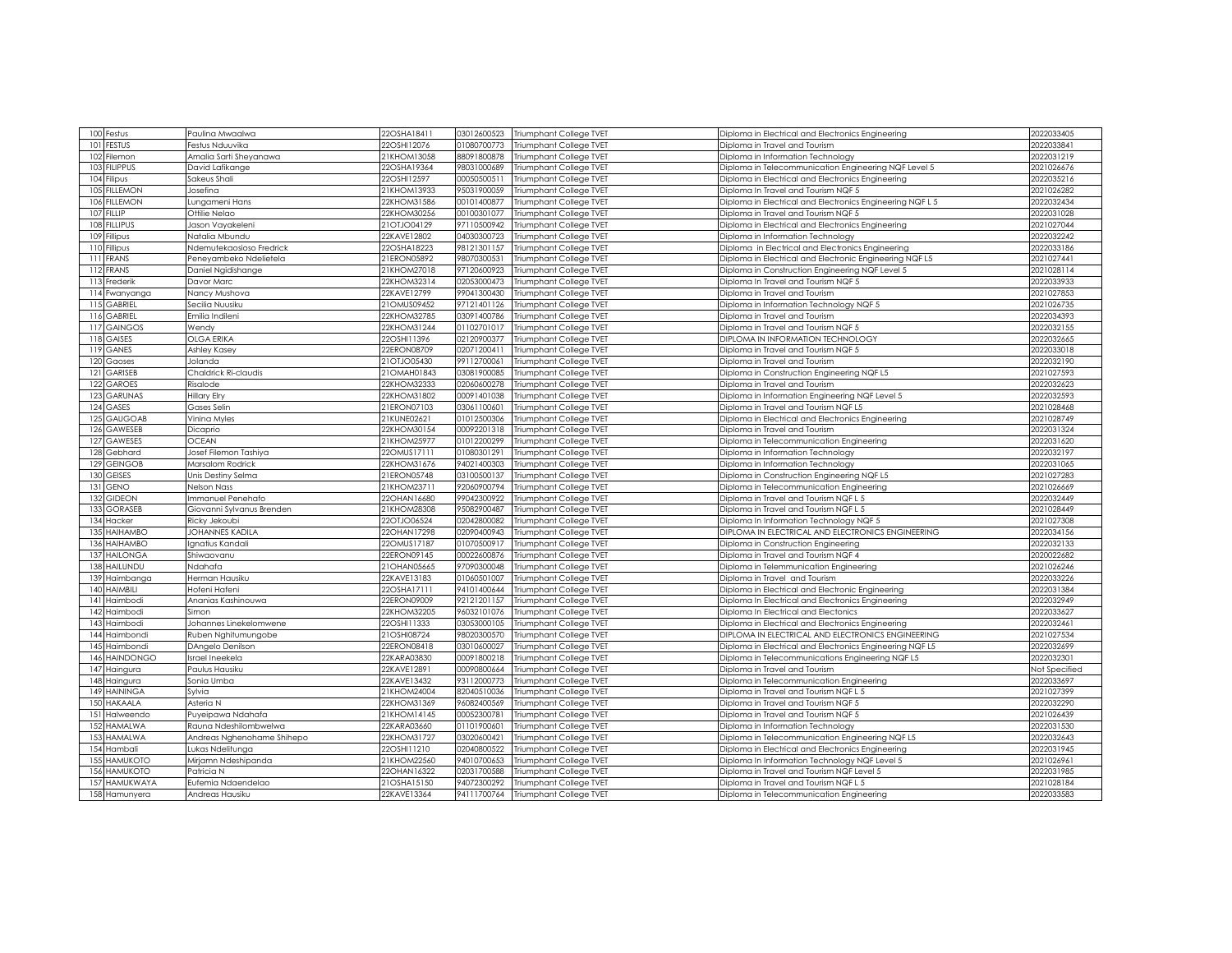| 159 HAMUTENYA                 | ERASMUS NDINGHOSHI         | 22OSHI11833 | 01080601198 | <b>Triumphant College TVET</b> | DIPLOMA IN ELECTRICAL AND ELECTRONICS ENGINEERING             | 2022033637    |
|-------------------------------|----------------------------|-------------|-------------|--------------------------------|---------------------------------------------------------------|---------------|
| <b>HAMWAALWA</b><br>160       | Angula Mateus              | 22KUNE03115 | 02030800511 | Triumphant College TVET        | Diploma in Construction Engineering NQF L5                    | 2022032895    |
| 161<br>Handima                | Hawakeshe Ndapandula       | 22OSHA18224 | 98101201197 | Triumphant College TVET        | Diploma in Information Technology                             | 2022033178    |
|                               |                            |             |             |                                |                                                               |               |
| HANGO<br>162                  | Tangi Ndapandula           | 21KHOM27332 | 97032900348 | Triumphant College TVET        | Diploma in Electrical and Electronics Engineering NQF Level 5 | 2021027914    |
| HANGO<br>163                  | Nelson Hipangelwa          | 22KUNE03112 | 96111400398 | Triumphant College TVET        | Diploma in Travel and Tourism NQF 5                           | 2022032956    |
| 164<br>Hango                  | Mateus IIta                | 22OMUS17042 | 01052800459 | Triumphant College TVET        | Diploma in Information Technology                             | 2022032104    |
| 165<br>Hangula                | Selma                      | 20Ohan03507 | 98080400881 | Triumphant College TVET        | Diploma in Electrical and Electronics Engineering NQF L5      | 2020023749    |
| <b>HANGULA</b><br>166         | Ruth Ndalinoshisho         | 21OHAN14740 | 82020910535 | Triumphant College TVET        | Diploma In Travel and Tourism NQF L 5                         | 2021028716    |
| Hangula<br>167                | Phillemon Ndangi           | 22KHOM31317 | 00053101383 | <b>Triumphant College TVET</b> | Diploma In Telecommunication Engineering NQF L5               | 2022032189    |
| 168<br>Hangula                | Marita Ragel               | 22OSHI11768 | 00080800645 | Triumphant College TVET        | Diploma in Information Technology                             | 2022033504    |
| HAOSEB<br>169                 | Bemaru Hulda               | 22ERON08406 | 99012600626 | Triumphant College TVET        | Diploma in Telecommunication Engineering NQF L5               | 2022031336    |
| 170<br>Hapulile               | Saara Ndelitunga           | 21KHOM13911 | 98102100974 | Triumphant College TVET        | iploma in Travel and Tourism NQF L 5                          | 2021026437    |
| <b>HAROCHAB</b><br>171        | Ruberto                    | 21OTJ002573 | 01082800341 | Triumphant College TVET        | Diploma in Information Technology                             | 2021026499    |
| 172 HASHENI                   | Victoria Tuulikepo         | 22KHOM31362 | 03021800157 | Triumphant College TVET        | Diploma in Travel and Tourism NQF L 5                         | 2022031782    |
| Hashilanda<br>173             | Johanna Ndavalukwa         | 22OSHI11932 | 01020201177 | Triumphant College TVET        | Diploma in Electrical and Electronics Engineering             | 2022032480    |
| 174<br>HASHIMBAANGA           | Paulus Ndupalyelye         | 21OSHI09277 | 99110400907 | Triumphant College TVET        | Diploma In Information Technology                             | 2021028253    |
| <b>HASHONGOLO</b><br>175      | Moses N                    | 22KHOM31807 | 03050900296 | <b>Triumphant College TVET</b> | Diploma in Information Technoloav                             | 2022031988    |
| 176<br>Hashoongo              | David Ndatjapo             | 22OHAN16252 | 01111600694 | Triumphant College TVET        | Diploma In Electrical and Electronics Engineering NQF Level 5 | 2022032015    |
| 177<br>Hatjipo                | Wilhelm                    | 22OMUS18410 | 00020201877 | <b>Triumphant College TVET</b> | Diploma in Electrical & Electronics Engineering               | 2022034469    |
| 178<br>Hatutale               | Dorian Tugalukeni          | 22OMUS17373 | 99120400438 | Triumphant College TVET        | Diploma in Construction Engineering                           | 2022032534    |
| HAUFIKU<br>179                | Hambeleleni Shindongo      | 22KHOM31183 | 97090700879 | Triumphant College TVET        | Diploma in Travel and Tourism                                 | 2022032121    |
| Haufiku<br>180                | <b>Tresia</b>              | 22OHAN15577 | 00041400704 | Triumphant College TVET        | <b>DIPLOMA IN INFORMATION TECHNOLOGY</b>                      | 2022031486    |
| HAUFIKU<br>181                | Olivia Ndapwoundja N       | 22OHAN16012 | 87021800622 | Triumphant College TVET        | Diploma In Information Technology NQF 5                       | 2022031796    |
| 182<br>Haundjangi             | Claudia Matumbo            | 22KAVE13651 | 00011901117 | Triumphant College TVET        | Diploma in travel and tourism                                 | 2022032650    |
| 183<br>Hause                  | Justina Ndayelekelwa       | 20Oshi03008 | 95031600977 | Triumphant College TVET        | Diploma in Construction Engineering NQF L5                    | 2020023948    |
| 184<br><b>HAUSHONA</b>        | Ruben Haufiku              | 22KHOM31852 | 01063001037 | Triumphant College TVET        | Diploma in Electrical and Electronic Engineering              | 2022032799    |
| 185<br>Hausiku                | Alfons Nankema             | 22KAVE13843 | 02020801159 | Triumphant College TVET        | Diploma in Electrical and Electronics Engineering             | 2022034304    |
| <b>HEIBES</b><br>186          | <b>DORCAS</b>              | 22OSHI11226 | 03020400651 |                                | <b>DIPLOMA IN INFORMATION TECHNOLOGY</b>                      | 2022031952    |
|                               |                            |             |             | Triumphant College TVET        |                                                               |               |
| 187<br>Heigauseb              | /Gorebasen Mario Sebastian | 22KUNE03291 | 99032200487 | Triumphant College TVET        | Diploma in Electrical and Electronic Engineering              | 2022034372    |
| HEITA<br>188                  | Rulos Angula               | 21KHOM25338 | 93112000560 | Triumphant College TVET        | Diploma In Travel and Tourism NQF Level 5                     | 202126783     |
| 189<br>Hendrich               | Dilanda Theofilia          | 22OTJO06191 | 99110100075 | Triumphant College TVET        | Diploma in Electrical and Electronics Engineering             | 2022031502    |
| <b>HENGARI</b><br>190         | Hijova                     | 22KHOM32477 | 99022600092 | Triumphant College TVET        | Diploma in Information and Technology                         | 2022033421    |
| <b>HERMAN</b><br>191          | Elizabeth Ndasilwonghenda  | 21KHOM16480 | 96011001149 | Triumphant College TVET        | Diploma in Travel and Tourism NQF L 5                         | 2021026655    |
| 192<br>Hishiko                | Vistoline                  | 21OSHI04888 | 99110600477 | Triumphant College TVET        | Diploma in Travel and Tourism NQF Level 5                     | 2021026323    |
| <b>HISHITONGO</b><br>193      | Elizabeth Nghihandemo      | 22OHAN16498 | 98010300225 | Triumphant College TVET        | Diploma in Travel and Tourism                                 | 2020024443    |
| 194<br>Hosea                  | Tobias Natangwe            | 21KHOM18605 | 99042000546 | Triumphant College TVET        | Information and Technology                                    | Not Specified |
| 195<br><b>IOVEKA</b>          | Japimburura Tjiposa        | 21OMAH01196 | 01040800394 | Triumphant College TVET        | Diploma in Travel Tourism NQF L 5                             | 2021026559    |
| 196<br>Hoveka                 | Hivirikee Ndinelao         | 21khom21381 | 03120500402 | Triumphant College TVET        | Diploma in Construction Engineering NQF L5                    | 2021026729    |
| 197<br><b>HULA</b>            | Victoria Vapanguleni       | 22OMUS16460 | 93050800477 | Triumphant College TVET        | Diploma in Travel and Tousrism                                | 2015010715    |
| <b>IKUSHAMBA</b><br>198       | Oscar Natangwe Amadhila    | 21OMUS12830 | 01082700908 | Triumphant College TVET        | Diploma Electrical and Electronics Engineering NQF Level 5    | 2021026842    |
| 199<br>ileka                  | oide Ndasilwohenda         | 22KHOM31518 | 06062601521 | Triumphant College TVET        | Diploma In Travel and Tourism                                 | 2022032485    |
| 200<br>ileka                  | Matheus Nambinga           | 22OSHA18540 | 01071900501 | Triumphant College TVET        | Diploma in Information Technology                             | 2022033903    |
| <b>IILIFALI</b><br>201        | Johannes Shiningayamwe     | 22OHAN16453 | 02051400172 | Triumphant College TVET        | Diploma in Construction Engineering                           | 2022031619    |
| 202<br>limene                 | Ndihole Omuwa Jesaya       | 22OSHI11274 | 02032000156 | Triumphant College TVET        | Diploma in Electrical and Electronic Engineering              | 2022032054    |
| 203<br><b>INDONGO</b>         | Frieda Ndakulilwa          | 21KHOM13426 | 85082510681 | Triumphant College TVET        | Diploma in Travel and Tourism NQF Level 5                     | 2021026344    |
| <b>IPINGE</b><br>204          | <b>JOSEF Upindi</b>        | 21KHOM27000 | 93032400619 | Triumphant College TVET        | iploma in Travel and Tourism NQF 5                            | 2021028042    |
| <b>IPINGE</b><br>205          | Klaudia Tegeleleni Magano  | !10MUS07111 | 95081001597 | Triumphant College TVET        | Diploma in Information Technology NQF 5                       | 2021026279    |
| 206<br><b>IPINGE</b>          | litus Kayenante            | 22OMUS17643 | 02102900215 | Triumphant College TVET        | Diploma in Construction Engineering NQF 5                     | 2022033160    |
| 207<br>litula                 | Amon Namwandi              | 22OHAN16494 | 01070901326 | Triumphant College TVET        | Diploma in Information Technology NQF L5                      | 2022032693    |
| <b>IYAMBO</b><br>208          | Maria Ndasilohenda         | 22KHOM31499 | 98121900875 | Triumphant College TVET        | Diploma in Electrical and Electronics Engineering             | 2022032585    |
| <b>IIYAMBO</b><br>209         | Selma                      | 22OMUS16997 | 99091301341 | <b>Triumphant College TVET</b> | Diploma in Travel and Tourism                                 | 2022031965    |
| 210<br><b>IIYAMBO</b>         | Victorina Indeni           | 22OMUS18882 | 02012800432 | Triumphant College TVET        | Diploma in Electrical and Electronics Engineering             | 2022034662    |
| 211<br>leka                   | Titus                      | 22OMUS18045 | 01092401482 | Triumphant College TVET        | Diploma in Electrical and Electronics Engineering             | 2022034084    |
| 212                           | Tomas T A                  | 22KHOM31212 | 99072201191 | Triumphant College TVET        | Diploma In Electrical and Electronics Engineering NQF 5       | 2022032163    |
| Ilunga<br><b>IMENE</b><br>213 | Alma                       | 22KHOM33056 | 01052601294 |                                |                                                               | 2021027557    |
| 214<br>IMMANUEL               |                            |             |             | Triumphant College TVET        | Diploma in Electrical and Electronics Engineering             |               |
|                               | Nghipulenga Ndahafa        | 21KHOM13928 | 99031400548 | Triumphant College TVET        | Diploma in Electrical and Electronics Engineering             | 2021026442    |
| IMMANUEL<br>215               | Matheys                    | 22HARD02086 | 98122700397 | <b>Triumphant College TVET</b> | Diploma in Travel and Tourism                                 | 2022032156    |
| <b>IMMANUEL</b><br>216        | Immanuel Shilanda          | 22KHOM31777 | 02040401032 | Triumphant College TVET        | Diploma in Travel and Tourism                                 | 2022032664    |
| 217 IMMANUEL                  | <b>JONAS NANDEMUPA</b>     | 22OSHA17390 | 03071300441 | Triumphant College TVET        | THE DIPLOMA IN ELECTRICAL AND ELECTRONICS ENGINEERING         | 2021028071    |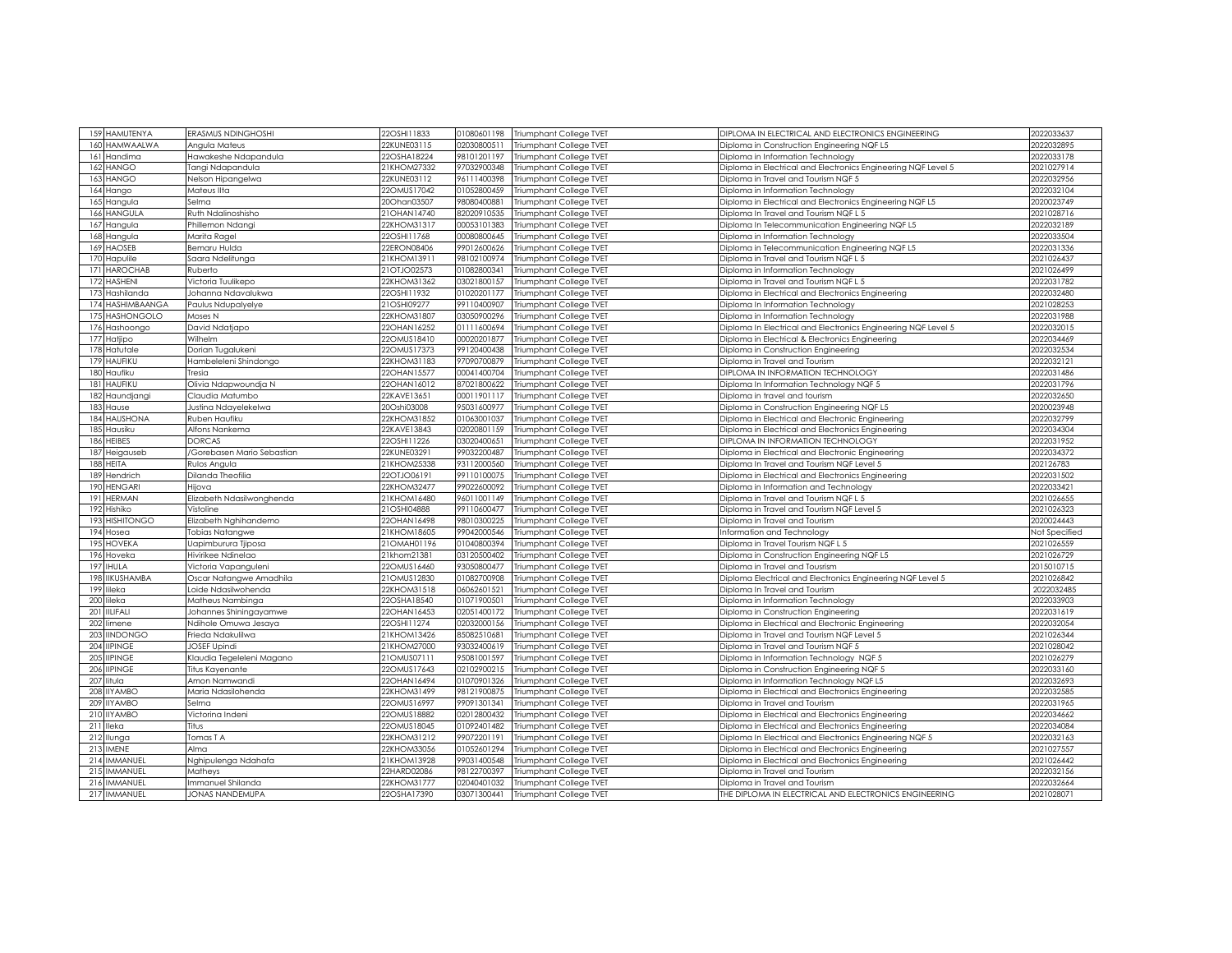| 219 Incha<br>22KAVE12629<br>01021900265<br>Diploma in Electrical and Electronic Engineering NQFL5<br>2022031574<br>Feleph Incha<br>Triumphant College TVET<br>220<br>Indongo<br>Martha Ndeyapo<br>22OHAN16134<br>97100300525<br>Triumphant College TVET<br>Diploma in Information Technology NQF 5<br>2022031686<br>22OHAN16915<br>00081000979<br>2022033575<br>221 Indongo<br>Frieda Shigwedha<br>Triumphant College TVET<br>Diploma in Electrical and Electronics Engineering<br>222 INGHEPA<br>Sulvia Ndapewaoshali Ndidilepo<br>22OHAN16666<br>02102700607<br>Triumphant College TVET<br>Diploma in Travel and Tourism<br>2022032666<br>223 INGHOLIWE<br>22OSHI11684<br>00063000393<br>2022032654<br>Onesmus Nghitumu<br>Triumphant College TVET<br>Diploma in Electrical and Electronics Engineering<br>224 IPINGE<br>22OMUS18932<br>97122300730<br>2022034023<br>Jason Elvis Natangwe<br>Triumphant College TVET<br>Diploma in Telecommunication Engineering<br>04061200348<br>2022031989<br>225 Isaacks<br>Randal Quincy Risto<br>22KHOM31119<br>Triumphant College TVET<br>Diploma in Construction Engineering<br>226 ISASKAR<br>22KHOM30853<br>01112200339<br>2022031659<br>Marty Kashinasha<br>Triumphant College TVET<br>Diploma in Electrical and Electronic Engineering<br>227 ISHEKWA<br>21OSHA15162<br>94122300533<br>2021027531<br>Teopolina<br>Triumphant College TVET<br>Diploma in Travel and Tourism<br>228 ITANA<br>Erastus Iyambo Nyanyukweni<br>22KHOM32294<br>03092200497<br>Diploma in Travel and Tourism<br>2022033422<br>Triumphant College TVET<br>229 IYAMBO<br>22KHOM31587<br>99032100505<br>2022032646<br>Triumphant College TVET<br>Diploma in Information Technology NQF 5<br>Jackson Tangeni<br>230 IZAAKS<br>03041700131<br>2022031811<br>22KHOM30982<br>Triumphant College TVET<br>Diploma in Travel and Tourism NQF L5<br>Monique<br>231 JAFTA<br>2021027610<br>Olivia Tyra<br>21KHOM25174<br>00122000781<br>Triumphant College TVET<br>Diploma in Travel and Tourism NQF L 5<br>232<br><b>JAFTHA</b><br>02050100779<br>2022031959<br><b>Alfred Denzyl</b><br>22KHOM31042<br>Triumphant College TVET<br>Diploma in Information Technology<br>233<br><b>JAHR</b><br>97102200013<br>2018018234<br>22KHOM30973<br>Triumphant College TVET<br>Joseph Erasmus<br>Diploma in Telecommunication Engineering NQF L5<br>2020024039<br>234 Jakobus<br>93053100266<br>Marthin Ndelitumbula<br>20Ohan03651<br>Triumphant College TVET<br>Diploma in Construction Engineering<br>235 JAMBEINGE<br>22OSHA17416<br>2022031541<br>01041800622<br>Triumphant College TVET<br>Diploma in Electrical and Electronics Engineering<br>Tauno Shali Boycky<br>236 JAPHET<br>2022031303<br>Veronic Ndakundana .A<br>22OHAN15432<br>97042900324<br>Triumphant College TVET<br>Diploma in Information Technology<br>237 JARSON<br>21KHOM25662<br>00090400267<br>2021027905<br>Eduardo Remero<br>Triumphant College TVET<br>Diploma in Telecommunication Engineering NQF L 5<br>238<br>Jason<br>Nghifiwike Johannes<br>22OSHI12067<br>99081400983<br>2022034289<br>Triumphant College TVET<br>Diploma in Electrical and Electronics Engineering<br>239 Jegonia<br>William Junior<br>21OSHA14845<br>01052401058<br>Triumphant College TVET<br>Diploma in Electrical and Electronics Engineering NQF L5<br>2021027986<br>240 JEGONIA<br>21OSHA15279<br>01052401058<br>2021027986<br>William Junior<br>Triumphant College TVET<br>Diploma in Electrical and Electronics Engineering NQF Level 5<br>241 JOEL<br>22KHOM30199<br>91062400909<br>Diploma in Travel and Tourism<br>2022031054<br>Helena<br>Triumphant College TVET<br>242 JOHANNES<br>2021026872<br>Simon Kaukolelwa<br>21KHOM22811<br>01090200722<br>Triumphant College TVET<br>Diploma in Construction Engineering NQF L5<br>243 JOHANNES<br>MIRJAM PENIPAWA<br>21KHOM27024<br>97061100947<br>2021028246<br>Triumphant College TVET<br>Diploma in Information Technology NQF 5<br>244 JOHANNES<br>2021026342<br><b>WILKKA NDATALA</b><br>21OSHA08391<br>92091000547<br>Triumphant College TVET<br>Diploma in Electrical and Electronics Engineering NQF Level 5<br>245 JOHANNES<br>2020022712<br>Alisa<br>22ERON09139<br>00123100526<br>Triumphant College TVET<br>Diploma in Telecommunication Engineering NQF L 5<br>246 JOHANNES<br>22KHOM30691<br>93051501069<br>2022031630<br>Susana<br>Triumphant College TVET<br>Diploma in Information Technology<br>2022032928<br>98091301375<br>247 Johannes<br>Jeremia<br>22KHOM31724<br>Triumphant College TVET<br>Diploma In Electrical and Electronics Engineering NQF L5<br><b>JOHANNES</b><br>00011900911<br>2022033864<br>248<br>22KHOM32335<br>Triumphant College TVET<br>Johannes Nghipangelwa<br>Diploma in Electrical and electronics Engineering<br>249 JOHANNES<br>Mbimbi Frans<br>22KHOM32642<br>97030900723<br>Triumphant College TVET<br>2022034273<br>Diploma in Construction Engineering<br>2022034457<br>250<br>Aina<br>22OMUS18507<br>02040401288<br>Johannes<br>Triumphant College TVET<br>Diploma in Electrical nd Electronics Engineering<br>04111000177<br>2022032498<br>251 Johannes<br>Anna Shatiwa<br>22OSHA18030<br>Diploma in Electrical and Electronics Engineering NQF L5<br>Triumphant College TVET<br>22OSHI12033<br>2022033544<br>252<br>Sakaria September<br>01092100512<br>Triumphant College TVET<br>Johannnes<br>Diploma In Electrical and Electronics Engineering<br>2021027644<br>253<br>Jonas<br>Sarafina<br>22OSHI12575<br>82091710172<br>Triumphant College TVET<br>Diploma in Legal Studies<br>254 JONAS<br>21OSHI07495<br>88011000721<br>2021026906<br>Jonathan Naunyango<br>Triumphant College TVET<br>Diploma in Information Technology<br>255<br>2022033579<br>Jonatan<br>Stephanus Kalifeni<br>22OMUS17819<br>00082600619<br>Triumphant College TVET<br>Diploma in Electrical & Electronics Engineering<br><b>JONKER</b><br>22KHOM32972<br>01020800224<br>2020023436<br>256<br><sup>a</sup> dtricia S<br>Triumphant College TVET<br>Diploma in Travel and Tourism<br>257<br>Josef<br>22OSHA18462<br>03052100459<br>2022032544<br>Ndeapo<br>Triumphant College TVET<br>Diploma in Travel and Tourism<br>258 JOSEPH<br>Ndamononghenda Kautukulwa<br>21OHAN14074<br>90073100757<br>Triumphant College TVET<br>Diploma in Travel and Tourism<br>2021028447<br>259 Josia<br>22OMUS18881<br>96102800508<br>2022035178<br>Kornelia<br>Triumphant College TVET<br>Diploma in Information Technology<br>Shiyukifeni Helaria<br>22KHOM31725<br>00101900406<br>Diploma in Travel and Tourism NQF 5<br>2022032668<br>260 Josua<br>Triumphant College TVET<br>261 JOSUA<br>2021026814<br>Eliazer Hilifavali Kondjeni<br>21OMUS11029<br>98030900937<br>Triumphant College TVET<br>Diploma in Electrical and Electronics Engineering<br>Lisias Shika<br>22OMUS17474<br>02051500517<br>2022032725<br>262 Kaafuli<br>Triumphant College TVET<br>Certificate in Electrical and Electronics Engineering<br>263 KAAHANGORO<br>Mbinae<br>22KHOM31227<br>04070700000<br>Diploma in Travel and Tourism NQF 5<br>2022031813<br>Triumphant College TVET<br>264 KAAHEKE<br>22KHOM30961<br>03032900131<br>Triumphant College TVET<br>Diploma in Travel and Tourism NQF 5<br>2022031814<br>Mbirimuje<br>265 Kaali<br>22OHAN17618<br>01052101267<br>2022034579<br>Johannes Kapenda Kaali<br>Triumphant College TVET<br>Diploma in Telecommunication Engineering<br>266 Kadhikwa<br>22OSHI11728<br>03062300426<br>2022033273<br>Wilbard Nuuyoma<br>Triumphant College TVET<br>Diploma in Electrical & Electronics Engineering<br>267 KAFITA<br>04102300309<br>2022031789<br>22KHOM31643<br>Ndamononghenda Randurainge<br>Triumphant College TVET<br>Diploma in Travel and Tourism<br>268 KAGADHINWA<br>22OMUS18951<br>94080901321<br>Triumphant College TVET<br>2020023121<br>Susanna<br>Diploma in Travel and Tourism NQF L 5<br>269 KAHEVITA<br>22KHOM30197<br>01041611129<br>2022030989<br>Triumphant College TVET<br>Venozondunge<br>Diploma in Construction Engineering<br>270 KAHONA<br>2022033358<br>22KHOM32331<br>03043000935<br>Nguundja<br>Triumphant College TVET<br>Diploma in Electrical and electronics Engineering<br>202203503<br>271 Kajau<br>22KHOM32772<br>01121000401<br>Triumphant College TVET<br>Operi Nelson<br>Diploma In Electrical and Electronics Engineering<br>96041100714<br>2022033173<br>272 Kakala<br>Maria<br>22OSHA18219<br>Triumphant College TVET<br>Diploma in Travel and Tourism<br>273 Kakololo<br>97011500286<br>2021026692<br>Julia Ndahafa Nye- ovange<br>21KHOM16815<br>Triumphant College TVET<br>Diploma in Telecommunication Engineering NQF 5<br>274 KAKOLOLO<br><b>Trives Ndeulita</b><br>22KHOM31152<br>99011301137<br>Triumphant College TVET<br>Diploma in Electrical and Electronics Engineering<br>2022032011<br>2022032794<br>275 Kakungha<br>Amakali Claudia Magano Tangi<br>22OSHI11466<br>01121200443<br>Triumphant College TVET<br>Diploma in Travel and Tourism<br>276 KAKWENA<br>03040400673 Triumphant College TVET | 218 Imwaka | Cletius Sikute | 22ZAMB08703 | 99072400933 | Triumphant College TVET | Diploma in Information Technology NQF LEVEL 5 | 2022031233 |
|----------------------------------------------------------------------------------------------------------------------------------------------------------------------------------------------------------------------------------------------------------------------------------------------------------------------------------------------------------------------------------------------------------------------------------------------------------------------------------------------------------------------------------------------------------------------------------------------------------------------------------------------------------------------------------------------------------------------------------------------------------------------------------------------------------------------------------------------------------------------------------------------------------------------------------------------------------------------------------------------------------------------------------------------------------------------------------------------------------------------------------------------------------------------------------------------------------------------------------------------------------------------------------------------------------------------------------------------------------------------------------------------------------------------------------------------------------------------------------------------------------------------------------------------------------------------------------------------------------------------------------------------------------------------------------------------------------------------------------------------------------------------------------------------------------------------------------------------------------------------------------------------------------------------------------------------------------------------------------------------------------------------------------------------------------------------------------------------------------------------------------------------------------------------------------------------------------------------------------------------------------------------------------------------------------------------------------------------------------------------------------------------------------------------------------------------------------------------------------------------------------------------------------------------------------------------------------------------------------------------------------------------------------------------------------------------------------------------------------------------------------------------------------------------------------------------------------------------------------------------------------------------------------------------------------------------------------------------------------------------------------------------------------------------------------------------------------------------------------------------------------------------------------------------------------------------------------------------------------------------------------------------------------------------------------------------------------------------------------------------------------------------------------------------------------------------------------------------------------------------------------------------------------------------------------------------------------------------------------------------------------------------------------------------------------------------------------------------------------------------------------------------------------------------------------------------------------------------------------------------------------------------------------------------------------------------------------------------------------------------------------------------------------------------------------------------------------------------------------------------------------------------------------------------------------------------------------------------------------------------------------------------------------------------------------------------------------------------------------------------------------------------------------------------------------------------------------------------------------------------------------------------------------------------------------------------------------------------------------------------------------------------------------------------------------------------------------------------------------------------------------------------------------------------------------------------------------------------------------------------------------------------------------------------------------------------------------------------------------------------------------------------------------------------------------------------------------------------------------------------------------------------------------------------------------------------------------------------------------------------------------------------------------------------------------------------------------------------------------------------------------------------------------------------------------------------------------------------------------------------------------------------------------------------------------------------------------------------------------------------------------------------------------------------------------------------------------------------------------------------------------------------------------------------------------------------------------------------------------------------------------------------------------------------------------------------------------------------------------------------------------------------------------------------------------------------------------------------------------------------------------------------------------------------------------------------------------------------------------------------------------------------------------------------------------------------------------------------------------------------------------------------------------------------------------------------------------------------------------------------------------------------------------------------------------------------------------------------------------------------------------------------------------------------------------------------------------------------------------------------------------------------------------------------------------------------------------------------------------------------------------------------------------------------------------------------------------------------------------------------------------------------------------------------------------------------------------------------------------------------------------------------------------------------------------------------------------------------------------------------------------------------------------------------------------------------------------------------------------------------------------------------------------------------------------------------------------------------------------------------------------------------------------------------------------------------------------------------------------------------------------------------------------------------------------------------------------------------------------------------------------------------------------------------------------------------------------------------------------------------------------------------------------------------------------------------------------------------------------------------------------------------------------------------------------------------------------------------------------------------------------------------------------------------------------------------------------------------------------------------------------------------------------------------------------------------------------------------------------------------------------------------------------------------------------------------------------------------------------------------------------------------------------------------------------------------------------------------------------------------------------------------------------------------------------------------------------------------------------------------------------------------------------------------------------------------------------------------------------------------------------------------------------------------------------------------------------------------------------------------------------------------|------------|----------------|-------------|-------------|-------------------------|-----------------------------------------------|------------|
|                                                                                                                                                                                                                                                                                                                                                                                                                                                                                                                                                                                                                                                                                                                                                                                                                                                                                                                                                                                                                                                                                                                                                                                                                                                                                                                                                                                                                                                                                                                                                                                                                                                                                                                                                                                                                                                                                                                                                                                                                                                                                                                                                                                                                                                                                                                                                                                                                                                                                                                                                                                                                                                                                                                                                                                                                                                                                                                                                                                                                                                                                                                                                                                                                                                                                                                                                                                                                                                                                                                                                                                                                                                                                                                                                                                                                                                                                                                                                                                                                                                                                                                                                                                                                                                                                                                                                                                                                                                                                                                                                                                                                                                                                                                                                                                                                                                                                                                                                                                                                                                                                                                                                                                                                                                                                                                                                                                                                                                                                                                                                                                                                                                                                                                                                                                                                                                                                                                                                                                                                                                                                                                                                                                                                                                                                                                                                                                                                                                                                                                                                                                                                                                                                                                                                                                                                                                                                                                                                                                                                                                                                                                                                                                                                                                                                                                                                                                                                                                                                                                                                                                                                                                                                                                                                                                                                                                                                                                                                                                                                                                                                                                                                                                                                                                                                                                                                                                                                                                                                                                                                                                                                                                                                                                                                                                                                                                                                                                                                                                                                      |            |                |             |             |                         |                                               |            |
|                                                                                                                                                                                                                                                                                                                                                                                                                                                                                                                                                                                                                                                                                                                                                                                                                                                                                                                                                                                                                                                                                                                                                                                                                                                                                                                                                                                                                                                                                                                                                                                                                                                                                                                                                                                                                                                                                                                                                                                                                                                                                                                                                                                                                                                                                                                                                                                                                                                                                                                                                                                                                                                                                                                                                                                                                                                                                                                                                                                                                                                                                                                                                                                                                                                                                                                                                                                                                                                                                                                                                                                                                                                                                                                                                                                                                                                                                                                                                                                                                                                                                                                                                                                                                                                                                                                                                                                                                                                                                                                                                                                                                                                                                                                                                                                                                                                                                                                                                                                                                                                                                                                                                                                                                                                                                                                                                                                                                                                                                                                                                                                                                                                                                                                                                                                                                                                                                                                                                                                                                                                                                                                                                                                                                                                                                                                                                                                                                                                                                                                                                                                                                                                                                                                                                                                                                                                                                                                                                                                                                                                                                                                                                                                                                                                                                                                                                                                                                                                                                                                                                                                                                                                                                                                                                                                                                                                                                                                                                                                                                                                                                                                                                                                                                                                                                                                                                                                                                                                                                                                                                                                                                                                                                                                                                                                                                                                                                                                                                                                                                      |            |                |             |             |                         |                                               |            |
|                                                                                                                                                                                                                                                                                                                                                                                                                                                                                                                                                                                                                                                                                                                                                                                                                                                                                                                                                                                                                                                                                                                                                                                                                                                                                                                                                                                                                                                                                                                                                                                                                                                                                                                                                                                                                                                                                                                                                                                                                                                                                                                                                                                                                                                                                                                                                                                                                                                                                                                                                                                                                                                                                                                                                                                                                                                                                                                                                                                                                                                                                                                                                                                                                                                                                                                                                                                                                                                                                                                                                                                                                                                                                                                                                                                                                                                                                                                                                                                                                                                                                                                                                                                                                                                                                                                                                                                                                                                                                                                                                                                                                                                                                                                                                                                                                                                                                                                                                                                                                                                                                                                                                                                                                                                                                                                                                                                                                                                                                                                                                                                                                                                                                                                                                                                                                                                                                                                                                                                                                                                                                                                                                                                                                                                                                                                                                                                                                                                                                                                                                                                                                                                                                                                                                                                                                                                                                                                                                                                                                                                                                                                                                                                                                                                                                                                                                                                                                                                                                                                                                                                                                                                                                                                                                                                                                                                                                                                                                                                                                                                                                                                                                                                                                                                                                                                                                                                                                                                                                                                                                                                                                                                                                                                                                                                                                                                                                                                                                                                                                      |            |                |             |             |                         |                                               |            |
|                                                                                                                                                                                                                                                                                                                                                                                                                                                                                                                                                                                                                                                                                                                                                                                                                                                                                                                                                                                                                                                                                                                                                                                                                                                                                                                                                                                                                                                                                                                                                                                                                                                                                                                                                                                                                                                                                                                                                                                                                                                                                                                                                                                                                                                                                                                                                                                                                                                                                                                                                                                                                                                                                                                                                                                                                                                                                                                                                                                                                                                                                                                                                                                                                                                                                                                                                                                                                                                                                                                                                                                                                                                                                                                                                                                                                                                                                                                                                                                                                                                                                                                                                                                                                                                                                                                                                                                                                                                                                                                                                                                                                                                                                                                                                                                                                                                                                                                                                                                                                                                                                                                                                                                                                                                                                                                                                                                                                                                                                                                                                                                                                                                                                                                                                                                                                                                                                                                                                                                                                                                                                                                                                                                                                                                                                                                                                                                                                                                                                                                                                                                                                                                                                                                                                                                                                                                                                                                                                                                                                                                                                                                                                                                                                                                                                                                                                                                                                                                                                                                                                                                                                                                                                                                                                                                                                                                                                                                                                                                                                                                                                                                                                                                                                                                                                                                                                                                                                                                                                                                                                                                                                                                                                                                                                                                                                                                                                                                                                                                                                      |            |                |             |             |                         |                                               |            |
|                                                                                                                                                                                                                                                                                                                                                                                                                                                                                                                                                                                                                                                                                                                                                                                                                                                                                                                                                                                                                                                                                                                                                                                                                                                                                                                                                                                                                                                                                                                                                                                                                                                                                                                                                                                                                                                                                                                                                                                                                                                                                                                                                                                                                                                                                                                                                                                                                                                                                                                                                                                                                                                                                                                                                                                                                                                                                                                                                                                                                                                                                                                                                                                                                                                                                                                                                                                                                                                                                                                                                                                                                                                                                                                                                                                                                                                                                                                                                                                                                                                                                                                                                                                                                                                                                                                                                                                                                                                                                                                                                                                                                                                                                                                                                                                                                                                                                                                                                                                                                                                                                                                                                                                                                                                                                                                                                                                                                                                                                                                                                                                                                                                                                                                                                                                                                                                                                                                                                                                                                                                                                                                                                                                                                                                                                                                                                                                                                                                                                                                                                                                                                                                                                                                                                                                                                                                                                                                                                                                                                                                                                                                                                                                                                                                                                                                                                                                                                                                                                                                                                                                                                                                                                                                                                                                                                                                                                                                                                                                                                                                                                                                                                                                                                                                                                                                                                                                                                                                                                                                                                                                                                                                                                                                                                                                                                                                                                                                                                                                                                      |            |                |             |             |                         |                                               |            |
|                                                                                                                                                                                                                                                                                                                                                                                                                                                                                                                                                                                                                                                                                                                                                                                                                                                                                                                                                                                                                                                                                                                                                                                                                                                                                                                                                                                                                                                                                                                                                                                                                                                                                                                                                                                                                                                                                                                                                                                                                                                                                                                                                                                                                                                                                                                                                                                                                                                                                                                                                                                                                                                                                                                                                                                                                                                                                                                                                                                                                                                                                                                                                                                                                                                                                                                                                                                                                                                                                                                                                                                                                                                                                                                                                                                                                                                                                                                                                                                                                                                                                                                                                                                                                                                                                                                                                                                                                                                                                                                                                                                                                                                                                                                                                                                                                                                                                                                                                                                                                                                                                                                                                                                                                                                                                                                                                                                                                                                                                                                                                                                                                                                                                                                                                                                                                                                                                                                                                                                                                                                                                                                                                                                                                                                                                                                                                                                                                                                                                                                                                                                                                                                                                                                                                                                                                                                                                                                                                                                                                                                                                                                                                                                                                                                                                                                                                                                                                                                                                                                                                                                                                                                                                                                                                                                                                                                                                                                                                                                                                                                                                                                                                                                                                                                                                                                                                                                                                                                                                                                                                                                                                                                                                                                                                                                                                                                                                                                                                                                                                      |            |                |             |             |                         |                                               |            |
|                                                                                                                                                                                                                                                                                                                                                                                                                                                                                                                                                                                                                                                                                                                                                                                                                                                                                                                                                                                                                                                                                                                                                                                                                                                                                                                                                                                                                                                                                                                                                                                                                                                                                                                                                                                                                                                                                                                                                                                                                                                                                                                                                                                                                                                                                                                                                                                                                                                                                                                                                                                                                                                                                                                                                                                                                                                                                                                                                                                                                                                                                                                                                                                                                                                                                                                                                                                                                                                                                                                                                                                                                                                                                                                                                                                                                                                                                                                                                                                                                                                                                                                                                                                                                                                                                                                                                                                                                                                                                                                                                                                                                                                                                                                                                                                                                                                                                                                                                                                                                                                                                                                                                                                                                                                                                                                                                                                                                                                                                                                                                                                                                                                                                                                                                                                                                                                                                                                                                                                                                                                                                                                                                                                                                                                                                                                                                                                                                                                                                                                                                                                                                                                                                                                                                                                                                                                                                                                                                                                                                                                                                                                                                                                                                                                                                                                                                                                                                                                                                                                                                                                                                                                                                                                                                                                                                                                                                                                                                                                                                                                                                                                                                                                                                                                                                                                                                                                                                                                                                                                                                                                                                                                                                                                                                                                                                                                                                                                                                                                                                      |            |                |             |             |                         |                                               |            |
|                                                                                                                                                                                                                                                                                                                                                                                                                                                                                                                                                                                                                                                                                                                                                                                                                                                                                                                                                                                                                                                                                                                                                                                                                                                                                                                                                                                                                                                                                                                                                                                                                                                                                                                                                                                                                                                                                                                                                                                                                                                                                                                                                                                                                                                                                                                                                                                                                                                                                                                                                                                                                                                                                                                                                                                                                                                                                                                                                                                                                                                                                                                                                                                                                                                                                                                                                                                                                                                                                                                                                                                                                                                                                                                                                                                                                                                                                                                                                                                                                                                                                                                                                                                                                                                                                                                                                                                                                                                                                                                                                                                                                                                                                                                                                                                                                                                                                                                                                                                                                                                                                                                                                                                                                                                                                                                                                                                                                                                                                                                                                                                                                                                                                                                                                                                                                                                                                                                                                                                                                                                                                                                                                                                                                                                                                                                                                                                                                                                                                                                                                                                                                                                                                                                                                                                                                                                                                                                                                                                                                                                                                                                                                                                                                                                                                                                                                                                                                                                                                                                                                                                                                                                                                                                                                                                                                                                                                                                                                                                                                                                                                                                                                                                                                                                                                                                                                                                                                                                                                                                                                                                                                                                                                                                                                                                                                                                                                                                                                                                                                      |            |                |             |             |                         |                                               |            |
|                                                                                                                                                                                                                                                                                                                                                                                                                                                                                                                                                                                                                                                                                                                                                                                                                                                                                                                                                                                                                                                                                                                                                                                                                                                                                                                                                                                                                                                                                                                                                                                                                                                                                                                                                                                                                                                                                                                                                                                                                                                                                                                                                                                                                                                                                                                                                                                                                                                                                                                                                                                                                                                                                                                                                                                                                                                                                                                                                                                                                                                                                                                                                                                                                                                                                                                                                                                                                                                                                                                                                                                                                                                                                                                                                                                                                                                                                                                                                                                                                                                                                                                                                                                                                                                                                                                                                                                                                                                                                                                                                                                                                                                                                                                                                                                                                                                                                                                                                                                                                                                                                                                                                                                                                                                                                                                                                                                                                                                                                                                                                                                                                                                                                                                                                                                                                                                                                                                                                                                                                                                                                                                                                                                                                                                                                                                                                                                                                                                                                                                                                                                                                                                                                                                                                                                                                                                                                                                                                                                                                                                                                                                                                                                                                                                                                                                                                                                                                                                                                                                                                                                                                                                                                                                                                                                                                                                                                                                                                                                                                                                                                                                                                                                                                                                                                                                                                                                                                                                                                                                                                                                                                                                                                                                                                                                                                                                                                                                                                                                                                      |            |                |             |             |                         |                                               |            |
|                                                                                                                                                                                                                                                                                                                                                                                                                                                                                                                                                                                                                                                                                                                                                                                                                                                                                                                                                                                                                                                                                                                                                                                                                                                                                                                                                                                                                                                                                                                                                                                                                                                                                                                                                                                                                                                                                                                                                                                                                                                                                                                                                                                                                                                                                                                                                                                                                                                                                                                                                                                                                                                                                                                                                                                                                                                                                                                                                                                                                                                                                                                                                                                                                                                                                                                                                                                                                                                                                                                                                                                                                                                                                                                                                                                                                                                                                                                                                                                                                                                                                                                                                                                                                                                                                                                                                                                                                                                                                                                                                                                                                                                                                                                                                                                                                                                                                                                                                                                                                                                                                                                                                                                                                                                                                                                                                                                                                                                                                                                                                                                                                                                                                                                                                                                                                                                                                                                                                                                                                                                                                                                                                                                                                                                                                                                                                                                                                                                                                                                                                                                                                                                                                                                                                                                                                                                                                                                                                                                                                                                                                                                                                                                                                                                                                                                                                                                                                                                                                                                                                                                                                                                                                                                                                                                                                                                                                                                                                                                                                                                                                                                                                                                                                                                                                                                                                                                                                                                                                                                                                                                                                                                                                                                                                                                                                                                                                                                                                                                                                      |            |                |             |             |                         |                                               |            |
|                                                                                                                                                                                                                                                                                                                                                                                                                                                                                                                                                                                                                                                                                                                                                                                                                                                                                                                                                                                                                                                                                                                                                                                                                                                                                                                                                                                                                                                                                                                                                                                                                                                                                                                                                                                                                                                                                                                                                                                                                                                                                                                                                                                                                                                                                                                                                                                                                                                                                                                                                                                                                                                                                                                                                                                                                                                                                                                                                                                                                                                                                                                                                                                                                                                                                                                                                                                                                                                                                                                                                                                                                                                                                                                                                                                                                                                                                                                                                                                                                                                                                                                                                                                                                                                                                                                                                                                                                                                                                                                                                                                                                                                                                                                                                                                                                                                                                                                                                                                                                                                                                                                                                                                                                                                                                                                                                                                                                                                                                                                                                                                                                                                                                                                                                                                                                                                                                                                                                                                                                                                                                                                                                                                                                                                                                                                                                                                                                                                                                                                                                                                                                                                                                                                                                                                                                                                                                                                                                                                                                                                                                                                                                                                                                                                                                                                                                                                                                                                                                                                                                                                                                                                                                                                                                                                                                                                                                                                                                                                                                                                                                                                                                                                                                                                                                                                                                                                                                                                                                                                                                                                                                                                                                                                                                                                                                                                                                                                                                                                                                      |            |                |             |             |                         |                                               |            |
|                                                                                                                                                                                                                                                                                                                                                                                                                                                                                                                                                                                                                                                                                                                                                                                                                                                                                                                                                                                                                                                                                                                                                                                                                                                                                                                                                                                                                                                                                                                                                                                                                                                                                                                                                                                                                                                                                                                                                                                                                                                                                                                                                                                                                                                                                                                                                                                                                                                                                                                                                                                                                                                                                                                                                                                                                                                                                                                                                                                                                                                                                                                                                                                                                                                                                                                                                                                                                                                                                                                                                                                                                                                                                                                                                                                                                                                                                                                                                                                                                                                                                                                                                                                                                                                                                                                                                                                                                                                                                                                                                                                                                                                                                                                                                                                                                                                                                                                                                                                                                                                                                                                                                                                                                                                                                                                                                                                                                                                                                                                                                                                                                                                                                                                                                                                                                                                                                                                                                                                                                                                                                                                                                                                                                                                                                                                                                                                                                                                                                                                                                                                                                                                                                                                                                                                                                                                                                                                                                                                                                                                                                                                                                                                                                                                                                                                                                                                                                                                                                                                                                                                                                                                                                                                                                                                                                                                                                                                                                                                                                                                                                                                                                                                                                                                                                                                                                                                                                                                                                                                                                                                                                                                                                                                                                                                                                                                                                                                                                                                                                      |            |                |             |             |                         |                                               |            |
|                                                                                                                                                                                                                                                                                                                                                                                                                                                                                                                                                                                                                                                                                                                                                                                                                                                                                                                                                                                                                                                                                                                                                                                                                                                                                                                                                                                                                                                                                                                                                                                                                                                                                                                                                                                                                                                                                                                                                                                                                                                                                                                                                                                                                                                                                                                                                                                                                                                                                                                                                                                                                                                                                                                                                                                                                                                                                                                                                                                                                                                                                                                                                                                                                                                                                                                                                                                                                                                                                                                                                                                                                                                                                                                                                                                                                                                                                                                                                                                                                                                                                                                                                                                                                                                                                                                                                                                                                                                                                                                                                                                                                                                                                                                                                                                                                                                                                                                                                                                                                                                                                                                                                                                                                                                                                                                                                                                                                                                                                                                                                                                                                                                                                                                                                                                                                                                                                                                                                                                                                                                                                                                                                                                                                                                                                                                                                                                                                                                                                                                                                                                                                                                                                                                                                                                                                                                                                                                                                                                                                                                                                                                                                                                                                                                                                                                                                                                                                                                                                                                                                                                                                                                                                                                                                                                                                                                                                                                                                                                                                                                                                                                                                                                                                                                                                                                                                                                                                                                                                                                                                                                                                                                                                                                                                                                                                                                                                                                                                                                                                      |            |                |             |             |                         |                                               |            |
|                                                                                                                                                                                                                                                                                                                                                                                                                                                                                                                                                                                                                                                                                                                                                                                                                                                                                                                                                                                                                                                                                                                                                                                                                                                                                                                                                                                                                                                                                                                                                                                                                                                                                                                                                                                                                                                                                                                                                                                                                                                                                                                                                                                                                                                                                                                                                                                                                                                                                                                                                                                                                                                                                                                                                                                                                                                                                                                                                                                                                                                                                                                                                                                                                                                                                                                                                                                                                                                                                                                                                                                                                                                                                                                                                                                                                                                                                                                                                                                                                                                                                                                                                                                                                                                                                                                                                                                                                                                                                                                                                                                                                                                                                                                                                                                                                                                                                                                                                                                                                                                                                                                                                                                                                                                                                                                                                                                                                                                                                                                                                                                                                                                                                                                                                                                                                                                                                                                                                                                                                                                                                                                                                                                                                                                                                                                                                                                                                                                                                                                                                                                                                                                                                                                                                                                                                                                                                                                                                                                                                                                                                                                                                                                                                                                                                                                                                                                                                                                                                                                                                                                                                                                                                                                                                                                                                                                                                                                                                                                                                                                                                                                                                                                                                                                                                                                                                                                                                                                                                                                                                                                                                                                                                                                                                                                                                                                                                                                                                                                                                      |            |                |             |             |                         |                                               |            |
|                                                                                                                                                                                                                                                                                                                                                                                                                                                                                                                                                                                                                                                                                                                                                                                                                                                                                                                                                                                                                                                                                                                                                                                                                                                                                                                                                                                                                                                                                                                                                                                                                                                                                                                                                                                                                                                                                                                                                                                                                                                                                                                                                                                                                                                                                                                                                                                                                                                                                                                                                                                                                                                                                                                                                                                                                                                                                                                                                                                                                                                                                                                                                                                                                                                                                                                                                                                                                                                                                                                                                                                                                                                                                                                                                                                                                                                                                                                                                                                                                                                                                                                                                                                                                                                                                                                                                                                                                                                                                                                                                                                                                                                                                                                                                                                                                                                                                                                                                                                                                                                                                                                                                                                                                                                                                                                                                                                                                                                                                                                                                                                                                                                                                                                                                                                                                                                                                                                                                                                                                                                                                                                                                                                                                                                                                                                                                                                                                                                                                                                                                                                                                                                                                                                                                                                                                                                                                                                                                                                                                                                                                                                                                                                                                                                                                                                                                                                                                                                                                                                                                                                                                                                                                                                                                                                                                                                                                                                                                                                                                                                                                                                                                                                                                                                                                                                                                                                                                                                                                                                                                                                                                                                                                                                                                                                                                                                                                                                                                                                                                      |            |                |             |             |                         |                                               |            |
|                                                                                                                                                                                                                                                                                                                                                                                                                                                                                                                                                                                                                                                                                                                                                                                                                                                                                                                                                                                                                                                                                                                                                                                                                                                                                                                                                                                                                                                                                                                                                                                                                                                                                                                                                                                                                                                                                                                                                                                                                                                                                                                                                                                                                                                                                                                                                                                                                                                                                                                                                                                                                                                                                                                                                                                                                                                                                                                                                                                                                                                                                                                                                                                                                                                                                                                                                                                                                                                                                                                                                                                                                                                                                                                                                                                                                                                                                                                                                                                                                                                                                                                                                                                                                                                                                                                                                                                                                                                                                                                                                                                                                                                                                                                                                                                                                                                                                                                                                                                                                                                                                                                                                                                                                                                                                                                                                                                                                                                                                                                                                                                                                                                                                                                                                                                                                                                                                                                                                                                                                                                                                                                                                                                                                                                                                                                                                                                                                                                                                                                                                                                                                                                                                                                                                                                                                                                                                                                                                                                                                                                                                                                                                                                                                                                                                                                                                                                                                                                                                                                                                                                                                                                                                                                                                                                                                                                                                                                                                                                                                                                                                                                                                                                                                                                                                                                                                                                                                                                                                                                                                                                                                                                                                                                                                                                                                                                                                                                                                                                                                      |            |                |             |             |                         |                                               |            |
|                                                                                                                                                                                                                                                                                                                                                                                                                                                                                                                                                                                                                                                                                                                                                                                                                                                                                                                                                                                                                                                                                                                                                                                                                                                                                                                                                                                                                                                                                                                                                                                                                                                                                                                                                                                                                                                                                                                                                                                                                                                                                                                                                                                                                                                                                                                                                                                                                                                                                                                                                                                                                                                                                                                                                                                                                                                                                                                                                                                                                                                                                                                                                                                                                                                                                                                                                                                                                                                                                                                                                                                                                                                                                                                                                                                                                                                                                                                                                                                                                                                                                                                                                                                                                                                                                                                                                                                                                                                                                                                                                                                                                                                                                                                                                                                                                                                                                                                                                                                                                                                                                                                                                                                                                                                                                                                                                                                                                                                                                                                                                                                                                                                                                                                                                                                                                                                                                                                                                                                                                                                                                                                                                                                                                                                                                                                                                                                                                                                                                                                                                                                                                                                                                                                                                                                                                                                                                                                                                                                                                                                                                                                                                                                                                                                                                                                                                                                                                                                                                                                                                                                                                                                                                                                                                                                                                                                                                                                                                                                                                                                                                                                                                                                                                                                                                                                                                                                                                                                                                                                                                                                                                                                                                                                                                                                                                                                                                                                                                                                                                      |            |                |             |             |                         |                                               |            |
|                                                                                                                                                                                                                                                                                                                                                                                                                                                                                                                                                                                                                                                                                                                                                                                                                                                                                                                                                                                                                                                                                                                                                                                                                                                                                                                                                                                                                                                                                                                                                                                                                                                                                                                                                                                                                                                                                                                                                                                                                                                                                                                                                                                                                                                                                                                                                                                                                                                                                                                                                                                                                                                                                                                                                                                                                                                                                                                                                                                                                                                                                                                                                                                                                                                                                                                                                                                                                                                                                                                                                                                                                                                                                                                                                                                                                                                                                                                                                                                                                                                                                                                                                                                                                                                                                                                                                                                                                                                                                                                                                                                                                                                                                                                                                                                                                                                                                                                                                                                                                                                                                                                                                                                                                                                                                                                                                                                                                                                                                                                                                                                                                                                                                                                                                                                                                                                                                                                                                                                                                                                                                                                                                                                                                                                                                                                                                                                                                                                                                                                                                                                                                                                                                                                                                                                                                                                                                                                                                                                                                                                                                                                                                                                                                                                                                                                                                                                                                                                                                                                                                                                                                                                                                                                                                                                                                                                                                                                                                                                                                                                                                                                                                                                                                                                                                                                                                                                                                                                                                                                                                                                                                                                                                                                                                                                                                                                                                                                                                                                                                      |            |                |             |             |                         |                                               |            |
|                                                                                                                                                                                                                                                                                                                                                                                                                                                                                                                                                                                                                                                                                                                                                                                                                                                                                                                                                                                                                                                                                                                                                                                                                                                                                                                                                                                                                                                                                                                                                                                                                                                                                                                                                                                                                                                                                                                                                                                                                                                                                                                                                                                                                                                                                                                                                                                                                                                                                                                                                                                                                                                                                                                                                                                                                                                                                                                                                                                                                                                                                                                                                                                                                                                                                                                                                                                                                                                                                                                                                                                                                                                                                                                                                                                                                                                                                                                                                                                                                                                                                                                                                                                                                                                                                                                                                                                                                                                                                                                                                                                                                                                                                                                                                                                                                                                                                                                                                                                                                                                                                                                                                                                                                                                                                                                                                                                                                                                                                                                                                                                                                                                                                                                                                                                                                                                                                                                                                                                                                                                                                                                                                                                                                                                                                                                                                                                                                                                                                                                                                                                                                                                                                                                                                                                                                                                                                                                                                                                                                                                                                                                                                                                                                                                                                                                                                                                                                                                                                                                                                                                                                                                                                                                                                                                                                                                                                                                                                                                                                                                                                                                                                                                                                                                                                                                                                                                                                                                                                                                                                                                                                                                                                                                                                                                                                                                                                                                                                                                                                      |            |                |             |             |                         |                                               |            |
|                                                                                                                                                                                                                                                                                                                                                                                                                                                                                                                                                                                                                                                                                                                                                                                                                                                                                                                                                                                                                                                                                                                                                                                                                                                                                                                                                                                                                                                                                                                                                                                                                                                                                                                                                                                                                                                                                                                                                                                                                                                                                                                                                                                                                                                                                                                                                                                                                                                                                                                                                                                                                                                                                                                                                                                                                                                                                                                                                                                                                                                                                                                                                                                                                                                                                                                                                                                                                                                                                                                                                                                                                                                                                                                                                                                                                                                                                                                                                                                                                                                                                                                                                                                                                                                                                                                                                                                                                                                                                                                                                                                                                                                                                                                                                                                                                                                                                                                                                                                                                                                                                                                                                                                                                                                                                                                                                                                                                                                                                                                                                                                                                                                                                                                                                                                                                                                                                                                                                                                                                                                                                                                                                                                                                                                                                                                                                                                                                                                                                                                                                                                                                                                                                                                                                                                                                                                                                                                                                                                                                                                                                                                                                                                                                                                                                                                                                                                                                                                                                                                                                                                                                                                                                                                                                                                                                                                                                                                                                                                                                                                                                                                                                                                                                                                                                                                                                                                                                                                                                                                                                                                                                                                                                                                                                                                                                                                                                                                                                                                                                      |            |                |             |             |                         |                                               |            |
|                                                                                                                                                                                                                                                                                                                                                                                                                                                                                                                                                                                                                                                                                                                                                                                                                                                                                                                                                                                                                                                                                                                                                                                                                                                                                                                                                                                                                                                                                                                                                                                                                                                                                                                                                                                                                                                                                                                                                                                                                                                                                                                                                                                                                                                                                                                                                                                                                                                                                                                                                                                                                                                                                                                                                                                                                                                                                                                                                                                                                                                                                                                                                                                                                                                                                                                                                                                                                                                                                                                                                                                                                                                                                                                                                                                                                                                                                                                                                                                                                                                                                                                                                                                                                                                                                                                                                                                                                                                                                                                                                                                                                                                                                                                                                                                                                                                                                                                                                                                                                                                                                                                                                                                                                                                                                                                                                                                                                                                                                                                                                                                                                                                                                                                                                                                                                                                                                                                                                                                                                                                                                                                                                                                                                                                                                                                                                                                                                                                                                                                                                                                                                                                                                                                                                                                                                                                                                                                                                                                                                                                                                                                                                                                                                                                                                                                                                                                                                                                                                                                                                                                                                                                                                                                                                                                                                                                                                                                                                                                                                                                                                                                                                                                                                                                                                                                                                                                                                                                                                                                                                                                                                                                                                                                                                                                                                                                                                                                                                                                                                      |            |                |             |             |                         |                                               |            |
|                                                                                                                                                                                                                                                                                                                                                                                                                                                                                                                                                                                                                                                                                                                                                                                                                                                                                                                                                                                                                                                                                                                                                                                                                                                                                                                                                                                                                                                                                                                                                                                                                                                                                                                                                                                                                                                                                                                                                                                                                                                                                                                                                                                                                                                                                                                                                                                                                                                                                                                                                                                                                                                                                                                                                                                                                                                                                                                                                                                                                                                                                                                                                                                                                                                                                                                                                                                                                                                                                                                                                                                                                                                                                                                                                                                                                                                                                                                                                                                                                                                                                                                                                                                                                                                                                                                                                                                                                                                                                                                                                                                                                                                                                                                                                                                                                                                                                                                                                                                                                                                                                                                                                                                                                                                                                                                                                                                                                                                                                                                                                                                                                                                                                                                                                                                                                                                                                                                                                                                                                                                                                                                                                                                                                                                                                                                                                                                                                                                                                                                                                                                                                                                                                                                                                                                                                                                                                                                                                                                                                                                                                                                                                                                                                                                                                                                                                                                                                                                                                                                                                                                                                                                                                                                                                                                                                                                                                                                                                                                                                                                                                                                                                                                                                                                                                                                                                                                                                                                                                                                                                                                                                                                                                                                                                                                                                                                                                                                                                                                                                      |            |                |             |             |                         |                                               |            |
|                                                                                                                                                                                                                                                                                                                                                                                                                                                                                                                                                                                                                                                                                                                                                                                                                                                                                                                                                                                                                                                                                                                                                                                                                                                                                                                                                                                                                                                                                                                                                                                                                                                                                                                                                                                                                                                                                                                                                                                                                                                                                                                                                                                                                                                                                                                                                                                                                                                                                                                                                                                                                                                                                                                                                                                                                                                                                                                                                                                                                                                                                                                                                                                                                                                                                                                                                                                                                                                                                                                                                                                                                                                                                                                                                                                                                                                                                                                                                                                                                                                                                                                                                                                                                                                                                                                                                                                                                                                                                                                                                                                                                                                                                                                                                                                                                                                                                                                                                                                                                                                                                                                                                                                                                                                                                                                                                                                                                                                                                                                                                                                                                                                                                                                                                                                                                                                                                                                                                                                                                                                                                                                                                                                                                                                                                                                                                                                                                                                                                                                                                                                                                                                                                                                                                                                                                                                                                                                                                                                                                                                                                                                                                                                                                                                                                                                                                                                                                                                                                                                                                                                                                                                                                                                                                                                                                                                                                                                                                                                                                                                                                                                                                                                                                                                                                                                                                                                                                                                                                                                                                                                                                                                                                                                                                                                                                                                                                                                                                                                                                      |            |                |             |             |                         |                                               |            |
|                                                                                                                                                                                                                                                                                                                                                                                                                                                                                                                                                                                                                                                                                                                                                                                                                                                                                                                                                                                                                                                                                                                                                                                                                                                                                                                                                                                                                                                                                                                                                                                                                                                                                                                                                                                                                                                                                                                                                                                                                                                                                                                                                                                                                                                                                                                                                                                                                                                                                                                                                                                                                                                                                                                                                                                                                                                                                                                                                                                                                                                                                                                                                                                                                                                                                                                                                                                                                                                                                                                                                                                                                                                                                                                                                                                                                                                                                                                                                                                                                                                                                                                                                                                                                                                                                                                                                                                                                                                                                                                                                                                                                                                                                                                                                                                                                                                                                                                                                                                                                                                                                                                                                                                                                                                                                                                                                                                                                                                                                                                                                                                                                                                                                                                                                                                                                                                                                                                                                                                                                                                                                                                                                                                                                                                                                                                                                                                                                                                                                                                                                                                                                                                                                                                                                                                                                                                                                                                                                                                                                                                                                                                                                                                                                                                                                                                                                                                                                                                                                                                                                                                                                                                                                                                                                                                                                                                                                                                                                                                                                                                                                                                                                                                                                                                                                                                                                                                                                                                                                                                                                                                                                                                                                                                                                                                                                                                                                                                                                                                                                      |            |                |             |             |                         |                                               |            |
|                                                                                                                                                                                                                                                                                                                                                                                                                                                                                                                                                                                                                                                                                                                                                                                                                                                                                                                                                                                                                                                                                                                                                                                                                                                                                                                                                                                                                                                                                                                                                                                                                                                                                                                                                                                                                                                                                                                                                                                                                                                                                                                                                                                                                                                                                                                                                                                                                                                                                                                                                                                                                                                                                                                                                                                                                                                                                                                                                                                                                                                                                                                                                                                                                                                                                                                                                                                                                                                                                                                                                                                                                                                                                                                                                                                                                                                                                                                                                                                                                                                                                                                                                                                                                                                                                                                                                                                                                                                                                                                                                                                                                                                                                                                                                                                                                                                                                                                                                                                                                                                                                                                                                                                                                                                                                                                                                                                                                                                                                                                                                                                                                                                                                                                                                                                                                                                                                                                                                                                                                                                                                                                                                                                                                                                                                                                                                                                                                                                                                                                                                                                                                                                                                                                                                                                                                                                                                                                                                                                                                                                                                                                                                                                                                                                                                                                                                                                                                                                                                                                                                                                                                                                                                                                                                                                                                                                                                                                                                                                                                                                                                                                                                                                                                                                                                                                                                                                                                                                                                                                                                                                                                                                                                                                                                                                                                                                                                                                                                                                                                      |            |                |             |             |                         |                                               |            |
|                                                                                                                                                                                                                                                                                                                                                                                                                                                                                                                                                                                                                                                                                                                                                                                                                                                                                                                                                                                                                                                                                                                                                                                                                                                                                                                                                                                                                                                                                                                                                                                                                                                                                                                                                                                                                                                                                                                                                                                                                                                                                                                                                                                                                                                                                                                                                                                                                                                                                                                                                                                                                                                                                                                                                                                                                                                                                                                                                                                                                                                                                                                                                                                                                                                                                                                                                                                                                                                                                                                                                                                                                                                                                                                                                                                                                                                                                                                                                                                                                                                                                                                                                                                                                                                                                                                                                                                                                                                                                                                                                                                                                                                                                                                                                                                                                                                                                                                                                                                                                                                                                                                                                                                                                                                                                                                                                                                                                                                                                                                                                                                                                                                                                                                                                                                                                                                                                                                                                                                                                                                                                                                                                                                                                                                                                                                                                                                                                                                                                                                                                                                                                                                                                                                                                                                                                                                                                                                                                                                                                                                                                                                                                                                                                                                                                                                                                                                                                                                                                                                                                                                                                                                                                                                                                                                                                                                                                                                                                                                                                                                                                                                                                                                                                                                                                                                                                                                                                                                                                                                                                                                                                                                                                                                                                                                                                                                                                                                                                                                                                      |            |                |             |             |                         |                                               |            |
|                                                                                                                                                                                                                                                                                                                                                                                                                                                                                                                                                                                                                                                                                                                                                                                                                                                                                                                                                                                                                                                                                                                                                                                                                                                                                                                                                                                                                                                                                                                                                                                                                                                                                                                                                                                                                                                                                                                                                                                                                                                                                                                                                                                                                                                                                                                                                                                                                                                                                                                                                                                                                                                                                                                                                                                                                                                                                                                                                                                                                                                                                                                                                                                                                                                                                                                                                                                                                                                                                                                                                                                                                                                                                                                                                                                                                                                                                                                                                                                                                                                                                                                                                                                                                                                                                                                                                                                                                                                                                                                                                                                                                                                                                                                                                                                                                                                                                                                                                                                                                                                                                                                                                                                                                                                                                                                                                                                                                                                                                                                                                                                                                                                                                                                                                                                                                                                                                                                                                                                                                                                                                                                                                                                                                                                                                                                                                                                                                                                                                                                                                                                                                                                                                                                                                                                                                                                                                                                                                                                                                                                                                                                                                                                                                                                                                                                                                                                                                                                                                                                                                                                                                                                                                                                                                                                                                                                                                                                                                                                                                                                                                                                                                                                                                                                                                                                                                                                                                                                                                                                                                                                                                                                                                                                                                                                                                                                                                                                                                                                                                      |            |                |             |             |                         |                                               |            |
|                                                                                                                                                                                                                                                                                                                                                                                                                                                                                                                                                                                                                                                                                                                                                                                                                                                                                                                                                                                                                                                                                                                                                                                                                                                                                                                                                                                                                                                                                                                                                                                                                                                                                                                                                                                                                                                                                                                                                                                                                                                                                                                                                                                                                                                                                                                                                                                                                                                                                                                                                                                                                                                                                                                                                                                                                                                                                                                                                                                                                                                                                                                                                                                                                                                                                                                                                                                                                                                                                                                                                                                                                                                                                                                                                                                                                                                                                                                                                                                                                                                                                                                                                                                                                                                                                                                                                                                                                                                                                                                                                                                                                                                                                                                                                                                                                                                                                                                                                                                                                                                                                                                                                                                                                                                                                                                                                                                                                                                                                                                                                                                                                                                                                                                                                                                                                                                                                                                                                                                                                                                                                                                                                                                                                                                                                                                                                                                                                                                                                                                                                                                                                                                                                                                                                                                                                                                                                                                                                                                                                                                                                                                                                                                                                                                                                                                                                                                                                                                                                                                                                                                                                                                                                                                                                                                                                                                                                                                                                                                                                                                                                                                                                                                                                                                                                                                                                                                                                                                                                                                                                                                                                                                                                                                                                                                                                                                                                                                                                                                                                      |            |                |             |             |                         |                                               |            |
|                                                                                                                                                                                                                                                                                                                                                                                                                                                                                                                                                                                                                                                                                                                                                                                                                                                                                                                                                                                                                                                                                                                                                                                                                                                                                                                                                                                                                                                                                                                                                                                                                                                                                                                                                                                                                                                                                                                                                                                                                                                                                                                                                                                                                                                                                                                                                                                                                                                                                                                                                                                                                                                                                                                                                                                                                                                                                                                                                                                                                                                                                                                                                                                                                                                                                                                                                                                                                                                                                                                                                                                                                                                                                                                                                                                                                                                                                                                                                                                                                                                                                                                                                                                                                                                                                                                                                                                                                                                                                                                                                                                                                                                                                                                                                                                                                                                                                                                                                                                                                                                                                                                                                                                                                                                                                                                                                                                                                                                                                                                                                                                                                                                                                                                                                                                                                                                                                                                                                                                                                                                                                                                                                                                                                                                                                                                                                                                                                                                                                                                                                                                                                                                                                                                                                                                                                                                                                                                                                                                                                                                                                                                                                                                                                                                                                                                                                                                                                                                                                                                                                                                                                                                                                                                                                                                                                                                                                                                                                                                                                                                                                                                                                                                                                                                                                                                                                                                                                                                                                                                                                                                                                                                                                                                                                                                                                                                                                                                                                                                                                      |            |                |             |             |                         |                                               |            |
|                                                                                                                                                                                                                                                                                                                                                                                                                                                                                                                                                                                                                                                                                                                                                                                                                                                                                                                                                                                                                                                                                                                                                                                                                                                                                                                                                                                                                                                                                                                                                                                                                                                                                                                                                                                                                                                                                                                                                                                                                                                                                                                                                                                                                                                                                                                                                                                                                                                                                                                                                                                                                                                                                                                                                                                                                                                                                                                                                                                                                                                                                                                                                                                                                                                                                                                                                                                                                                                                                                                                                                                                                                                                                                                                                                                                                                                                                                                                                                                                                                                                                                                                                                                                                                                                                                                                                                                                                                                                                                                                                                                                                                                                                                                                                                                                                                                                                                                                                                                                                                                                                                                                                                                                                                                                                                                                                                                                                                                                                                                                                                                                                                                                                                                                                                                                                                                                                                                                                                                                                                                                                                                                                                                                                                                                                                                                                                                                                                                                                                                                                                                                                                                                                                                                                                                                                                                                                                                                                                                                                                                                                                                                                                                                                                                                                                                                                                                                                                                                                                                                                                                                                                                                                                                                                                                                                                                                                                                                                                                                                                                                                                                                                                                                                                                                                                                                                                                                                                                                                                                                                                                                                                                                                                                                                                                                                                                                                                                                                                                                                      |            |                |             |             |                         |                                               |            |
|                                                                                                                                                                                                                                                                                                                                                                                                                                                                                                                                                                                                                                                                                                                                                                                                                                                                                                                                                                                                                                                                                                                                                                                                                                                                                                                                                                                                                                                                                                                                                                                                                                                                                                                                                                                                                                                                                                                                                                                                                                                                                                                                                                                                                                                                                                                                                                                                                                                                                                                                                                                                                                                                                                                                                                                                                                                                                                                                                                                                                                                                                                                                                                                                                                                                                                                                                                                                                                                                                                                                                                                                                                                                                                                                                                                                                                                                                                                                                                                                                                                                                                                                                                                                                                                                                                                                                                                                                                                                                                                                                                                                                                                                                                                                                                                                                                                                                                                                                                                                                                                                                                                                                                                                                                                                                                                                                                                                                                                                                                                                                                                                                                                                                                                                                                                                                                                                                                                                                                                                                                                                                                                                                                                                                                                                                                                                                                                                                                                                                                                                                                                                                                                                                                                                                                                                                                                                                                                                                                                                                                                                                                                                                                                                                                                                                                                                                                                                                                                                                                                                                                                                                                                                                                                                                                                                                                                                                                                                                                                                                                                                                                                                                                                                                                                                                                                                                                                                                                                                                                                                                                                                                                                                                                                                                                                                                                                                                                                                                                                                                      |            |                |             |             |                         |                                               |            |
|                                                                                                                                                                                                                                                                                                                                                                                                                                                                                                                                                                                                                                                                                                                                                                                                                                                                                                                                                                                                                                                                                                                                                                                                                                                                                                                                                                                                                                                                                                                                                                                                                                                                                                                                                                                                                                                                                                                                                                                                                                                                                                                                                                                                                                                                                                                                                                                                                                                                                                                                                                                                                                                                                                                                                                                                                                                                                                                                                                                                                                                                                                                                                                                                                                                                                                                                                                                                                                                                                                                                                                                                                                                                                                                                                                                                                                                                                                                                                                                                                                                                                                                                                                                                                                                                                                                                                                                                                                                                                                                                                                                                                                                                                                                                                                                                                                                                                                                                                                                                                                                                                                                                                                                                                                                                                                                                                                                                                                                                                                                                                                                                                                                                                                                                                                                                                                                                                                                                                                                                                                                                                                                                                                                                                                                                                                                                                                                                                                                                                                                                                                                                                                                                                                                                                                                                                                                                                                                                                                                                                                                                                                                                                                                                                                                                                                                                                                                                                                                                                                                                                                                                                                                                                                                                                                                                                                                                                                                                                                                                                                                                                                                                                                                                                                                                                                                                                                                                                                                                                                                                                                                                                                                                                                                                                                                                                                                                                                                                                                                                                      |            |                |             |             |                         |                                               |            |
|                                                                                                                                                                                                                                                                                                                                                                                                                                                                                                                                                                                                                                                                                                                                                                                                                                                                                                                                                                                                                                                                                                                                                                                                                                                                                                                                                                                                                                                                                                                                                                                                                                                                                                                                                                                                                                                                                                                                                                                                                                                                                                                                                                                                                                                                                                                                                                                                                                                                                                                                                                                                                                                                                                                                                                                                                                                                                                                                                                                                                                                                                                                                                                                                                                                                                                                                                                                                                                                                                                                                                                                                                                                                                                                                                                                                                                                                                                                                                                                                                                                                                                                                                                                                                                                                                                                                                                                                                                                                                                                                                                                                                                                                                                                                                                                                                                                                                                                                                                                                                                                                                                                                                                                                                                                                                                                                                                                                                                                                                                                                                                                                                                                                                                                                                                                                                                                                                                                                                                                                                                                                                                                                                                                                                                                                                                                                                                                                                                                                                                                                                                                                                                                                                                                                                                                                                                                                                                                                                                                                                                                                                                                                                                                                                                                                                                                                                                                                                                                                                                                                                                                                                                                                                                                                                                                                                                                                                                                                                                                                                                                                                                                                                                                                                                                                                                                                                                                                                                                                                                                                                                                                                                                                                                                                                                                                                                                                                                                                                                                                                      |            |                |             |             |                         |                                               |            |
|                                                                                                                                                                                                                                                                                                                                                                                                                                                                                                                                                                                                                                                                                                                                                                                                                                                                                                                                                                                                                                                                                                                                                                                                                                                                                                                                                                                                                                                                                                                                                                                                                                                                                                                                                                                                                                                                                                                                                                                                                                                                                                                                                                                                                                                                                                                                                                                                                                                                                                                                                                                                                                                                                                                                                                                                                                                                                                                                                                                                                                                                                                                                                                                                                                                                                                                                                                                                                                                                                                                                                                                                                                                                                                                                                                                                                                                                                                                                                                                                                                                                                                                                                                                                                                                                                                                                                                                                                                                                                                                                                                                                                                                                                                                                                                                                                                                                                                                                                                                                                                                                                                                                                                                                                                                                                                                                                                                                                                                                                                                                                                                                                                                                                                                                                                                                                                                                                                                                                                                                                                                                                                                                                                                                                                                                                                                                                                                                                                                                                                                                                                                                                                                                                                                                                                                                                                                                                                                                                                                                                                                                                                                                                                                                                                                                                                                                                                                                                                                                                                                                                                                                                                                                                                                                                                                                                                                                                                                                                                                                                                                                                                                                                                                                                                                                                                                                                                                                                                                                                                                                                                                                                                                                                                                                                                                                                                                                                                                                                                                                                      |            |                |             |             |                         |                                               |            |
|                                                                                                                                                                                                                                                                                                                                                                                                                                                                                                                                                                                                                                                                                                                                                                                                                                                                                                                                                                                                                                                                                                                                                                                                                                                                                                                                                                                                                                                                                                                                                                                                                                                                                                                                                                                                                                                                                                                                                                                                                                                                                                                                                                                                                                                                                                                                                                                                                                                                                                                                                                                                                                                                                                                                                                                                                                                                                                                                                                                                                                                                                                                                                                                                                                                                                                                                                                                                                                                                                                                                                                                                                                                                                                                                                                                                                                                                                                                                                                                                                                                                                                                                                                                                                                                                                                                                                                                                                                                                                                                                                                                                                                                                                                                                                                                                                                                                                                                                                                                                                                                                                                                                                                                                                                                                                                                                                                                                                                                                                                                                                                                                                                                                                                                                                                                                                                                                                                                                                                                                                                                                                                                                                                                                                                                                                                                                                                                                                                                                                                                                                                                                                                                                                                                                                                                                                                                                                                                                                                                                                                                                                                                                                                                                                                                                                                                                                                                                                                                                                                                                                                                                                                                                                                                                                                                                                                                                                                                                                                                                                                                                                                                                                                                                                                                                                                                                                                                                                                                                                                                                                                                                                                                                                                                                                                                                                                                                                                                                                                                                                      |            |                |             |             |                         |                                               |            |
|                                                                                                                                                                                                                                                                                                                                                                                                                                                                                                                                                                                                                                                                                                                                                                                                                                                                                                                                                                                                                                                                                                                                                                                                                                                                                                                                                                                                                                                                                                                                                                                                                                                                                                                                                                                                                                                                                                                                                                                                                                                                                                                                                                                                                                                                                                                                                                                                                                                                                                                                                                                                                                                                                                                                                                                                                                                                                                                                                                                                                                                                                                                                                                                                                                                                                                                                                                                                                                                                                                                                                                                                                                                                                                                                                                                                                                                                                                                                                                                                                                                                                                                                                                                                                                                                                                                                                                                                                                                                                                                                                                                                                                                                                                                                                                                                                                                                                                                                                                                                                                                                                                                                                                                                                                                                                                                                                                                                                                                                                                                                                                                                                                                                                                                                                                                                                                                                                                                                                                                                                                                                                                                                                                                                                                                                                                                                                                                                                                                                                                                                                                                                                                                                                                                                                                                                                                                                                                                                                                                                                                                                                                                                                                                                                                                                                                                                                                                                                                                                                                                                                                                                                                                                                                                                                                                                                                                                                                                                                                                                                                                                                                                                                                                                                                                                                                                                                                                                                                                                                                                                                                                                                                                                                                                                                                                                                                                                                                                                                                                                                      |            |                |             |             |                         |                                               |            |
|                                                                                                                                                                                                                                                                                                                                                                                                                                                                                                                                                                                                                                                                                                                                                                                                                                                                                                                                                                                                                                                                                                                                                                                                                                                                                                                                                                                                                                                                                                                                                                                                                                                                                                                                                                                                                                                                                                                                                                                                                                                                                                                                                                                                                                                                                                                                                                                                                                                                                                                                                                                                                                                                                                                                                                                                                                                                                                                                                                                                                                                                                                                                                                                                                                                                                                                                                                                                                                                                                                                                                                                                                                                                                                                                                                                                                                                                                                                                                                                                                                                                                                                                                                                                                                                                                                                                                                                                                                                                                                                                                                                                                                                                                                                                                                                                                                                                                                                                                                                                                                                                                                                                                                                                                                                                                                                                                                                                                                                                                                                                                                                                                                                                                                                                                                                                                                                                                                                                                                                                                                                                                                                                                                                                                                                                                                                                                                                                                                                                                                                                                                                                                                                                                                                                                                                                                                                                                                                                                                                                                                                                                                                                                                                                                                                                                                                                                                                                                                                                                                                                                                                                                                                                                                                                                                                                                                                                                                                                                                                                                                                                                                                                                                                                                                                                                                                                                                                                                                                                                                                                                                                                                                                                                                                                                                                                                                                                                                                                                                                                                      |            |                |             |             |                         |                                               |            |
|                                                                                                                                                                                                                                                                                                                                                                                                                                                                                                                                                                                                                                                                                                                                                                                                                                                                                                                                                                                                                                                                                                                                                                                                                                                                                                                                                                                                                                                                                                                                                                                                                                                                                                                                                                                                                                                                                                                                                                                                                                                                                                                                                                                                                                                                                                                                                                                                                                                                                                                                                                                                                                                                                                                                                                                                                                                                                                                                                                                                                                                                                                                                                                                                                                                                                                                                                                                                                                                                                                                                                                                                                                                                                                                                                                                                                                                                                                                                                                                                                                                                                                                                                                                                                                                                                                                                                                                                                                                                                                                                                                                                                                                                                                                                                                                                                                                                                                                                                                                                                                                                                                                                                                                                                                                                                                                                                                                                                                                                                                                                                                                                                                                                                                                                                                                                                                                                                                                                                                                                                                                                                                                                                                                                                                                                                                                                                                                                                                                                                                                                                                                                                                                                                                                                                                                                                                                                                                                                                                                                                                                                                                                                                                                                                                                                                                                                                                                                                                                                                                                                                                                                                                                                                                                                                                                                                                                                                                                                                                                                                                                                                                                                                                                                                                                                                                                                                                                                                                                                                                                                                                                                                                                                                                                                                                                                                                                                                                                                                                                                                      |            |                |             |             |                         |                                               |            |
|                                                                                                                                                                                                                                                                                                                                                                                                                                                                                                                                                                                                                                                                                                                                                                                                                                                                                                                                                                                                                                                                                                                                                                                                                                                                                                                                                                                                                                                                                                                                                                                                                                                                                                                                                                                                                                                                                                                                                                                                                                                                                                                                                                                                                                                                                                                                                                                                                                                                                                                                                                                                                                                                                                                                                                                                                                                                                                                                                                                                                                                                                                                                                                                                                                                                                                                                                                                                                                                                                                                                                                                                                                                                                                                                                                                                                                                                                                                                                                                                                                                                                                                                                                                                                                                                                                                                                                                                                                                                                                                                                                                                                                                                                                                                                                                                                                                                                                                                                                                                                                                                                                                                                                                                                                                                                                                                                                                                                                                                                                                                                                                                                                                                                                                                                                                                                                                                                                                                                                                                                                                                                                                                                                                                                                                                                                                                                                                                                                                                                                                                                                                                                                                                                                                                                                                                                                                                                                                                                                                                                                                                                                                                                                                                                                                                                                                                                                                                                                                                                                                                                                                                                                                                                                                                                                                                                                                                                                                                                                                                                                                                                                                                                                                                                                                                                                                                                                                                                                                                                                                                                                                                                                                                                                                                                                                                                                                                                                                                                                                                                      |            |                |             |             |                         |                                               |            |
|                                                                                                                                                                                                                                                                                                                                                                                                                                                                                                                                                                                                                                                                                                                                                                                                                                                                                                                                                                                                                                                                                                                                                                                                                                                                                                                                                                                                                                                                                                                                                                                                                                                                                                                                                                                                                                                                                                                                                                                                                                                                                                                                                                                                                                                                                                                                                                                                                                                                                                                                                                                                                                                                                                                                                                                                                                                                                                                                                                                                                                                                                                                                                                                                                                                                                                                                                                                                                                                                                                                                                                                                                                                                                                                                                                                                                                                                                                                                                                                                                                                                                                                                                                                                                                                                                                                                                                                                                                                                                                                                                                                                                                                                                                                                                                                                                                                                                                                                                                                                                                                                                                                                                                                                                                                                                                                                                                                                                                                                                                                                                                                                                                                                                                                                                                                                                                                                                                                                                                                                                                                                                                                                                                                                                                                                                                                                                                                                                                                                                                                                                                                                                                                                                                                                                                                                                                                                                                                                                                                                                                                                                                                                                                                                                                                                                                                                                                                                                                                                                                                                                                                                                                                                                                                                                                                                                                                                                                                                                                                                                                                                                                                                                                                                                                                                                                                                                                                                                                                                                                                                                                                                                                                                                                                                                                                                                                                                                                                                                                                                                      |            |                |             |             |                         |                                               |            |
|                                                                                                                                                                                                                                                                                                                                                                                                                                                                                                                                                                                                                                                                                                                                                                                                                                                                                                                                                                                                                                                                                                                                                                                                                                                                                                                                                                                                                                                                                                                                                                                                                                                                                                                                                                                                                                                                                                                                                                                                                                                                                                                                                                                                                                                                                                                                                                                                                                                                                                                                                                                                                                                                                                                                                                                                                                                                                                                                                                                                                                                                                                                                                                                                                                                                                                                                                                                                                                                                                                                                                                                                                                                                                                                                                                                                                                                                                                                                                                                                                                                                                                                                                                                                                                                                                                                                                                                                                                                                                                                                                                                                                                                                                                                                                                                                                                                                                                                                                                                                                                                                                                                                                                                                                                                                                                                                                                                                                                                                                                                                                                                                                                                                                                                                                                                                                                                                                                                                                                                                                                                                                                                                                                                                                                                                                                                                                                                                                                                                                                                                                                                                                                                                                                                                                                                                                                                                                                                                                                                                                                                                                                                                                                                                                                                                                                                                                                                                                                                                                                                                                                                                                                                                                                                                                                                                                                                                                                                                                                                                                                                                                                                                                                                                                                                                                                                                                                                                                                                                                                                                                                                                                                                                                                                                                                                                                                                                                                                                                                                                                      |            |                |             |             |                         |                                               |            |
|                                                                                                                                                                                                                                                                                                                                                                                                                                                                                                                                                                                                                                                                                                                                                                                                                                                                                                                                                                                                                                                                                                                                                                                                                                                                                                                                                                                                                                                                                                                                                                                                                                                                                                                                                                                                                                                                                                                                                                                                                                                                                                                                                                                                                                                                                                                                                                                                                                                                                                                                                                                                                                                                                                                                                                                                                                                                                                                                                                                                                                                                                                                                                                                                                                                                                                                                                                                                                                                                                                                                                                                                                                                                                                                                                                                                                                                                                                                                                                                                                                                                                                                                                                                                                                                                                                                                                                                                                                                                                                                                                                                                                                                                                                                                                                                                                                                                                                                                                                                                                                                                                                                                                                                                                                                                                                                                                                                                                                                                                                                                                                                                                                                                                                                                                                                                                                                                                                                                                                                                                                                                                                                                                                                                                                                                                                                                                                                                                                                                                                                                                                                                                                                                                                                                                                                                                                                                                                                                                                                                                                                                                                                                                                                                                                                                                                                                                                                                                                                                                                                                                                                                                                                                                                                                                                                                                                                                                                                                                                                                                                                                                                                                                                                                                                                                                                                                                                                                                                                                                                                                                                                                                                                                                                                                                                                                                                                                                                                                                                                                                      |            |                |             |             |                         |                                               |            |
|                                                                                                                                                                                                                                                                                                                                                                                                                                                                                                                                                                                                                                                                                                                                                                                                                                                                                                                                                                                                                                                                                                                                                                                                                                                                                                                                                                                                                                                                                                                                                                                                                                                                                                                                                                                                                                                                                                                                                                                                                                                                                                                                                                                                                                                                                                                                                                                                                                                                                                                                                                                                                                                                                                                                                                                                                                                                                                                                                                                                                                                                                                                                                                                                                                                                                                                                                                                                                                                                                                                                                                                                                                                                                                                                                                                                                                                                                                                                                                                                                                                                                                                                                                                                                                                                                                                                                                                                                                                                                                                                                                                                                                                                                                                                                                                                                                                                                                                                                                                                                                                                                                                                                                                                                                                                                                                                                                                                                                                                                                                                                                                                                                                                                                                                                                                                                                                                                                                                                                                                                                                                                                                                                                                                                                                                                                                                                                                                                                                                                                                                                                                                                                                                                                                                                                                                                                                                                                                                                                                                                                                                                                                                                                                                                                                                                                                                                                                                                                                                                                                                                                                                                                                                                                                                                                                                                                                                                                                                                                                                                                                                                                                                                                                                                                                                                                                                                                                                                                                                                                                                                                                                                                                                                                                                                                                                                                                                                                                                                                                                                      |            |                |             |             |                         |                                               |            |
|                                                                                                                                                                                                                                                                                                                                                                                                                                                                                                                                                                                                                                                                                                                                                                                                                                                                                                                                                                                                                                                                                                                                                                                                                                                                                                                                                                                                                                                                                                                                                                                                                                                                                                                                                                                                                                                                                                                                                                                                                                                                                                                                                                                                                                                                                                                                                                                                                                                                                                                                                                                                                                                                                                                                                                                                                                                                                                                                                                                                                                                                                                                                                                                                                                                                                                                                                                                                                                                                                                                                                                                                                                                                                                                                                                                                                                                                                                                                                                                                                                                                                                                                                                                                                                                                                                                                                                                                                                                                                                                                                                                                                                                                                                                                                                                                                                                                                                                                                                                                                                                                                                                                                                                                                                                                                                                                                                                                                                                                                                                                                                                                                                                                                                                                                                                                                                                                                                                                                                                                                                                                                                                                                                                                                                                                                                                                                                                                                                                                                                                                                                                                                                                                                                                                                                                                                                                                                                                                                                                                                                                                                                                                                                                                                                                                                                                                                                                                                                                                                                                                                                                                                                                                                                                                                                                                                                                                                                                                                                                                                                                                                                                                                                                                                                                                                                                                                                                                                                                                                                                                                                                                                                                                                                                                                                                                                                                                                                                                                                                                                      |            |                |             |             |                         |                                               |            |
|                                                                                                                                                                                                                                                                                                                                                                                                                                                                                                                                                                                                                                                                                                                                                                                                                                                                                                                                                                                                                                                                                                                                                                                                                                                                                                                                                                                                                                                                                                                                                                                                                                                                                                                                                                                                                                                                                                                                                                                                                                                                                                                                                                                                                                                                                                                                                                                                                                                                                                                                                                                                                                                                                                                                                                                                                                                                                                                                                                                                                                                                                                                                                                                                                                                                                                                                                                                                                                                                                                                                                                                                                                                                                                                                                                                                                                                                                                                                                                                                                                                                                                                                                                                                                                                                                                                                                                                                                                                                                                                                                                                                                                                                                                                                                                                                                                                                                                                                                                                                                                                                                                                                                                                                                                                                                                                                                                                                                                                                                                                                                                                                                                                                                                                                                                                                                                                                                                                                                                                                                                                                                                                                                                                                                                                                                                                                                                                                                                                                                                                                                                                                                                                                                                                                                                                                                                                                                                                                                                                                                                                                                                                                                                                                                                                                                                                                                                                                                                                                                                                                                                                                                                                                                                                                                                                                                                                                                                                                                                                                                                                                                                                                                                                                                                                                                                                                                                                                                                                                                                                                                                                                                                                                                                                                                                                                                                                                                                                                                                                                                      |            |                |             |             |                         |                                               |            |
|                                                                                                                                                                                                                                                                                                                                                                                                                                                                                                                                                                                                                                                                                                                                                                                                                                                                                                                                                                                                                                                                                                                                                                                                                                                                                                                                                                                                                                                                                                                                                                                                                                                                                                                                                                                                                                                                                                                                                                                                                                                                                                                                                                                                                                                                                                                                                                                                                                                                                                                                                                                                                                                                                                                                                                                                                                                                                                                                                                                                                                                                                                                                                                                                                                                                                                                                                                                                                                                                                                                                                                                                                                                                                                                                                                                                                                                                                                                                                                                                                                                                                                                                                                                                                                                                                                                                                                                                                                                                                                                                                                                                                                                                                                                                                                                                                                                                                                                                                                                                                                                                                                                                                                                                                                                                                                                                                                                                                                                                                                                                                                                                                                                                                                                                                                                                                                                                                                                                                                                                                                                                                                                                                                                                                                                                                                                                                                                                                                                                                                                                                                                                                                                                                                                                                                                                                                                                                                                                                                                                                                                                                                                                                                                                                                                                                                                                                                                                                                                                                                                                                                                                                                                                                                                                                                                                                                                                                                                                                                                                                                                                                                                                                                                                                                                                                                                                                                                                                                                                                                                                                                                                                                                                                                                                                                                                                                                                                                                                                                                                                      |            |                |             |             |                         |                                               |            |
|                                                                                                                                                                                                                                                                                                                                                                                                                                                                                                                                                                                                                                                                                                                                                                                                                                                                                                                                                                                                                                                                                                                                                                                                                                                                                                                                                                                                                                                                                                                                                                                                                                                                                                                                                                                                                                                                                                                                                                                                                                                                                                                                                                                                                                                                                                                                                                                                                                                                                                                                                                                                                                                                                                                                                                                                                                                                                                                                                                                                                                                                                                                                                                                                                                                                                                                                                                                                                                                                                                                                                                                                                                                                                                                                                                                                                                                                                                                                                                                                                                                                                                                                                                                                                                                                                                                                                                                                                                                                                                                                                                                                                                                                                                                                                                                                                                                                                                                                                                                                                                                                                                                                                                                                                                                                                                                                                                                                                                                                                                                                                                                                                                                                                                                                                                                                                                                                                                                                                                                                                                                                                                                                                                                                                                                                                                                                                                                                                                                                                                                                                                                                                                                                                                                                                                                                                                                                                                                                                                                                                                                                                                                                                                                                                                                                                                                                                                                                                                                                                                                                                                                                                                                                                                                                                                                                                                                                                                                                                                                                                                                                                                                                                                                                                                                                                                                                                                                                                                                                                                                                                                                                                                                                                                                                                                                                                                                                                                                                                                                                                      |            |                |             |             |                         |                                               |            |
|                                                                                                                                                                                                                                                                                                                                                                                                                                                                                                                                                                                                                                                                                                                                                                                                                                                                                                                                                                                                                                                                                                                                                                                                                                                                                                                                                                                                                                                                                                                                                                                                                                                                                                                                                                                                                                                                                                                                                                                                                                                                                                                                                                                                                                                                                                                                                                                                                                                                                                                                                                                                                                                                                                                                                                                                                                                                                                                                                                                                                                                                                                                                                                                                                                                                                                                                                                                                                                                                                                                                                                                                                                                                                                                                                                                                                                                                                                                                                                                                                                                                                                                                                                                                                                                                                                                                                                                                                                                                                                                                                                                                                                                                                                                                                                                                                                                                                                                                                                                                                                                                                                                                                                                                                                                                                                                                                                                                                                                                                                                                                                                                                                                                                                                                                                                                                                                                                                                                                                                                                                                                                                                                                                                                                                                                                                                                                                                                                                                                                                                                                                                                                                                                                                                                                                                                                                                                                                                                                                                                                                                                                                                                                                                                                                                                                                                                                                                                                                                                                                                                                                                                                                                                                                                                                                                                                                                                                                                                                                                                                                                                                                                                                                                                                                                                                                                                                                                                                                                                                                                                                                                                                                                                                                                                                                                                                                                                                                                                                                                                                      |            |                |             |             |                         |                                               |            |
|                                                                                                                                                                                                                                                                                                                                                                                                                                                                                                                                                                                                                                                                                                                                                                                                                                                                                                                                                                                                                                                                                                                                                                                                                                                                                                                                                                                                                                                                                                                                                                                                                                                                                                                                                                                                                                                                                                                                                                                                                                                                                                                                                                                                                                                                                                                                                                                                                                                                                                                                                                                                                                                                                                                                                                                                                                                                                                                                                                                                                                                                                                                                                                                                                                                                                                                                                                                                                                                                                                                                                                                                                                                                                                                                                                                                                                                                                                                                                                                                                                                                                                                                                                                                                                                                                                                                                                                                                                                                                                                                                                                                                                                                                                                                                                                                                                                                                                                                                                                                                                                                                                                                                                                                                                                                                                                                                                                                                                                                                                                                                                                                                                                                                                                                                                                                                                                                                                                                                                                                                                                                                                                                                                                                                                                                                                                                                                                                                                                                                                                                                                                                                                                                                                                                                                                                                                                                                                                                                                                                                                                                                                                                                                                                                                                                                                                                                                                                                                                                                                                                                                                                                                                                                                                                                                                                                                                                                                                                                                                                                                                                                                                                                                                                                                                                                                                                                                                                                                                                                                                                                                                                                                                                                                                                                                                                                                                                                                                                                                                                                      |            |                |             |             |                         |                                               |            |
|                                                                                                                                                                                                                                                                                                                                                                                                                                                                                                                                                                                                                                                                                                                                                                                                                                                                                                                                                                                                                                                                                                                                                                                                                                                                                                                                                                                                                                                                                                                                                                                                                                                                                                                                                                                                                                                                                                                                                                                                                                                                                                                                                                                                                                                                                                                                                                                                                                                                                                                                                                                                                                                                                                                                                                                                                                                                                                                                                                                                                                                                                                                                                                                                                                                                                                                                                                                                                                                                                                                                                                                                                                                                                                                                                                                                                                                                                                                                                                                                                                                                                                                                                                                                                                                                                                                                                                                                                                                                                                                                                                                                                                                                                                                                                                                                                                                                                                                                                                                                                                                                                                                                                                                                                                                                                                                                                                                                                                                                                                                                                                                                                                                                                                                                                                                                                                                                                                                                                                                                                                                                                                                                                                                                                                                                                                                                                                                                                                                                                                                                                                                                                                                                                                                                                                                                                                                                                                                                                                                                                                                                                                                                                                                                                                                                                                                                                                                                                                                                                                                                                                                                                                                                                                                                                                                                                                                                                                                                                                                                                                                                                                                                                                                                                                                                                                                                                                                                                                                                                                                                                                                                                                                                                                                                                                                                                                                                                                                                                                                                                      |            |                |             |             |                         |                                               |            |
|                                                                                                                                                                                                                                                                                                                                                                                                                                                                                                                                                                                                                                                                                                                                                                                                                                                                                                                                                                                                                                                                                                                                                                                                                                                                                                                                                                                                                                                                                                                                                                                                                                                                                                                                                                                                                                                                                                                                                                                                                                                                                                                                                                                                                                                                                                                                                                                                                                                                                                                                                                                                                                                                                                                                                                                                                                                                                                                                                                                                                                                                                                                                                                                                                                                                                                                                                                                                                                                                                                                                                                                                                                                                                                                                                                                                                                                                                                                                                                                                                                                                                                                                                                                                                                                                                                                                                                                                                                                                                                                                                                                                                                                                                                                                                                                                                                                                                                                                                                                                                                                                                                                                                                                                                                                                                                                                                                                                                                                                                                                                                                                                                                                                                                                                                                                                                                                                                                                                                                                                                                                                                                                                                                                                                                                                                                                                                                                                                                                                                                                                                                                                                                                                                                                                                                                                                                                                                                                                                                                                                                                                                                                                                                                                                                                                                                                                                                                                                                                                                                                                                                                                                                                                                                                                                                                                                                                                                                                                                                                                                                                                                                                                                                                                                                                                                                                                                                                                                                                                                                                                                                                                                                                                                                                                                                                                                                                                                                                                                                                                                      |            |                |             |             |                         |                                               |            |
|                                                                                                                                                                                                                                                                                                                                                                                                                                                                                                                                                                                                                                                                                                                                                                                                                                                                                                                                                                                                                                                                                                                                                                                                                                                                                                                                                                                                                                                                                                                                                                                                                                                                                                                                                                                                                                                                                                                                                                                                                                                                                                                                                                                                                                                                                                                                                                                                                                                                                                                                                                                                                                                                                                                                                                                                                                                                                                                                                                                                                                                                                                                                                                                                                                                                                                                                                                                                                                                                                                                                                                                                                                                                                                                                                                                                                                                                                                                                                                                                                                                                                                                                                                                                                                                                                                                                                                                                                                                                                                                                                                                                                                                                                                                                                                                                                                                                                                                                                                                                                                                                                                                                                                                                                                                                                                                                                                                                                                                                                                                                                                                                                                                                                                                                                                                                                                                                                                                                                                                                                                                                                                                                                                                                                                                                                                                                                                                                                                                                                                                                                                                                                                                                                                                                                                                                                                                                                                                                                                                                                                                                                                                                                                                                                                                                                                                                                                                                                                                                                                                                                                                                                                                                                                                                                                                                                                                                                                                                                                                                                                                                                                                                                                                                                                                                                                                                                                                                                                                                                                                                                                                                                                                                                                                                                                                                                                                                                                                                                                                                                      |            |                |             |             |                         |                                               |            |
|                                                                                                                                                                                                                                                                                                                                                                                                                                                                                                                                                                                                                                                                                                                                                                                                                                                                                                                                                                                                                                                                                                                                                                                                                                                                                                                                                                                                                                                                                                                                                                                                                                                                                                                                                                                                                                                                                                                                                                                                                                                                                                                                                                                                                                                                                                                                                                                                                                                                                                                                                                                                                                                                                                                                                                                                                                                                                                                                                                                                                                                                                                                                                                                                                                                                                                                                                                                                                                                                                                                                                                                                                                                                                                                                                                                                                                                                                                                                                                                                                                                                                                                                                                                                                                                                                                                                                                                                                                                                                                                                                                                                                                                                                                                                                                                                                                                                                                                                                                                                                                                                                                                                                                                                                                                                                                                                                                                                                                                                                                                                                                                                                                                                                                                                                                                                                                                                                                                                                                                                                                                                                                                                                                                                                                                                                                                                                                                                                                                                                                                                                                                                                                                                                                                                                                                                                                                                                                                                                                                                                                                                                                                                                                                                                                                                                                                                                                                                                                                                                                                                                                                                                                                                                                                                                                                                                                                                                                                                                                                                                                                                                                                                                                                                                                                                                                                                                                                                                                                                                                                                                                                                                                                                                                                                                                                                                                                                                                                                                                                                                      |            |                |             |             |                         |                                               |            |
|                                                                                                                                                                                                                                                                                                                                                                                                                                                                                                                                                                                                                                                                                                                                                                                                                                                                                                                                                                                                                                                                                                                                                                                                                                                                                                                                                                                                                                                                                                                                                                                                                                                                                                                                                                                                                                                                                                                                                                                                                                                                                                                                                                                                                                                                                                                                                                                                                                                                                                                                                                                                                                                                                                                                                                                                                                                                                                                                                                                                                                                                                                                                                                                                                                                                                                                                                                                                                                                                                                                                                                                                                                                                                                                                                                                                                                                                                                                                                                                                                                                                                                                                                                                                                                                                                                                                                                                                                                                                                                                                                                                                                                                                                                                                                                                                                                                                                                                                                                                                                                                                                                                                                                                                                                                                                                                                                                                                                                                                                                                                                                                                                                                                                                                                                                                                                                                                                                                                                                                                                                                                                                                                                                                                                                                                                                                                                                                                                                                                                                                                                                                                                                                                                                                                                                                                                                                                                                                                                                                                                                                                                                                                                                                                                                                                                                                                                                                                                                                                                                                                                                                                                                                                                                                                                                                                                                                                                                                                                                                                                                                                                                                                                                                                                                                                                                                                                                                                                                                                                                                                                                                                                                                                                                                                                                                                                                                                                                                                                                                                                      |            |                |             |             |                         |                                               |            |
|                                                                                                                                                                                                                                                                                                                                                                                                                                                                                                                                                                                                                                                                                                                                                                                                                                                                                                                                                                                                                                                                                                                                                                                                                                                                                                                                                                                                                                                                                                                                                                                                                                                                                                                                                                                                                                                                                                                                                                                                                                                                                                                                                                                                                                                                                                                                                                                                                                                                                                                                                                                                                                                                                                                                                                                                                                                                                                                                                                                                                                                                                                                                                                                                                                                                                                                                                                                                                                                                                                                                                                                                                                                                                                                                                                                                                                                                                                                                                                                                                                                                                                                                                                                                                                                                                                                                                                                                                                                                                                                                                                                                                                                                                                                                                                                                                                                                                                                                                                                                                                                                                                                                                                                                                                                                                                                                                                                                                                                                                                                                                                                                                                                                                                                                                                                                                                                                                                                                                                                                                                                                                                                                                                                                                                                                                                                                                                                                                                                                                                                                                                                                                                                                                                                                                                                                                                                                                                                                                                                                                                                                                                                                                                                                                                                                                                                                                                                                                                                                                                                                                                                                                                                                                                                                                                                                                                                                                                                                                                                                                                                                                                                                                                                                                                                                                                                                                                                                                                                                                                                                                                                                                                                                                                                                                                                                                                                                                                                                                                                                                      |            |                |             |             |                         |                                               |            |
|                                                                                                                                                                                                                                                                                                                                                                                                                                                                                                                                                                                                                                                                                                                                                                                                                                                                                                                                                                                                                                                                                                                                                                                                                                                                                                                                                                                                                                                                                                                                                                                                                                                                                                                                                                                                                                                                                                                                                                                                                                                                                                                                                                                                                                                                                                                                                                                                                                                                                                                                                                                                                                                                                                                                                                                                                                                                                                                                                                                                                                                                                                                                                                                                                                                                                                                                                                                                                                                                                                                                                                                                                                                                                                                                                                                                                                                                                                                                                                                                                                                                                                                                                                                                                                                                                                                                                                                                                                                                                                                                                                                                                                                                                                                                                                                                                                                                                                                                                                                                                                                                                                                                                                                                                                                                                                                                                                                                                                                                                                                                                                                                                                                                                                                                                                                                                                                                                                                                                                                                                                                                                                                                                                                                                                                                                                                                                                                                                                                                                                                                                                                                                                                                                                                                                                                                                                                                                                                                                                                                                                                                                                                                                                                                                                                                                                                                                                                                                                                                                                                                                                                                                                                                                                                                                                                                                                                                                                                                                                                                                                                                                                                                                                                                                                                                                                                                                                                                                                                                                                                                                                                                                                                                                                                                                                                                                                                                                                                                                                                                                      |            |                |             |             |                         |                                               |            |
|                                                                                                                                                                                                                                                                                                                                                                                                                                                                                                                                                                                                                                                                                                                                                                                                                                                                                                                                                                                                                                                                                                                                                                                                                                                                                                                                                                                                                                                                                                                                                                                                                                                                                                                                                                                                                                                                                                                                                                                                                                                                                                                                                                                                                                                                                                                                                                                                                                                                                                                                                                                                                                                                                                                                                                                                                                                                                                                                                                                                                                                                                                                                                                                                                                                                                                                                                                                                                                                                                                                                                                                                                                                                                                                                                                                                                                                                                                                                                                                                                                                                                                                                                                                                                                                                                                                                                                                                                                                                                                                                                                                                                                                                                                                                                                                                                                                                                                                                                                                                                                                                                                                                                                                                                                                                                                                                                                                                                                                                                                                                                                                                                                                                                                                                                                                                                                                                                                                                                                                                                                                                                                                                                                                                                                                                                                                                                                                                                                                                                                                                                                                                                                                                                                                                                                                                                                                                                                                                                                                                                                                                                                                                                                                                                                                                                                                                                                                                                                                                                                                                                                                                                                                                                                                                                                                                                                                                                                                                                                                                                                                                                                                                                                                                                                                                                                                                                                                                                                                                                                                                                                                                                                                                                                                                                                                                                                                                                                                                                                                                                      |            |                |             |             |                         |                                               |            |
|                                                                                                                                                                                                                                                                                                                                                                                                                                                                                                                                                                                                                                                                                                                                                                                                                                                                                                                                                                                                                                                                                                                                                                                                                                                                                                                                                                                                                                                                                                                                                                                                                                                                                                                                                                                                                                                                                                                                                                                                                                                                                                                                                                                                                                                                                                                                                                                                                                                                                                                                                                                                                                                                                                                                                                                                                                                                                                                                                                                                                                                                                                                                                                                                                                                                                                                                                                                                                                                                                                                                                                                                                                                                                                                                                                                                                                                                                                                                                                                                                                                                                                                                                                                                                                                                                                                                                                                                                                                                                                                                                                                                                                                                                                                                                                                                                                                                                                                                                                                                                                                                                                                                                                                                                                                                                                                                                                                                                                                                                                                                                                                                                                                                                                                                                                                                                                                                                                                                                                                                                                                                                                                                                                                                                                                                                                                                                                                                                                                                                                                                                                                                                                                                                                                                                                                                                                                                                                                                                                                                                                                                                                                                                                                                                                                                                                                                                                                                                                                                                                                                                                                                                                                                                                                                                                                                                                                                                                                                                                                                                                                                                                                                                                                                                                                                                                                                                                                                                                                                                                                                                                                                                                                                                                                                                                                                                                                                                                                                                                                                                      |            |                |             |             |                         |                                               |            |
|                                                                                                                                                                                                                                                                                                                                                                                                                                                                                                                                                                                                                                                                                                                                                                                                                                                                                                                                                                                                                                                                                                                                                                                                                                                                                                                                                                                                                                                                                                                                                                                                                                                                                                                                                                                                                                                                                                                                                                                                                                                                                                                                                                                                                                                                                                                                                                                                                                                                                                                                                                                                                                                                                                                                                                                                                                                                                                                                                                                                                                                                                                                                                                                                                                                                                                                                                                                                                                                                                                                                                                                                                                                                                                                                                                                                                                                                                                                                                                                                                                                                                                                                                                                                                                                                                                                                                                                                                                                                                                                                                                                                                                                                                                                                                                                                                                                                                                                                                                                                                                                                                                                                                                                                                                                                                                                                                                                                                                                                                                                                                                                                                                                                                                                                                                                                                                                                                                                                                                                                                                                                                                                                                                                                                                                                                                                                                                                                                                                                                                                                                                                                                                                                                                                                                                                                                                                                                                                                                                                                                                                                                                                                                                                                                                                                                                                                                                                                                                                                                                                                                                                                                                                                                                                                                                                                                                                                                                                                                                                                                                                                                                                                                                                                                                                                                                                                                                                                                                                                                                                                                                                                                                                                                                                                                                                                                                                                                                                                                                                                                      |            |                |             |             |                         |                                               |            |
|                                                                                                                                                                                                                                                                                                                                                                                                                                                                                                                                                                                                                                                                                                                                                                                                                                                                                                                                                                                                                                                                                                                                                                                                                                                                                                                                                                                                                                                                                                                                                                                                                                                                                                                                                                                                                                                                                                                                                                                                                                                                                                                                                                                                                                                                                                                                                                                                                                                                                                                                                                                                                                                                                                                                                                                                                                                                                                                                                                                                                                                                                                                                                                                                                                                                                                                                                                                                                                                                                                                                                                                                                                                                                                                                                                                                                                                                                                                                                                                                                                                                                                                                                                                                                                                                                                                                                                                                                                                                                                                                                                                                                                                                                                                                                                                                                                                                                                                                                                                                                                                                                                                                                                                                                                                                                                                                                                                                                                                                                                                                                                                                                                                                                                                                                                                                                                                                                                                                                                                                                                                                                                                                                                                                                                                                                                                                                                                                                                                                                                                                                                                                                                                                                                                                                                                                                                                                                                                                                                                                                                                                                                                                                                                                                                                                                                                                                                                                                                                                                                                                                                                                                                                                                                                                                                                                                                                                                                                                                                                                                                                                                                                                                                                                                                                                                                                                                                                                                                                                                                                                                                                                                                                                                                                                                                                                                                                                                                                                                                                                                      |            | Monika         | 22KARA04188 |             |                         | Diploma in Information Technology             | 2022033164 |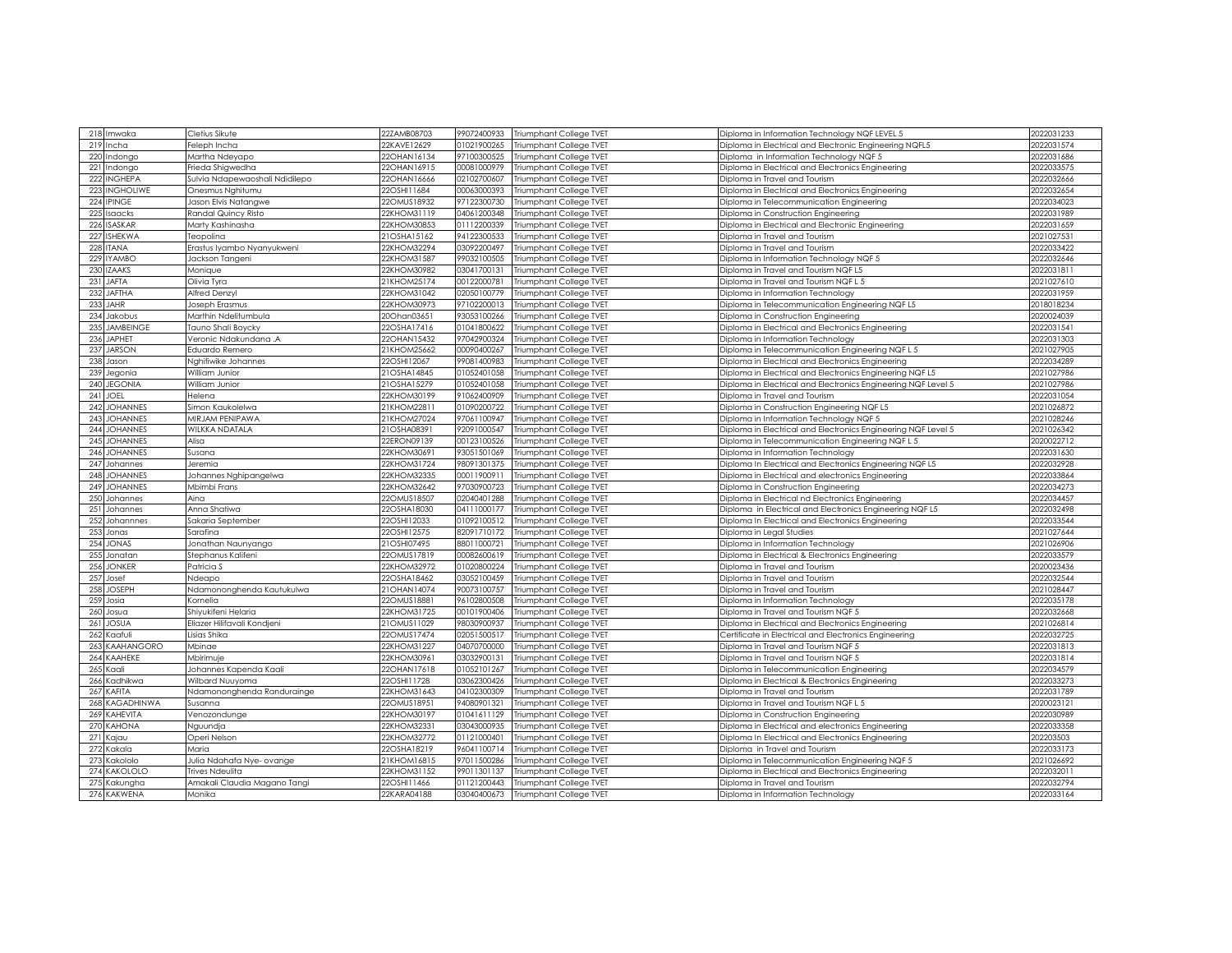| 277 KAKWIYU                                                                                                                                                                                                   | Hafeni Panduleni            | 21KUNE01886 | 02031500635 | <b>Triumphant College TVET</b> | Diploma in Electrical and Electronics Engineering NQF Level 5 | 2021027098 |
|---------------------------------------------------------------------------------------------------------------------------------------------------------------------------------------------------------------|-----------------------------|-------------|-------------|--------------------------------|---------------------------------------------------------------|------------|
| 278<br>Kalenga                                                                                                                                                                                                | Johanna Letta               | 22OSHA18032 | 94051600165 | Triumphant College TVET        | Diploma in Telecommunication Engineering NQF LEVEL 5          | 2022032687 |
| 279<br>KALIPI                                                                                                                                                                                                 | Agnes Ndapandula            | 22KHOM30672 | 95032700525 | Triumphant College TVET        | Diploma in Travel and Tourism                                 | 2022031287 |
|                                                                                                                                                                                                               |                             |             |             |                                |                                                               |            |
| Kalume<br>280                                                                                                                                                                                                 | Joseph Hipangelwa           | 22OMUS18839 | 01030300968 | Triumphant College TVET        | Diploma in Electrical and Electronics Engineering             | 2022034659 |
| 281<br>KALWENYA                                                                                                                                                                                               | Ndeshipanda Emilia          | 21KHOM24643 | 00070801077 | Triumphant College TVET        | Diploma in Construction Engineering NQF L5                    | 2021027586 |
| 282<br>KAMAMUS                                                                                                                                                                                                | <b>GLENDA</b>               | 22OSHI11349 | 02070800717 | Triumphant College TVET        | <b>DIPLOMA IN TRAVEL AND TOURISM</b>                          | 2022032473 |
| 283<br>Kamanga                                                                                                                                                                                                | Eretraud Shirudi            | 22KAVE12689 | 01082300411 | Triumphant College TVET        | liploma in Travel and Tourism                                 | 2022031934 |
| KAMANGA<br>284                                                                                                                                                                                                | FORTUNE PISETU              | 22ZAMB09522 | 02060201306 | <b>Triumphant College TVET</b> | DIPLOMA IN INFORMATION TECHNOLOGY                             | 2022034367 |
| 285<br>Kamanya                                                                                                                                                                                                | Daniel Mwatilifange         | 22OMUS16944 | 98121500095 | Triumphant College TVET        | Diploma in Electrical and Electronics Engineering             | 2022031765 |
| 286<br>KAMATI                                                                                                                                                                                                 | Leevi                       | 21KHOM18550 | 95031201193 | Triumphant College TVET        | Diploma in Information Technology NQF 5                       | 2021026788 |
| 287<br>KAMATI                                                                                                                                                                                                 | Jonas Teleleni              | 22KHOM31729 | 04101000638 | Triumphant College TVET        | Diploma in Construction Engineering NQF L5                    | 2022032626 |
| 288<br>Kambinda                                                                                                                                                                                               | Nyumbu Matheus              | 22KHOM31584 | 99121500266 | Triumphant College TVET        | Diploma In Electrical and Electronics Engineering NQF L 5     | 2022032603 |
| 289<br>Kambombo                                                                                                                                                                                               | <b>Fijandjeua Tracy-GBR</b> | 2ERON08697  | 98123100914 | Triumphant College TVET        | liploma in Construction Engineering NQF L5                    | 2022033215 |
| <b>KAMBONDE</b><br>290                                                                                                                                                                                        | Anna                        | 21KHOM25304 | 93072800065 | Triumphant College TVET        | Diploma In Information Technology NQF 5                       | 2021027424 |
| 291<br>Kambudu                                                                                                                                                                                                | Henock Nghinyekamunhu       | 22OHAN15894 | 01072700627 | Triumphant College TVET        | Diploma in Electrical and Electronics Engineering NQF L5      | 2021027493 |
| 292<br>KAMBUNGU                                                                                                                                                                                               | Wirpard Imene               | 2XHOM31861  | 00110100816 | Triumphant College TVET        | liploma in Construction Engineering                           | 2022033151 |
| KAMBURU<br>293                                                                                                                                                                                                | Jeffry Rudolf M             | 22OHAN16251 | 04072900125 | Triumphant College TVET        | Diploma in electrical and Electronics Engineering NQF L5      | 2022032022 |
| 294<br>Kamendu                                                                                                                                                                                                | Rowen Bradley               | 22OSHI11087 | 01110900244 | Triumphant College TVET        | Diploma in Electrical and Electronics Engineering             | 2022031921 |
| 295<br>KAMPANZA                                                                                                                                                                                               | Paulus Haita                | 21KHOM24269 | 89080501069 | Triumphant College TVET        | Diploma in Information Technology NQF 5                       | 2021027407 |
| KAMUINGONA<br>296                                                                                                                                                                                             | Mujende                     | 22OTJO06358 | 03060200173 | Triumphant College TVET        | liploma in Construction Engineering NQF L5                    | 2022031906 |
| 297<br>KAMULU                                                                                                                                                                                                 | Andreas S                   | 22KHOM32658 | 01011200597 | Triumphant College TVET        | Diploma in Information Technology                             | 2022033538 |
| 298 KAMURO                                                                                                                                                                                                    | Veihamiza                   | 22OMAH02662 | 02121901167 | Triumphant College TVET        | Diploma In Travel and Tourism NQF 5                           | 2022031877 |
| 299<br>Kamwi                                                                                                                                                                                                  | Kamwi Henry                 | 22ZAMB09394 | 02110100486 | Triumphant College TVET        | Diploma in Electrical and Electronic Engineering              | 2022034616 |
| 300<br>Kamwigo                                                                                                                                                                                                | Amaria Lipuleni             | 22OSHI11883 | 98010600660 | Triumphant College TVET        | Diploma in Electrical and Electronics Engineering             | 2022033559 |
| 301<br>Kandamba                                                                                                                                                                                               | Dawid                       | 20Otjo01135 | 01051800285 | Triumphant College TVET        | Diploma in Electrical and Electronics Engineering NQF 4       | 2020022718 |
| 302<br>KANDANGA                                                                                                                                                                                               | Mbanjanda Lydia             | 21ERON05133 | 01061500802 | Triumphant College TVET        | Diploma in Information Technology NQF Level 5                 | 2021206798 |
| KANDAPO<br>303                                                                                                                                                                                                | Laina                       | 22OMUS18293 | 96092801167 | Triumphant College TVET        | Diploma In Travel and Tourism NQA 5                           | 2022032446 |
| KANDENGE                                                                                                                                                                                                      |                             |             |             |                                |                                                               |            |
| 304                                                                                                                                                                                                           | Paulina Naameondjana        | 21KHOM13334 | 89060700929 | Triumphant College TVET        | Diploma in Electrical and Electronics Engineering NQF L5      | 2021026326 |
| KANDETU<br>305                                                                                                                                                                                                | Verundurura                 | 22HARD02066 | 03021800742 | Triumphant College TVET        | Diploma in Information Technology                             | 2022031865 |
| Kandiimuine<br>306                                                                                                                                                                                            | Veisira                     | 22KHOM32710 | 01101100907 | Triumphant College TVET        | Diploma In Electrical and Electronics Engineering             | 2022034175 |
| Kandiimuine<br>307                                                                                                                                                                                            | Marletha                    | 22KUNE03341 | 00051201062 | Triumphant College TVET        | Electrical General                                            | 2022117    |
| KANDINGUA<br>308                                                                                                                                                                                              | Mbitjitandjambi             | 22OMAH02887 | 09120700141 | Triumphant College TVET        | iploma In Information Technology                              | 2022033510 |
| 309 Kandjii                                                                                                                                                                                                   | Kamahongo                   | 22KHOM31579 | 92071000207 | Triumphant College TVET        | Diploma In Information Technology                             | 2022031423 |
| 310<br>Kandukira                                                                                                                                                                                              | Jorokee                     | 22OTJO06730 | 01051501628 | Triumphant College TVET        | iploma in Information Technology                              | 2022034086 |
| KANDUME<br>311                                                                                                                                                                                                | Indileni Ndapandula         | 2ERON08483  | 00010810668 | <b>Triumphant College TVET</b> | liploma in Travel and Tourism                                 | 2022031797 |
| 312 KANGUVI                                                                                                                                                                                                   | Unotjari                    | 22OMAH03049 | 97122601048 | Triumphant College TVET        | Diploma in Construction Engineering NQF L4                    | 2020023065 |
| 313<br>Kangwa                                                                                                                                                                                                 | Alfred Tumone               | 22KAVE12131 | 87070800754 | Triumphant College TVET        | Diploma In Construction Engineering                           | 2022031018 |
| 314<br>KANIME                                                                                                                                                                                                 | Loini Kamutushi Ndeumona    | 21OMUS12292 | 97082200250 | Triumphant College TVET        | Diploma in Electrical and Electronics Engineering NQF L5      | 2021027008 |
| 315<br><apia< td=""><td>Johanna Nyanyukweni</td><td>22OSHA18132</td><td>97080200423</td><td>Triumphant College TVET</td><td>Diploma in Electrical and Electronics Engineering</td><td>2022032696</td></apia<> | Johanna Nyanyukweni         | 22OSHA18132 | 97080200423 | Triumphant College TVET        | Diploma in Electrical and Electronics Engineering             | 2022032696 |
| KAPOSAMBO<br>316                                                                                                                                                                                              | Tuliameni John-Mary         | 22KHOM32629 | 94102600760 | Triumphant College TVET        | Diploma in Telecommunication Engineering                      | 2022034255 |
| 317 KAPUIRE                                                                                                                                                                                                   | melda                       | 22KHOM31168 | 98111900708 | Triumphant College TVET        | Diploma in Travel and Tourism NQF 5                           | 2022031833 |
| KAPULWA<br>318                                                                                                                                                                                                | Nangolo                     | 22KHOM32526 | 88101300341 | Triumphant College TVET        | Diploma in Information Technology                             | 2017014612 |
| 319 KARIGUB                                                                                                                                                                                                   | Ruwiline Carlos             | 22HARD02291 | 03110500809 | Triumphant College TVET        | Diploma in Travel and Tourism                                 | 2022035222 |
| 320<br>KARONGEE                                                                                                                                                                                               | Christa Kazembua Kukuri     | 22KHOM31775 | 20040404000 | Triumphant College TVET        | Diploma In Travel and Tourism NQF 5                           | 2022032342 |
| 321<br>KARUHUMBA                                                                                                                                                                                              | Tareekuye                   | 22KHOM30977 | 03010101481 | Triumphant College TVET        | Diploma in Travel and Tourism NQF 5                           | 2022031811 |
| 322<br>Kasaona                                                                                                                                                                                                | Joyce Viritjimue            | 22KUNE03203 | 98090401589 | Triumphant College TVET        | Diploma in Travel and Tourism                                 | 2022033892 |
| 323<br>Kasera                                                                                                                                                                                                 | Malakia                     | 22KHOM33038 | 96081200930 | Triumphant College TVET        | Diploma in Telecommunication Engineering NQF L4               | 2020024523 |
| 324<br>Kashera                                                                                                                                                                                                | Karupu Sebastiaan           | 22KAVE13475 | 99072601009 | Triumphant College TVET        | Diploma in Electrical and Electronics Engineering             | 2022034007 |
| 325<br>KASIBU                                                                                                                                                                                                 | Rosetha Lizel               | 22KHOM31805 | 04020400075 | Triumphant College TVET        | Diploma in Travel and Tourism                                 | 2022032588 |
| KASINDA<br>326                                                                                                                                                                                                | <b>JOSUA</b>                | 21KAVE08673 | 91022100173 | Triumphant College TVET        | Diploma in Travel and Tourism NQF L 5                         | 2021027474 |
| KASUTO<br>327                                                                                                                                                                                                 | Jarakiza                    | 22KHOM31834 | 91101900962 | Triumphant College TVET        | Diploma in Travel and Tourism                                 | 2017016669 |
| 328<br>KASUTO                                                                                                                                                                                                 | Kavezemburuka               | 22OTJO06409 | 02080800477 | Triumphant College TVET        | Diploma In Electrical and Electronic Engineering NQF Level 5  | 2022032135 |
| KASUTO<br>329                                                                                                                                                                                                 | Ndjambi                     | 21OSHA13766 | 03061000518 | Triumphant College TVET        | Diploma in Electrical and Electronics Engineering             | 2021027096 |
| <b><i>CASUVIRE</i></b><br>330                                                                                                                                                                                 | Elwis Diggo Kazembi         | 22KUNE03113 | 03061300562 | Triumphant College TVET        | Diploma in Electrical and Electronics Engineering NQF L 5     | 2022032207 |
| KATANA<br>331                                                                                                                                                                                                 |                             |             | 03080100344 |                                |                                                               | 2021026774 |
| 332                                                                                                                                                                                                           | Annakletha Ntumba           | !IKHOM21406 |             | Triumphant College TVET        | iploma in Travel and Tourism NQF 5                            |            |
| Kativa                                                                                                                                                                                                        | Christine                   | 22KAVE13045 | 94110200938 | Triumphant College TVET        | Diploma in Information Technology                             | 2022032763 |
| 333<br>KATJAZENGI                                                                                                                                                                                             | Tjongondjoza Unata          | 22KHOM33002 | 01020700459 | Triumphant College TVET        | Diploma in Telecommunication Engineering                      | 2022034576 |
| 334<br>Katjepunda                                                                                                                                                                                             | Tjinomaza Tjinomaza         | 22KHOM32632 | 00080701264 | Triumphant College TVET        | Diploma In Information Technology                             | 2022031946 |
| 335 KATONYALA                                                                                                                                                                                                 | Andrew JNK                  | 22KHOM33057 | 01030400447 | Triumphant College TVET        | Diploma In Information Technology                             | 2022032592 |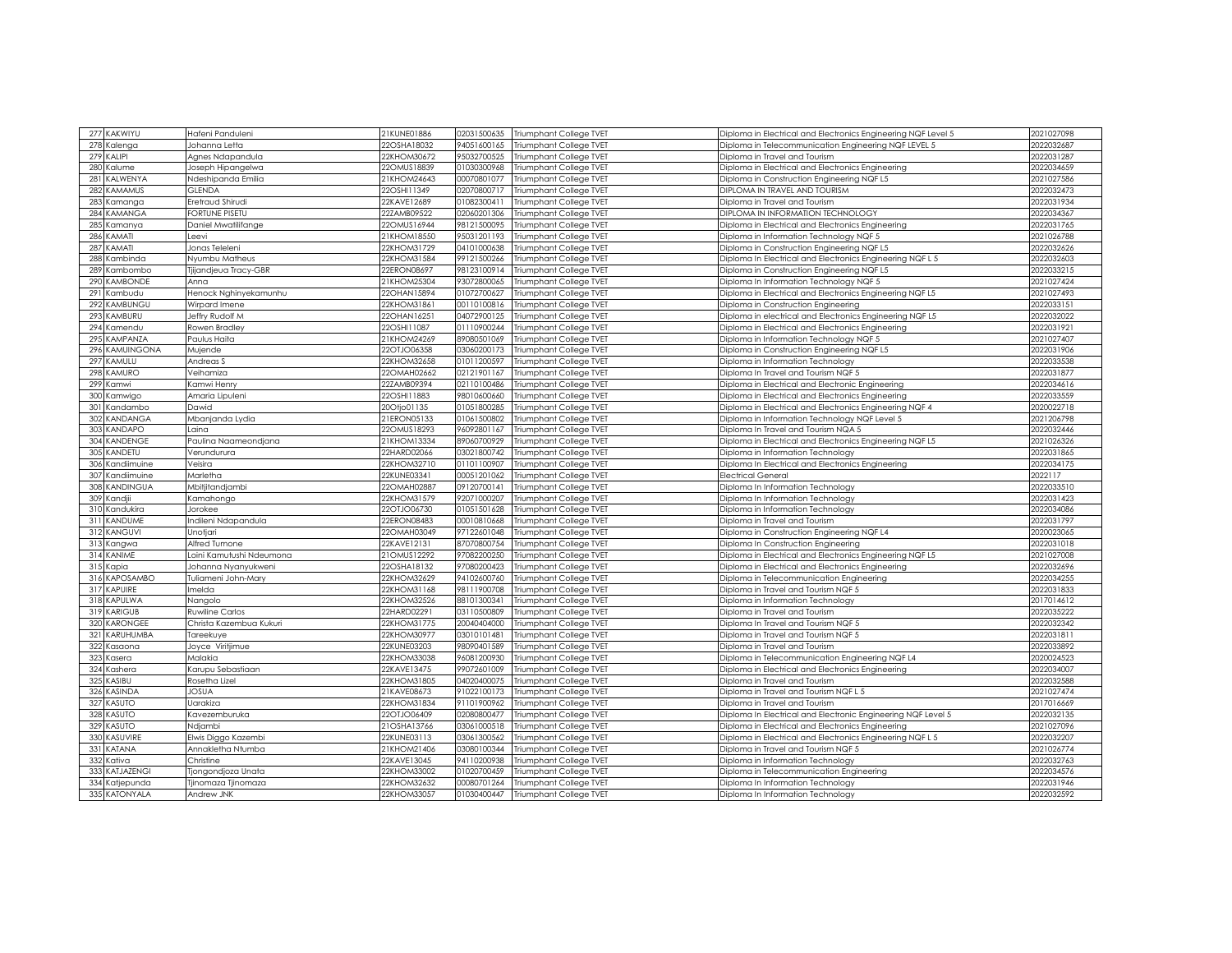| 336 KAUAMI                     | Davina                       | 22KHOM31730 | 01032600427 | Triumphant College TVET        | Diploma in Travel and Tourism NQF 5                           | 2022032815 |
|--------------------------------|------------------------------|-------------|-------------|--------------------------------|---------------------------------------------------------------|------------|
| 337<br>Kaujeua                 | Jemukengamena                | 22KUNE03176 | 95062001207 | Triumphant College TVET        | Diploma in Construction Engineering                           | 2022033691 |
| KAUMBUNGU<br>338               | Kotji Lawrent                | 21KHOM13834 | 01060300273 | Triumphant College TVET        | Diploma in Information Technology NQF 5                       | 2021026208 |
| 339<br>KAUNATJIKE              | VETJEVERA                    | 21KHOM26169 | 99020200801 | Triumphant College TVET        | iploma in Travel and Tourism NQF L 5                          | 2021026884 |
| KAUTEWAA<br>340                | Elivi Penondjila             | 22OSHI11311 | 02110300643 | Triumphant College TVET        | Diploma in Travel And Tourism NQF 5                           | 2022031917 |
| 341<br>Kautjuukua              | <b>MBUENDE</b>               | 22KHOM31655 | 95021600637 | Triumphant College TVET        | Diploma in Information Technology NQF 5                       | 2017017837 |
| 342<br>KAUZUU                  | Rene Gift                    | 22KHOM33068 | 97121700425 | Triumphant College TVET        | Diploma in Construction Engineering                           | 2020023021 |
| 343<br>Kavandje                | Veronika Tuluudeni           | 22OHAN16495 | 01092300171 | Triumphant College TVET        | Diploma in Travel and Tourism                                 | 2022032707 |
| KAVARI<br>344                  | Pleased Kenjando             | 22OMAH02912 | 99111500441 | Triumphant College TVET        | Diploma in Telecommunication Engineering                      | 2022034293 |
| 345<br>Kavela                  | ovisa Soondaha Nambahu       | 20Osha06030 | 98071900613 | Triumphant College TVET        | Diploma in Electrical and Electronics Engineering NQF L5      | 2020023673 |
| 346<br>Kavetuna                | Ngatuundje                   | 22OSHI1195  | 02092100831 | Triumphant College TVET        | Diploma in Electrical and Electronics Engineering             | 2022032250 |
| KAVIKUNUA<br>347               | Walter                       | 22OMAH02592 | 99082800284 | Triumphant College TVET        | Diploma in Electrical and Electronics Engineering             | 2022031544 |
| 348<br><b>KAVUNGA</b>          | Martha Ndapandula            | 22KHOM30094 | 99081300903 | Triumphant College TVET        | Diploma in Travel and Tourism                                 | 2022031206 |
| 349<br>Kawasha                 | Martha Naukalemo             | 22KHOM32531 | 97112100100 | Triumphant College TVET        | Diploma In Travel and Tourism                                 | 2022033969 |
| 350<br>Kayuwa                  | Cecilia Mushova              | 22KAVE13180 | 99071500209 | Triumphant College TVET        | Diploma in Electrical and Electronic Engineering              | 2022033315 |
| 351<br>KAZAKOKA                | Naurimuie                    | 22KHOM31857 | 99111600977 | Triumphant College TVET        | Diploma in Electrical and Electronics Engineering             | 2022033016 |
| 352<br>KAZIYO                  | ARRIC MACHAMINA              | 22ZAMB09385 | 97020201504 |                                |                                                               | 2022034324 |
|                                |                              |             |             | Triumphant College TVET        | Diploma in Information Technology                             |            |
| 353<br>Keimuine                | Operi Ngurimuje              | 22KHOM32123 | 02080301055 | Triumphant College TVET        | Diploma in Travel and Tourism NQF 5                           | 2022033110 |
| KEKUEMANG<br>354               | Quinton                      | 22OMAH02663 | 03072300135 | Triumphant College TVET        | Diploma in Construction Engineering NQF L5                    | 2022032003 |
| 355<br>Kennedy                 | Alina Kunambili Nehepo       | 22KAVE13372 | 00110900332 | Triumphant College TVET        | Diploma in Travel and Tourism                                 | 2022033666 |
| KHARUCHAB<br>356               | Kurt Joshua Bradwill         | 22KHOM31474 | 03011300534 | Triumphant College TVET        | Diploma in Information Technology                             | 2022031722 |
| 357<br>Khodises                | Morlene Destiny Jolency      | 22OTJO06560 | 01032000187 | Triumphant College TVET        | Diploma in Electrical and Electronics Engineering NQF L5      | 2022033192 |
| 358<br><b>KOCK</b>             | Cecil Denzil                 | 22KHOM31800 | 02082901033 | Triumphant College TVET        | Diploma in Electrical and Electronics Engineering             | 2022032297 |
| 359<br>KRISTIAN                | Vinisia Ndaindila            | 22KHOM31880 | 00060900229 | Triumphant College TVET        | Diploma in Information Technology                             | 2022033252 |
| 360<br><b>KUDUMO</b>           | Elisabeth Mutoli             | 21KHOM25901 | 98100801169 | Triumphant College TVET        | Diploma in Telecommunication Engineering                      | 2021027277 |
| 361<br>Kudumo                  | Emilia Kalindwa              | 22OTJO06189 | 03120300187 | Triumphant College TVET        | Diploma In Travel and Tourism                                 | 2022031736 |
| KUHLEWIND<br>362               | <b>Hillarion Sergius</b>     | 22KHOM33013 | 02010900000 | Triumphant College TVET        | Diploma in Telecommunication Engineering NQF L5               | 2022032330 |
| KUJENDANI<br>363               | Isak                         | 21KHOM14727 | 94123000727 | Triumphant College TVET        | Diploma NQF 5 In INFORMATION TECHNOLOGY                       | 2021026552 |
| 364<br>Kulula                  | Jekonia Panduleni            | 22KHOM31618 | 1081701153  | Triumphant College TVET        | Diploma In Travel and Tourism                                 | 2022032596 |
| 365 KUVEZA                     | Waarurapo                    | 21KHOM27694 | 96092000830 | Triumphant College TVET        | Diploma In Travel and Tourism NQF L 5                         | 2021028045 |
| KWANGERA<br>366                | Elizabeth Kandambo           | 22ERON09146 | 98040500362 | Triumphant College TVET        | Diploma in Telecommunication Engineering                      | 2020023981 |
| 367<br>(wedhi                  | <b>MARIA TAATSU</b>          | !IKHOM13787 | 01020800259 | Triumphant College TVET        | Diploma in Electrical and Electronics Engineering NQF Level 5 | 2021026391 |
| 368<br>aimi Mweukapo           | Shalongo                     | 22OSHA17941 | 01101800461 | Triumphant College TVET        | Diploma in Travel and Tourism                                 | 2022032526 |
| 369<br>LAMBERT                 | Armas Shivute                | 22KHOM31527 | 03100400647 | <b>Triumphant College TVET</b> | Diploma in Information Technology                             | 2021027072 |
| 370<br>LAMEK                   | amek Ngalajebo               | 22KHOM31388 | 93072101051 | Triumphant College TVET        | Diploma in Electrical and Electronic Engineering NQF Level 5  | 2022032030 |
| 371<br>LAMEKA                  | Victoria                     | 1OHAN06005  | 91032200766 | <b>Triumphant College TVET</b> | Diploma in Construction Enaineerina NQF L5                    | 2021026363 |
| 372<br>Lameka                  |                              | 21OHAN13080 | 91032200766 | Triumphant College TVET        | Diploma in Construction Engineering                           | 2021026363 |
|                                | Victoria Ndulinayi Lialukeni |             |             |                                |                                                               |            |
| 373<br>Lazarus                 | Ruben Ndilenga               | 22OSHI11253 | 96042000969 | Triumphant College TVET        | Diploma in Information Technology                             | 2022032367 |
| LEOPOLD<br>374                 | Mengestus Ndeilongasha       | 22KHOM30666 | 99072000889 | Triumphant College TVET        | Diploma in Information Engineering                            | 2022031491 |
| 375<br>LEWANSCHEK              | Franklin Junior              | 22KHOM30103 | 03021000037 | Triumphant College TVET        | Diploma in Telecommunication Engineering NQF L5               | 2022031032 |
| 376<br>LIKUKELA                | ERICK LIKUKELA               | 22ZAMB08913 | 99061201365 | Triumphant College TVET        | Diploma in Information Technology NQF LEVEL 5                 | 2022032735 |
| 377<br>Likuwa                  | Aaron                        | 21KAVE06337 | 95060300021 | Triumphant College TVET        | Diploma in Electrical and Electronics Engineering NQF Level 5 | 2021026818 |
| 378<br>Likuwa                  | Anselma Kayana               | 22KAVE13211 | 98061301307 | Triumphant College TVET        | Diploma in Electrical and Electronics Engineering             | 2022031824 |
| 379<br><b>LINUS</b>            | Olivia Lipuleni              | 22KHOM33062 | 98051200756 | Triumphant College TVET        | Diploma in Travel and Tourism                                 | 2020022687 |
| 380<br><b>LIVINGI</b>          | Musemuho Loise               | 22KAVE12573 | 02110401017 | Triumphant College TVET        | Diploma in Information Technology                             | 2022031760 |
| LIWAKALA<br>381                | CHUMA HAZELL                 | 22ZAMB08873 | 99102000369 | Triumphant College TVET        | DIPLOMA IN INFORMATION TECHNOLOGY NQF LEVEL 5                 | 2022032847 |
| LUKAS<br>382                   | Klaudia Ndapandula           | 22KHOM31079 | 03031300197 | Triumphant College TVET        | Diploma In Information Technology NQF 5                       | 2022031899 |
| 383<br>ukas                    | Fredrick Nafimane            | 22OHAN17277 | 96102300677 | Triumphant College TVET        | Diploma in Information Technology                             | 2022034184 |
| 384<br>Lukas                   | Elizabeth Ndeshihafela       | 22OSHA18047 | 01111300976 | Triumphant College TVET        | Diploma in Electrical and Electronics Engineering NQF L5      | 2022032510 |
| 385<br>Lungameni               | Rachel Ndapandula            | 22OMUS18439 | 01073001075 | Triumphant College TVET        | Diploma in Construction Engineering                           | 2022034229 |
| LUVHUNDO<br>386                | Elias Kawana                 | 2KHOM30935  | 92112900064 | Triumphant College TVET        | liploma in Information Technology NQF L5                      | 2022031816 |
| LWAANDA<br>387                 | James Alfeus                 | 22OSHA17042 | 90072900318 | Triumphant College TVET        | Diploma in Information Technology NQF 5                       | 2022031185 |
| 388<br>MAASDORF                | Montcomery                   | 10MAH01749  | 02010400712 | Triumphant College TVET        | liploma in Construction Engineering NQF L5                    | 2021027624 |
| <b>MADISIA</b><br>389          | Ashanti MTI                  | 2ERON08684  | 02113001055 | Triumphant College TVET        | liploma in information Technology NQF 5                       | 2022032689 |
| 390<br>MAKANGA                 | Selestinus Karupu            | 2KHOM31346  | 98090100235 | Triumphant College TVET        | Diploma In Information Technology NQF 5                       | 2022032227 |
| 391                            |                              | 22OSHI12037 | 03021100473 |                                |                                                               | 2022033946 |
| Malapi<br>392<br><b>MALIMA</b> | Sam Nghifikepunye Kaalitheni |             |             | Triumphant College TVET        | Diploma in Electrical and Electronics Engineering             | 2022031892 |
|                                | Justice Kofi-Anan            | 22KHOM31411 | 98111900724 | Triumphant College TVET        | Diploma in Telecommunication Engineering                      |            |
| 393<br>Mandume                 | sai                          | 22KHOM33070 | 95031800674 | Triumphant College TVET        | Diploma in Construction Engineering NQF Level 5               | 2019021297 |
| 394 Mangundu                   | Modestus Siremo              | 22KAVE13476 | 93102200850 | Triumphant College TVET        | Diploma in Information Technology                             | 2021026146 |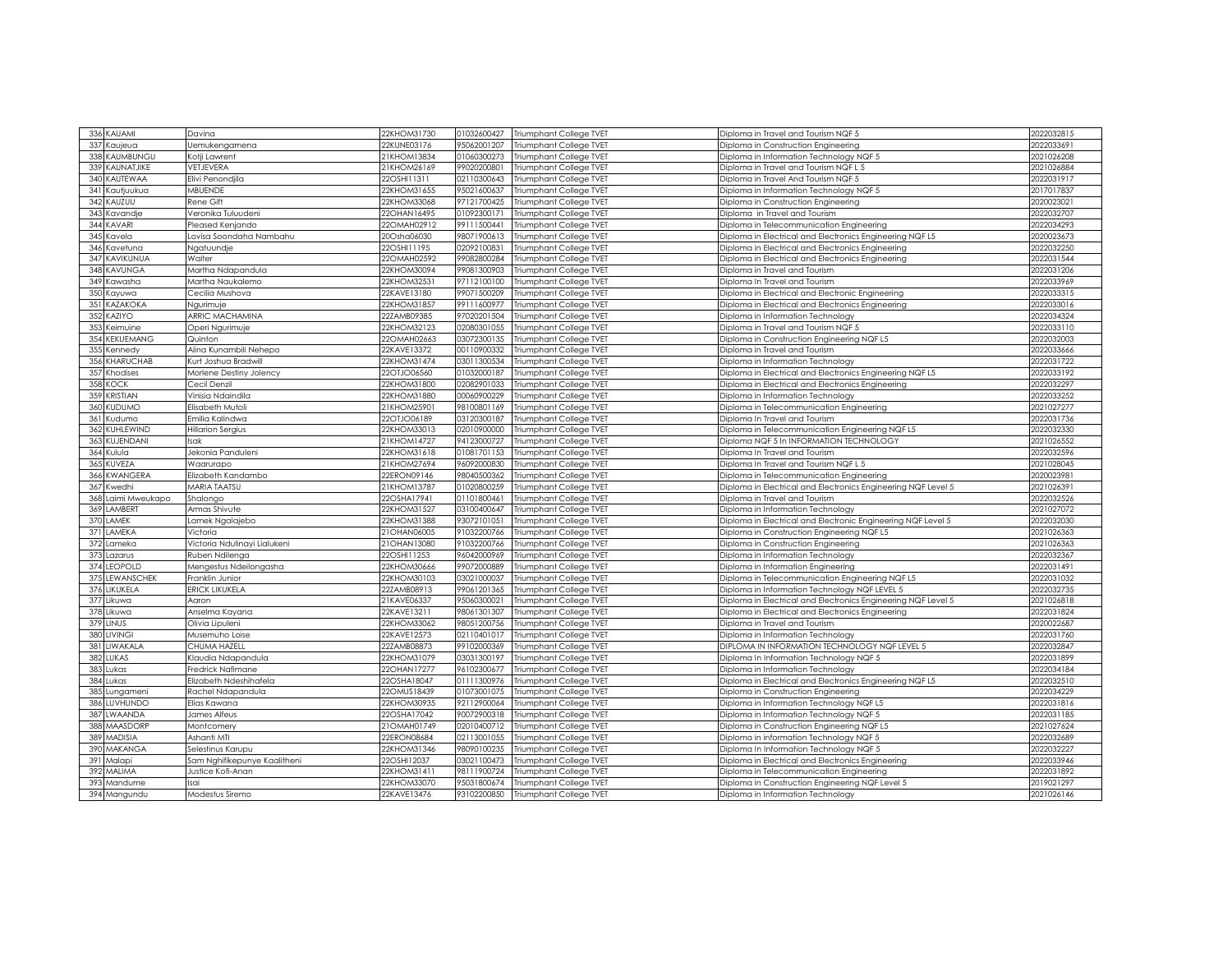| 395 Manjara                       | David Junior                 | 22KHOM31619 | 01101601175 | Triumphant College TVET        | Diploma In Construction Engineering                           | 2022032409    |
|-----------------------------------|------------------------------|-------------|-------------|--------------------------------|---------------------------------------------------------------|---------------|
| 396<br><b>MAPUMBA</b>             | Tugamena                     | 22KHOM30955 | 01042400288 | Triumphant College TVET        | Diploma In Information Technology NQF 5                       | 2022031743    |
| 397<br>MARENGA                    | Katandero                    | 22KHOM32652 | 03090600668 | Triumphant College TVET        | Diploma in Information Technology                             | 2022033838    |
| 398<br>MARITSHANE                 | Nsinba-Julien                | 22KHOM31874 | 02121600949 | Triumphant College TVET        | Diploma in Travel and Tourism                                 | 2022032641    |
| 399<br>Martinus                   | Benita                       | 22OMAH03094 | 00043000530 | Triumphant College TVET        | Diploma In Information Technology                             | 2021028140    |
| MARTINUS<br>400                   | Luise Nangula Mpingana       | 22OMUS17573 | 91072900548 | Triumphant College TVET        | Diploma in Telecommunication Engineering NQF L 5              | 2022032264    |
| 401<br>Masule                     | Mujiwa                       | 21OSHI09027 | 98021900253 | Triumphant College TVET        | Diploma in Information Technology                             | 2021028040    |
| MASULE<br>402                     | KLERN MASULE                 | 22ZAMB09319 | 00030400090 | Triumphant College TVET        | Diploma in Information Technology                             | 2022034504    |
| MATAMU<br>403                     | Johannes Sikerete            | 22KHOM32329 | 02122400374 | Triumphant College TVET        | Diploma in Travel and Tourism                                 | 2022032581    |
| <b>MATEMWA</b><br>404             | PHILIMON                     | 21ZAMB03631 | 93020401011 | Triumphant College TVET        | DIPLOMA IN IN INFORMATION TECHNOLOGY                          | 2017016050    |
| <b>MATHEUS</b><br>405             | Matheus Kandiwapa            | 22KHOM30097 | 93120200409 | Triumphant College TVET        |                                                               | 2022031204    |
| <b>MATHEUS</b><br>40 <sub>t</sub> |                              | 22KHOM30179 | 00080801307 |                                | Diploma in Information Technology                             | Not Specified |
| <b>MATHEUS</b>                    | Elise Sorry Penyaohamba      |             | 99061201101 | <b>Triumphant College TVET</b> | Diploma in Travel and Tourism                                 | 2022031871    |
| 407<br>Matheus                    | Tuhanganeni Paulus           | 22KHOM31264 |             | Triumphant College TVET        | Diploma In Information Technology NQF 5                       |               |
| 408<br><b>MATHEUS</b>             | Tarah                        | 22OSHI11357 | 02012700659 | Triumphant College TVET        | Diploma in Construction Engineering                           | 2022032597    |
| 409                               | Tuyenikelago Melania         | 22OSHA18178 | 99040701067 | Triumphant College TVET        | Diploma in Information Technology                             | 2022032837    |
| MATIAS<br>410                     | Naloliwa N                   | 22KHOM32753 | 02051000417 | Triumphant College TVET        | Diploma in Travel and Tourism.                                | 2022033298    |
| 411<br>MATIAS                     | Wilbard Oupapa               | 22OSHA18090 | 03080600525 | Triumphant College TVET        | Diploma in Information Technology                             | 2022032243    |
| 412<br>MBAEVA                     | Nguvitjita                   | 22KHOM31050 | 03010500955 | Triumphant College TVET        | Diploma in Information Technology NQF 6                       | 2022031859    |
| MBAISA<br>41                      | Vemutjitavi                  | 21OMAH01682 | 01091000654 | Triumphant College TVET        | Diploma in Information Technology                             | 2021027294    |
| <b>MBAISA</b><br>414              | Vemutjitavi                  | 22OMAH03050 | 01081000654 | Triumphant College TVET        | Diploma in Information Technology                             | 2021027294    |
| Mbamba<br>4!                      | Sixtus Nsinano               | 21KAVE09665 | 99082300273 | Triumphant College TVET        | Diploma in Electrical and Electronic Engineering NQFL5        | 202102775     |
| 416<br><b>MBAMBI</b>              | Pazaumo                      | 22KHOM31472 | 99070801396 | Triumphant College TVET        | Diploma in Information Technology                             | 2022032472    |
| MBAUNDJA<br>41                    | Mukandi                      | 22KHOM32797 | 01032200545 | Triumphant College TVET        | Diploma in Travel and Tourism                                 | 2022034361    |
| 418<br>Mbendo                     | Maria Kahina                 | 22KAVE13033 | 03122800087 | Triumphant College TVET        | Diploma in Secretarial and Administration                     | 2022032786    |
| 419<br>Mbendu                     | Fatima                       | 22KAVE13652 | 01043010197 | Triumphant College TVET        | Diploma in Electrical and Electronics Engineering             | 2022034014    |
| <b>VBIRIJONA</b><br>420           | Ueripuravi Ujama             | 22KHOM33945 | 03120500453 | <b>Triumphant College TVET</b> | Diploma in Travel and Tourism                                 | 2022034398    |
| 421<br>Mbumbo                     | loseph Kayunde               | 22KAVE13386 | 02011601215 | Triumphant College TVET        | Diploma in Electrical and Electronic Engineering              | 2022033623    |
| MBURURA<br>422                    | Jezemunu                     | 1KUNE02499  | 94122401402 | Triumphant College TVET        | Diploma in Information Technology                             | 2021028665    |
| <b>MBW ALE</b><br>423             | Ndaamenwa Ndilipomwene       | 21KHOM18729 | 00041600584 | Triumphant College TVET        | Diploma In Telecommunication Engineering NQF L 5              | 2021026813    |
| MEDUSALEM<br>424                  | Lisias                       | 21OMUS12905 | 96030401386 | Triumphant College TVET        | Diploma in Electrical and Electronic Engineering              | 2021027240    |
| MEDUSALEM<br>425                  | Paulus Nghitilavali Tuhafeni | 22OHAN16512 | 00110300677 | Triumphant College TVET        | Diploma in Electrical and Electronic Engineering              | 2022032584    |
| <b>MICHAEL</b><br>426             | Ester Ndinewe                | 22OMUS18275 | 99100101605 | Triumphant College TVET        | Diploma in Telecommunication Engineering                      | 2022034158    |
| 427<br><b>MIKINI</b>              | Gebertha Angeline            | 22KHOM31323 | 02120400927 | Triumphant College TVET        | Diploma in Travel and Tourism NQF 5                           | 2022032114    |
| 428<br><b>MOSES</b>               | Moses Hamukwaya              | 22KHOM31838 | 00032800797 | Triumphant College TVET        | Diploma in Electrical and Electronics Engineering             | 2022033035    |
| <b>MOSES</b><br>429               | Ndalinoshisho                | 22KHOM30303 | 00090901908 | Triumphant College TVET        | Diploma in Travel and Tourism NQF 5                           | 2022031266    |
| 430<br>Moses                      | Fiina Taleingenawa           | 22ERON08662 | 00092601375 | Triumphant College TVET        | Diploma in Construction Engineering NQF Level 5               | 2022034090    |
| 431<br>MUHAU                      | <b>ZIKABU TECKLAR</b>        | 22ZAMB08869 | 00122901029 | Triumphant College TVET        | Diploma in Information Technology NQF LEVEL 5                 | 2022032844    |
| <b>MUJORO</b><br>432              | Usiel Kuhepa                 | 22KHOM31077 | 02081400529 | Triumphant College TVET        | Diploma in Telecommunication Engineering NQF L5               | 2022031777    |
| 433<br>Mukugha                    | Stephania Konde              | 22KAVE12469 | 00042500567 | <b>Triumphant College</b>      | Diploma in Information Technology                             | 2022031598    |
| 434<br><b>MUKUPI</b>              | MATAKALA                     | 22ZAMB09520 | 93062601515 | Triumphant College TVET        | DIPLOMA IN INFORMATION TECHNOLOGY NQF LEVEL 5                 | 2022034614    |
| 435<br>Mukuve                     | Michael Jaydon               | 22KAVE13276 | 99110600345 | Triumphant College TVET        | Diploma in Information Technology                             | 2022033487    |
| 436<br>Mukwashaale                | ilia                         | 21KHOM14575 | 98010200298 | Triumphant College TVET        | Diploma in Travel and Tourism NQF L 5                         | 2021026528    |
| 437<br>Mulinale                   | Shuveni Jason                | 22OMUS17292 | 02112600427 | Triumphant College TVET        | Certificate in Electrical and Electronics                     | 2022032538    |
| MULITI<br>438                     | Kristine Liwewe Loti         | 22KHOM31041 | 00090801709 | Triumphant College TVET        | Diploma in Travel and Tourism                                 | 2022031867    |
| <b>MUMBANGO</b><br>439            | Uatiraiye                    | 22OMAH02795 | 02100400886 | Triumphant College TVET        | Diploma in Electrical and Electronics Engineering             | 2022033013    |
| <b>MUNDUVA</b><br>440             | ïzasanee                     | 21OSHA16043 | 99072801296 | <b>Triumphant College TVET</b> | DIPLOMA IN ELECTRICAL AND ELECTRONICS ENGINEERING             | 2019020518    |
| 441<br>Mungendje                  | Uaitavera                    | 22KHOM33001 | 02060300851 | Triumphant College TVET        | Diploma In Travel and Tourism                                 | 2022034572    |
| 442<br>Munghongo                  | Petrus Ndayapukapo           | 22OHAN16516 | 03080500776 | Triumphant College TVET        | DIPLOMA IN ELECTRICAL AND ELECTRONIC ENGINEERING              | 2022032749    |
| 443<br><b>MURANGI</b>             | Vehonga Kasume               | 22KHOM30975 | 04092300317 | Triumphant College TVET        | Diploma in Travel and Tourism NQF 5                           | 2022031861    |
| <b>MURONGA</b><br>444             | Patrick Muremba              | 22KHOM3031  | 94051101274 | Triumphant College TVET        | Diploma in Electrical and Electronic Engineering NQF 5        | 2022031236    |
| 445<br><b>MUSAMBANI</b>           | Tjipenanjambi                | 22KHOM31498 | 02053100699 | Triumphant College TVET        | Diploma in Information and Technology                         | 2022032132    |
| <b>MUSASO</b><br>446              | Vateza Tjijatia              | 21KUNE02287 | 98010200457 | Triumphant College TVET        | Diploma in Information Technology NQF 5                       | 2021028353    |
| 447<br><b>MUSONGO</b>             | HAMUNYERA DAMIAN             | 21OTJO05676 | 00082900078 | Triumphant College TVET        | Diploma in Construction Engineering                           | 2021028560    |
| 448<br>Musongo                    | Ervina Nankali               | 22KAVE13438 | 96021500393 | Triumphant College TVET        | Diploma in Travel and Tourism                                 | 2022034101    |
| 449<br>Mutaleni                   | Marta Ndinelago              | 22OSHA18167 | 02070900665 | Triumphant College TVET        | Diploma in Electrical and Electronics Engineering             | 2022032983    |
| 450<br>Muteka                     | Michael Muranda              | 22KAVE13437 | 99071900568 | Triumphant College TVET        | Diploma in Electrical and Electronic Engineering              | 2022034089    |
| MUTIKISHA<br>451                  | Kashimbindjola Selma         | 21OSHA08551 | 99032600637 | Triumphant College TVET        | Diploma in Electrical and Electronics Engineering NQF Level 5 | 2021026364    |
| <b>MUTIRWA</b><br>452             | Nangula Mbetulwa             | 22OMUS17381 | 02051901047 | Triumphant College TVET        | Diploma in Travel and Tourism                                 | 2022032587    |
| 453 Muyenga                       | <b>Theodor Roland</b>        | 22KAVE12690 | 99051400586 | Triumphant College TVET        | Diploma in Electrical and Electronic Engineering              | 2022031146    |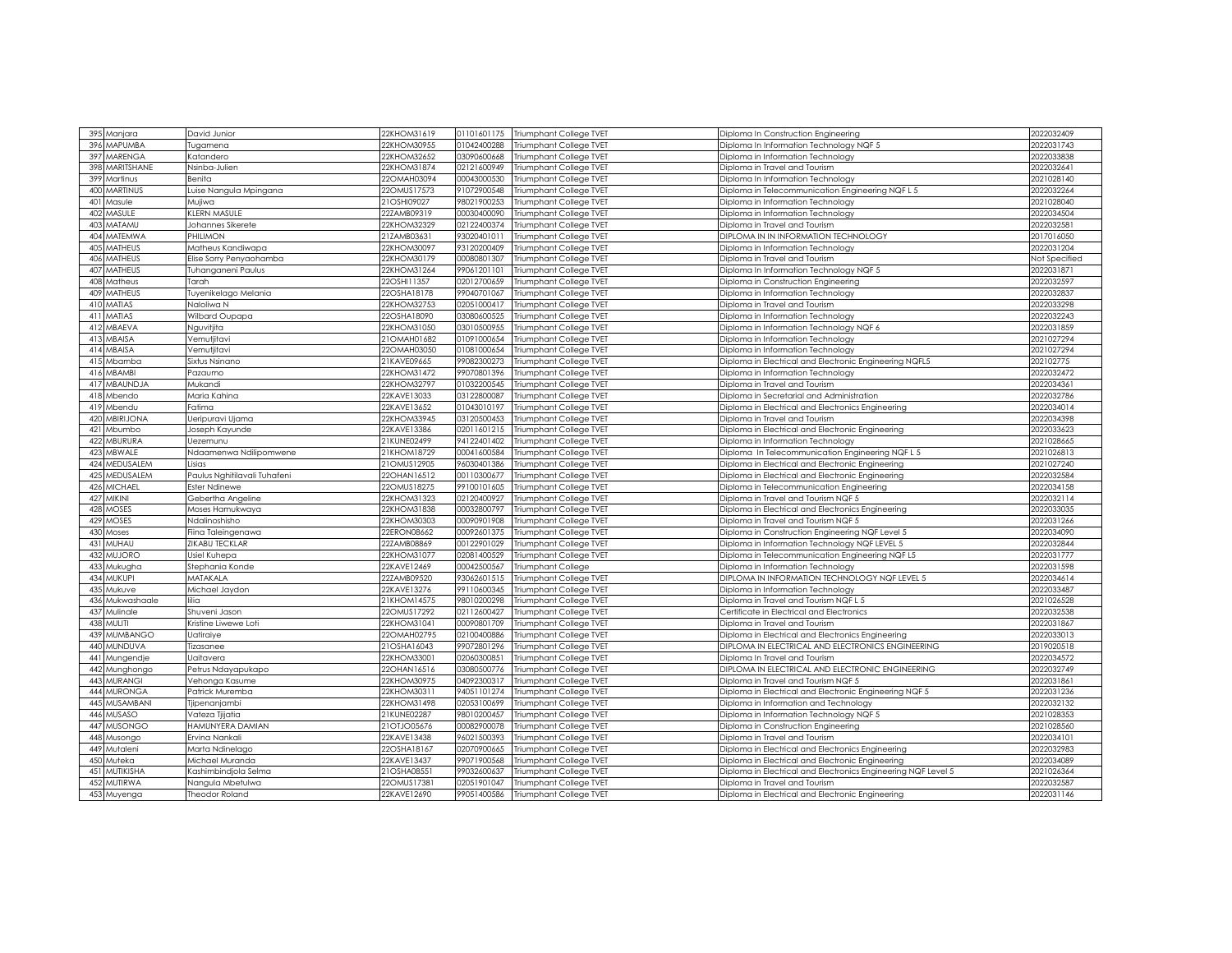| 454 MVULA                           | Elizabeth Nashikoto               | 22KHOM34003   | 03031201086 | Triumphant College TVET        | Diploma in Information Technology NQF Level 5                 | 2022034713 |
|-------------------------------------|-----------------------------------|---------------|-------------|--------------------------------|---------------------------------------------------------------|------------|
| 455<br>Mwandingi                    | Stefanus Kaundinge                | 22KHOM31556   | 90010101128 | Triumphant College TVET        | Diploma In Information Technology                             | 2022032462 |
| 456<br>Mwatala                      | PinehasTangeni                    | 22KHOM30881   | 02063001006 | Triumphant College TVET        | Diploma In Information Technology NQF 5                       | 2022031772 |
| Mwatile<br>457                      | Immanuel Kalunga Pamwe-Natse      | 22OMUS17277   | 99102800136 | Triumphant College TVET        | Diploma in Electrical And Electronic Engineering              | 2022031688 |
| 458<br>Mwenaali                     | Lonia Ndilinawa Tuhafeni          | 22OMUS17899   | 01042201102 | Triumphant College TVET        | Diploma in Electrical and Electronics Engineering             | 2022033593 |
| 459 MWESHININGA                     | Natalia Kondjeni                  | 22OMUS18309   | 00032501037 | Triumphant College TVET        | Diploma in Electrical and electronics Engineering             | 2022033882 |
| MWETUPUNGA<br>460                   | Oiva Pombili                      | 22KHOM30223   | 90102100942 | Triumphant College TVET        | Diploma in Electrical and Electronics Engineering             | 2022031270 |
| 46<br>Mwiiyale                      | Bandurand liyambo                 | 17Khom01252   | 95051500404 | Triumphant College TVET        | Diploma in Electrical And Electronics Engineering             | 2022031367 |
| NAHOLO<br>462                       | Johannes Nghifikepunye            | 22KHOM30689   | 00080200947 | Triumphant College TVET        | Diploma in Electrical and Electronics Engineering             | 2022031602 |
| NAKALEKE<br>463                     | Alma                              | 22KHOM30867   | 99080900893 | Triumphant College TVET        | Diploma in Information Technology                             | 2022031658 |
| 464<br>Nakanyala                    | Eluvina Ndapandula                | 22OSHI11831   | 01051400341 | Triumphant College TVET        | Diploma in Travel and Tourism                                 | 2022033628 |
| NAKAPIPI                            |                                   | 22OSHI12270   | 90121800927 |                                |                                                               | 2020024173 |
| 465                                 | Johannes                          | 22ZAMB08935   | 03010300441 | Triumphant College TVET        | Diploma in Construction Engineering NQF4                      | 2022033092 |
| Namayonga<br>466<br><b>NAMBAMBI</b> | Musiwa Pendy                      |               | 00050300601 | <b>Triumphant College TVET</b> | Diploma in Information Technoloav NQF LEVEL 5                 | 2022032600 |
| 467                                 | Petrus Ndemutila                  | 22OSHA18018   |             | Triumphant College TVET        | Diploma in Electrical and Electronics Engineering             |            |
| 468<br><b>NAMBAND</b>               | Maria Naitsuwe                    | 22KHOM31153   | 03100800435 | Triumphant College TVET        | Diploma in Telecommunication Engineering NQF L 5              | 2022032018 |
| 469<br><b>NAMBULI</b>               | Paulus Tuutaleni                  | 22OSHI10601   | 1090900449  | Triumphant College TVET        | Diploma in Electrical and Electronics Engineering NQF Level 5 | 2022031109 |
| 470<br>Namene                       | Ester Ndemutungila                | 22OHAN1667    | 03051400076 | Triumphant College TVET        | Diploma in Electrical and Electronics Engineering             | 2022033003 |
| 471<br><b>NAMPADHI</b>              | Silvanus lita                     | 22OMUS16515   | 93090500914 | <b>Triumphant College TVET</b> | Diploma in Travel and Tourism                                 | 2022031293 |
| <b>NAMPALA</b><br>472               | Selma Nuusiku Ndinelago           | 22KHOM31546   | 04083100079 | Triumphant College TVET        | Diploma in Telecommunication Engineering                      | 2022032129 |
| NAMUPALA<br>473                     | Magdalena Ndemufa                 | 21OSHI04968   | 96092301113 | Triumphant College TVET        | Diploma in Telecommunication Engineering NQF L5               | 2021026362 |
| 474<br>NAMUPALA                     | Frietz                            | 22KHOM34020   | 97072601187 | Triumphant College TVET        | Diploma in Construction Engineering NQF L4                    | 2020024203 |
| <b>NAMUPOLO</b><br>47.5             | Johannes Kambonde                 | 22OSHI11734   | 97111100937 | Triumphant College TVET        | Diploma in Electrical and Electronics Engineering             | 2022033157 |
| 476<br>Namweya                      | Nangolo Josua                     | 22OSHI11651   | 02072001064 | <b>Triumphant College TVET</b> | Diploma in Electrical and Electronics Engineering             | 2022033196 |
| 477<br>Nandjaya                     | Lavinia Talinawa                  | 22OMUS17414   | 04042400237 | Triumphant College TVET        | Diploma in Electrical and Electronics Engineering             | 2022032719 |
| 478<br>Nandjengo                    | Saara                             | 21OSHI10029   | 94032800650 | Triumphant College TVET        | Diploma in Information Technology                             | 2021028628 |
| 479<br>NANGOLO                      | <b>PETRUS</b>                     | 21 OHAN 14205 | 99042401583 | Triumphant College TVET        | Diploma in Electrical and Electronic Engineering NQF Level 5  | 2021028435 |
| 480<br>Nangonya                     | Epafras                           | 22OMUS17060   | 00121400287 | Triumphant College TVET        | Diploma In Construction Engineering                           | 2022031910 |
| 481<br>Nanhapo                      | Cecilia Inga Ndeliwana            | 22OSHA18389   | 00062000799 | Triumphant College TVET        | Diploma in Telecommunication Engineering                      | 2022033369 |
| 482<br>NANKEMA                      | ydia Tuyakula.                    | 22KHOM32656   | 00010810803 | Triumphant College TVET        | Diploma in Travel and Tourism                                 | 2022033616 |
| 483<br><b>NANYEMBA</b>              | Johannes Ndalonga                 | 22KHOM32212   | 02122800151 | <b>Triumphant College TVET</b> | Diploma in Electrical and Electronics Engineering             | 2022033498 |
| NASEB<br>484                        | Rashid Willem / Gamiro            | 21OTJO05079   | 00120500965 | Triumphant College TVET        | Diploma in Electrical and Electronics Engineering NQF Level 5 | 2021026998 |
| <b>NASHAPI</b><br>48.5              | Epimarkus Nahilifa                | 22KHOM32949   | 01110800932 | <b>Triumphant College TVET</b> | Diploma in Construction Enaineerina                           | 2022034477 |
| NASHILONGO<br>486                   | Johannes                          | 22KHOM30435   | 01070800848 | Triumphant College TVET        | Diploma in Electrical and Electronics Engineering NQF L 5     | 2021027660 |
| 487<br><b>NAUTORO</b>               | Unondjamo                         | 22KHOM31480   | 02080900897 | Triumphant College TVET        | Diploma in Travel and Tourism                                 | 2022032160 |
| 488<br>Nawa                         | Velonika                          | 22OSHA18278   | 97092900287 | Triumphant College TVET        | Diploma in Information Technology                             | 2022033349 |
| NAWINDA<br>489                      | ESTER NIITSALI                    | leron07569    | 98012300567 | Triumphant College TVET        | Diploma in Telecommunication Engineering NQF L 5              | 2021026827 |
| 490<br><b>NCHINDO</b>               | <b>MULAPANI</b>                   | 20zamb01946   | 95110100349 | Triumphant College TVET        | Diploma in Construction Engineering                           | 2022034518 |
| Ndamonaonghenda Nghiishiko<br>491   |                                   | 22OSHI11602   | 00062100947 | Triumphant College TVET        | Diploma in Travel and Tourism                                 | 2022033191 |
| 492<br><b>NDANA</b>                 | NZWANA BERRIO                     | 22ZAMB08880   | 01121500358 | Triumphant College TVET        | Diploma in Information Technology NQF LEVEL 5                 | 2022032894 |
| 493<br>Ndengu                       | Justus Panduleni                  | 21OSHI05372   | 98072300547 | Triumphant College TVET        | Diploma in Electrical and Electronics Engineering NQF Level 5 | 2021026621 |
| 494<br>Vdeshuuva                    | Charles Inekela Pombanda          | 22OMUS17362   | 02042100358 | Triumphant College TVET        | Diploma in Electrical and Electronic Engineering              | 2022032515 |
| 495<br>Ndeulita                     | Vilho                             | 22OMUS17413   | 03110800179 | Triumphant College TVET        | Diploma in Electrical and Electronics Engineering             | 2022032711 |
| 496<br>Ndeutapo                     | Michael                           | 22OMUS18513   | 03022400403 | Triumphant College TVET        | Diploma in Telecommunication Engineering                      | 2022034456 |
| NDILIPUNYE<br>497                   | Tangeni N                         | 22KHOM32602   | 00020200455 | Triumphant College TVET        | Diploma in Electrical and Electronics Engineering             | 2022034073 |
| 498<br><b>Ndinkoshi</b>             | Pendukiipo Shangeelao             | 22OHAN16206   | 98060901192 | Triumphant College TVET        | Diploma in Travel and Tourism NQF L5                          | 2022032076 |
| VDIWE<br>499                        | Lindiwe Maandero                  | 22KHOM32795   | 02111300152 | Triumphant College TVET        | Diploma in Travel and Tourism                                 | 202203409  |
| <b>NDJIMBA</b><br>500               | MMANUEL EBEN - EZER               | 22OSHI10945   | 00051900537 | Triumphant College TVET        | DIPLOMA IN ELECTRICAL AND ELECTRONICS ENGINEERING             | 2020024121 |
| NDJOZE<br>501                       | Werivangera                       | 22KHOM32129   | 03100800214 | Triumphant College TVET        | Diploma in Travel and Tourism                                 | 2022032686 |
| 502 NDURA                           | liipenandjambi                    | 22OTJO06193   | 02071500075 | Triumphant College TVET        | Diploma in Information Technology                             | 2022031719 |
| NEGONGO<br>503                      | Selma Shatika                     | 22KHOM31734   | 03031200934 | Triumphant College TVET        | Diploma In Information Technology NQF 5                       | 2022032932 |
| 504<br><b>NEGUMBC</b>               | Kristofina Taleni Ndemumona       | 21OMUS15300   | 00062201255 | <b>Triumphant College TVET</b> | Diploma in Electrical and Electronics Enaineerina             | 2021027795 |
| 505<br>Negumbo                      | Tomas Ekandjo Ngeteya             | 22OMUS17303   | 03100600649 | Triumphant College TVET        | Diploma in Information Technology                             | 2022032535 |
| 506<br>NEHALE                       | Aili Ndeshuuda                    | 22OMUS18514   | 04060200271 | Triumphant College TVET        | Diploma in Telecommunication Engineering                      | 2022034481 |
| 507<br><b>NEINGO</b>                | Rainhelde Ndinelago               | 22KHOM30868   | 02082500985 | Triumphant College TVET        | Diploma in Telecommunication                                  | 2022031732 |
| VEKONGC<br>508                      | Zee Uva Panduleni                 | 21KHOM24278   | 03111700011 | Triumphant College TVET        | Diploma in Information Technology NQF 5                       | 2021027307 |
| 509<br>NEKWAYA                      | Loide Nashilongo Neelu            | 22KHOM31037   | 05011700259 | Triumphant College TVET        | Diploma in Telecommunication Engineering                      | 2022031852 |
| 510<br>Nelongo                      | Yasser Shafishuna Arafat          | 22OSHA17745   | 04100300263 | Triumphant College TVET        | Certificate in Construction Engineering                       | 2022032086 |
| NEPAYA<br>511                       | Sara Ndiengekoshi Ndemutu Ngilila | 22OHAN15317   | 87111900642 | Triumphant College TVET        | Diploma in Construction Engineering                           | 2022031039 |
| 512 NEPEMBE                         | Petrus Mazimbuko                  | 22KHOM31682   | 04040401069 | Triumphant College TVET        | Diploma in Electrical and Electronics Engineering NQF L 5     | 2022032602 |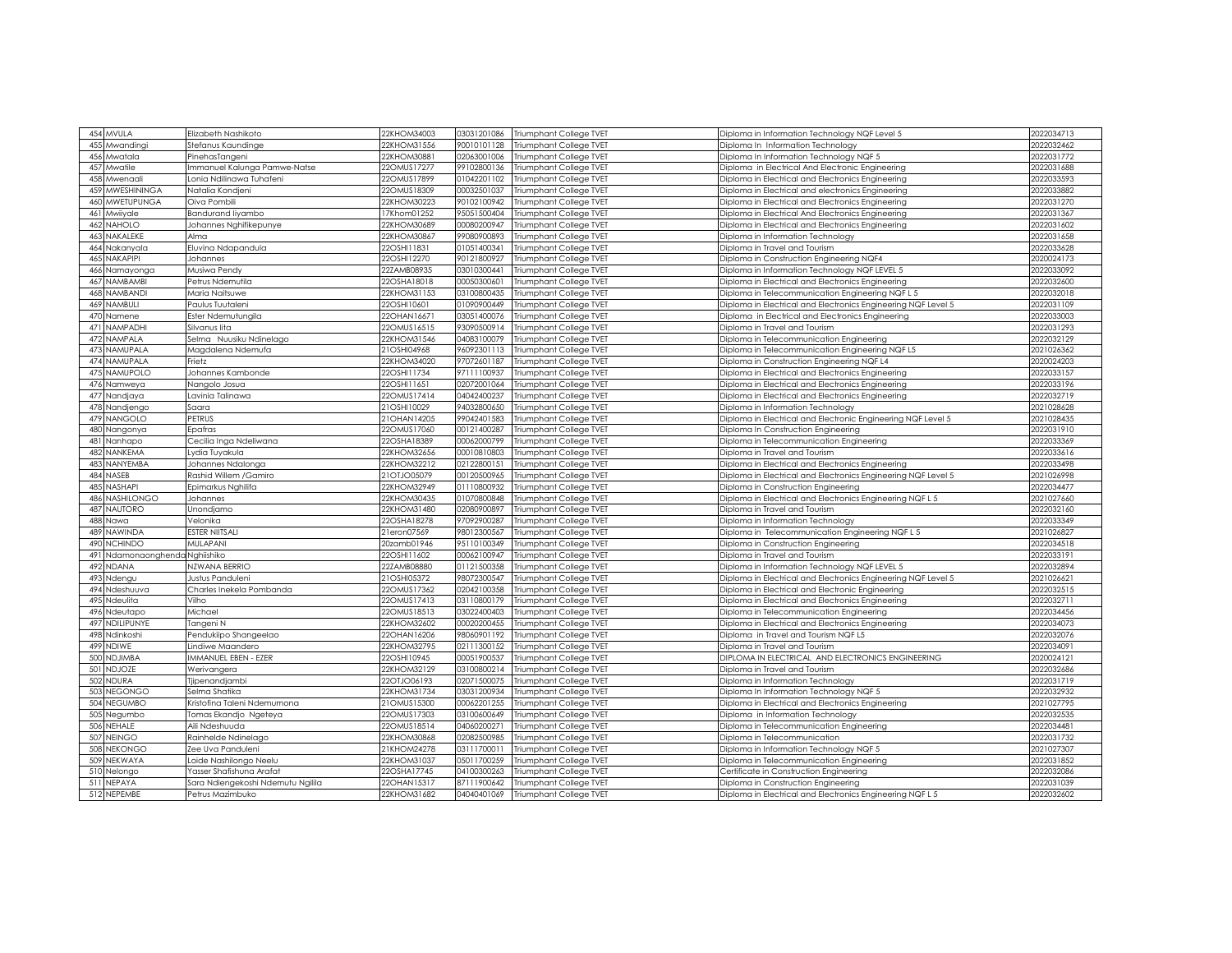| 513 NEPEMBE                  | George Tangeni                 | 22KHOM31774 | 03020600324 | <b>Triumphant College TVET</b> | Diploma in Electrical and Electronics Engineering NQF L 5     | 2022032606 |
|------------------------------|--------------------------------|-------------|-------------|--------------------------------|---------------------------------------------------------------|------------|
| 514<br><b>NEPUTA</b>         |                                | 22OSHI11295 | 02070500047 |                                |                                                               | 2022032158 |
|                              | Mtaleni Simon Johannes         |             |             | Triumphant College TVET        | Diploma in Telecommunication Engineering                      |            |
| 515<br>NETUMBC               | <b>Ndefawo Nikodemus Pena</b>  | 21KHOM24263 | 97082601395 | Triumphant College TVET        | iploma in Travel and Tourism NQF L 5                          | 2021027426 |
| 516<br>NEUMANN               | Punaete Shai                   | 21KHOM23176 | 00042700868 | Triumphant College TVET        | Diploma in Information Technology NQF 5                       | 2021026560 |
| Ngalagombe<br>517            | Maria Hambelela                | 22OSHA19024 | 02072200776 | Triumphant College TVET        | Diploma in Information Technology                             | 2022034332 |
| 518<br>Ngalang               | <b>Esther Tjepo</b>            | 21ERON03206 | 02022100484 | Triumphant College TVET        | Diploma in Information Technology NQF L5                      | 2022032259 |
| NGANJONE<br>519              | Tuvatera Vezemba               | 22KHOM30921 | 98081300430 | Triumphant College TVET        | Diploma in Travel and Tourism NQF 5                           | 2022031144 |
| 520<br>NGHEDE                | AGGAI NDAWEDAPO                | 22OSHI11536 | 00071700757 | Triumphant College TVET        | Diploma in Electrical and Electronics Engineering             | 2022032853 |
| Nghifikwa<br>521             | Mweshihimbula Sondaha Petrina  | 22OMUS17563 | 01051301106 | Triumphant College TVET        | Diploma in Information Technology                             | 2022032994 |
| 522<br>Nghihepavali          | Fanius Nghihangwavali Mekondjo | 22OMUS17609 | 02102700755 | Triumphant College TVET        | Diploma in Electrical and Electronics Engineering NQF L 5     | 2022032870 |
| 523<br><b>Ighihungilwa</b>   | Jackson Valombola              | 22OSHI12057 | 03050200723 | Triumphant College TVET        | Diploma in Electrical and Electronics Engineering             | 2022034250 |
| 524<br>Nghiimbwasha          | Tuyenikelao Nafimane           | 22OHAN16642 | 00080300588 | Triumphant College TVET        | iploma in Information Technology                              | 2022032938 |
| 525<br>Nghikufe              | Rauna Heenombela               | 20HAN17380  | 97072600612 | Triumphant College TVET        | iploma In Information Technology                              | 2022034254 |
| 526<br>NGHIMODINO            | Julia Handupula                | 22KHOM30161 | 00050201018 | Triumphant College TVET        | Diploma in Travel and Tourism                                 | 2022031157 |
| 527<br>Nghinyekemunhu        | Simon Shikuleinge              | 22KHOM30203 | 00101400853 | Triumphant College TVET        | Diploma in Electrical and Electronics Engineering             | 2022031256 |
| 528<br>NGHIPANDULWA          | Elisa Panduleni                | 21KHOM2589  | 01120400217 | Triumphant College TVET        | Diploma in Information Technology NQF 5                       | 2021027570 |
| NGHISHILENAPO<br>529         | JOSEPHINA NDILOKELWA NDAHAFA   | 22OSHI11585 | 99052501227 | Triumphant College TVET        | DIPLOMA IN ELECTRICAL AND ELECTRONIC ENGINEERING              | 2022032817 |
| <b>NGHIWENI</b><br>530       | Elizabeth Ndilokelwa           | 22OSHI12519 | 98062700135 | Triumphant College TVET        | Diploma in Electrical and Electronics Engineering NQF Level 4 | 2020023793 |
| 531<br>NGHIXULU              | Annasensia Mwalengokanya       | 21KHOM22558 | 93022200803 | Triumphant College TVET        | Diploma In Information Technology NQF 5                       | 2021026671 |
| 532<br>Nghuulikwa            | Sem                            | 22OSHA18044 | 97011900020 | Triumphant College TVET        | Diploma in Construction Engineering NQF L5                    | 2017014532 |
| 533<br>NGHUUMONO             | Shiwomwenyo Tangi              | 21KHOM18963 | 02062500726 | Triumphant College TVET        | Diploma In Construction Engineering NQF L5                    | 2021026775 |
| 534<br><b>Nghuushi</b>       | Jonas Tangeniomwene            | 22OHAN17358 | 03051600199 | Triumphant College TVET        | Diploma In Electrical and Electronics                         | 2022033844 |
|                              |                                | 22KHOM30159 | 98031301239 |                                |                                                               | 2022030988 |
| 535<br>Ngongo<br>NGUARAMBUKA | Joseph Haindere                | 22OMAH02813 | 04010200707 | Triumphant College TVET        | Diploma In Electrical and Electronics Engineering             |            |
| 536                          | Muhepisa                       |             |             | Triumphant College TVET        | Diploma in Travel and Tourism                                 | 2022032800 |
| NGWEDA<br>537                | Christofina Namutenya          | 22KHOM32666 | 95031600527 | Triumphant College TVET        | Diploma in Electrical and electronics Engineering             | 2022033897 |
| 538<br><b>NICKODEMUS</b>     | Hilen N                        | 22KHOM33050 | 97010101248 | Triumphant College TVET        | Diploma in Telecommunication Engineering                      | 2020023386 |
| 539<br>Nicodemus             | Salmi Negonga Tulela           | 22OSHA18174 | 02071200756 | Triumphant College TVET        | Diploma in Travel and Tourism                                 | 2022032492 |
| 540<br><b>VJEMBO</b>         | Ngajozikue                     | 22OMAH03069 | 02042400084 | Triumphant College TVET        | Diploma in Information Technology                             | 2022031117 |
| 541<br><b>NOODI</b>          | SALOMO SHALONGWA UDEINGE       | 20Ohan03640 | 98092100993 | Triumphant College TVET        | Diploma in Electrical and Electronics Engineering NQF L5      | 2020023878 |
| 542<br>NTELAMO               | Munyandi                       | 2ZAMB08817  | 97100901073 | Triumphant College TVET        | liploma in Travel and Tourism NQF 5                           | 2021026768 |
| NUUKULU<br>543               | Hertha Ndeutala                | 20MUS17673  | 03082300588 | Triumphant College TVET        | Diploma in Electrical and Electronics Engineering NQF L 5     | 2022032797 |
| 544<br>Nyambe                | Denzel Nyambe                  | 2ZAMB08775  | 00090901053 | Triumphant College TVET        | Diploma in Information Technology NQF LEVEL 5                 | 2022032570 |
| 545<br>OLAVI                 | Hilja Mwaalele                 | 22KHOM30157 | 97060200290 | Triumphant College TVET        | ravel and Tourism                                             | 2022031036 |
| 546<br>Oskar                 | Aina Ndinelago                 | 22OSHI11859 | 95012300165 | <b>Triumphant College TVET</b> | Diploma in Electrical and Electronics Engineering             | 2022033773 |
| PAPIER<br>547                | Brandon Norman Cyril           | 21KHOM13648 | 01121100497 | Triumphant College TVET        | Diploma in Travel and Tourism NQF L 5                         | 2021026318 |
| 548<br>Parata                | Hellena                        | 22KAVW02738 | 99010300420 | Triumphant College TVET        | Diploma in Information Technology                             | 2022032933 |
| 549<br>PAULUS                | Saimi Nyanyukweni              | 21KHOM13836 | 98042600038 | Triumphant College TVET        | Diploma In Information Technology                             | 2021026330 |
| 550<br>Paulus                | Nghuhoyepongo Teresa           | 21KHOM18322 | 98042200927 | <b>Triumphant College TVET</b> | Diploma in Information Technology NQF 5                       | 2021026652 |
| PAULUS<br>551                | fresia Tulonga                 | 22KHOM31241 | 93033100139 | Triumphant College TVET        | Diploma in Telecommunication Engineering NQF L5               | 2022032241 |
| 552<br>PAULUS                | Paula Simaneka                 | 22OSHA17651 | 98112300224 | Triumphant College TVET        | Diploma in Information Technology                             | 2022031923 |
| 553<br>PAULUS                | Maria Kili Nangula             | 22OSHI11701 | 01122501153 | Triumphant College TVET        | Diploma in Information Technology                             | 2022032877 |
| 554<br>Petrus                | Frieda Ndamononghenda          | 21OSHA14721 | 02020800977 | Triumphant College TVET        | Diploma In Travel and Tourism NQF L 5                         | 2021027030 |
| PETRUS<br>555                | Melania                        | 22KHOM30194 | 98022401207 | Triumphant College TVET        | Diploma in Information Technology                             | 2022031059 |
| PETRUS<br>556                | Franco Jackson J               | 22KHOM31188 | 03080700473 | Triumphant College TVET        | Diploma in Electrical and Electronic Engineering NQF Level 5  | 2022031783 |
| 557<br>Petrus                | Klaudia Ndiipanda              | 22KHOM31367 | 98122600158 | Triumphant College TVET        | Diploma In Electrical and Electronics Engineering NQF L 5     | 2022031953 |
| 558<br>Petrus                | Gideon Nghishidimbwa           | 22OHAN16573 | 01042800693 | Triumphant College TVET        | Diploma in Travel and Tourism                                 | 2022032852 |
| 559<br>Philepus              | Saara Ndapwa Finita            | 21OSHI09029 | 00080900283 | Triumphant College TVET        | Diploma in Information Technology                             | 2021027117 |
|                              |                                |             |             |                                |                                                               |            |
| 560<br>Phillepus             | Selma Lavida Nelago            | 22OSHI11895 | 03051700908 | Triumphant College TVET        | Diploma in Information Technology                             | 2022033908 |
| 561<br>Phillipus             | Frieda                         | 21KHOM28974 | 99101400509 | Triumphant College TVET        | Diploma in Electrical and Electronics Engineering             | 2022032444 |
| PHILLIPUS<br>562             | DAVID SHEYOWALA                | 22OHAN16576 | 93052200958 | Triumphant College TVET        | <b>DIPLOMA IN INFORMATION TECHNOLOGY</b>                      | 2022032851 |
| PIETERS<br>563               | Ricardo Cardo                  | 22HARD02147 | 03110800756 | Triumphant College TVET        | Diploma in Information Technology NQF 5                       | 2022032940 |
| 564<br>PIETERS               | Donavan Danilson               | 22KHOM31019 | 99122300473 | Triumphant College TVET        | Diploma in Information Technology                             | 2022031075 |
| PLATT<br>565                 | Elano Casius                   | 22KHOM30323 | 94102200150 | <b>Triumphant College TVET</b> | Diploma in Information Technology NQF L 5                     | 2022031072 |
| PUTEHO<br>566                | Philenie Siseho                | 22ZAMB09347 | 92052400508 | Triumphant College TVET        | Diploma in Information Technology NQF 5                       | 2020023982 |
| 567<br>Rafael                | Penehafo Natalia               | 22KHOM32227 | 99032900633 | <b>Triumphant College TVET</b> | Diploma In Information Technology                             | 2022033868 |
| 568<br>REINHOLD              | MANUEL K                       | 20Oshi02940 | 98100300275 | Triumphant College TVET        | Diploma in Electrical and Electronic Engineering NQF L5       | 2020023272 |
| 569<br><b>RIETH</b>          | Lauren Manty                   | 22OMAH02719 | 03053100266 | Triumphant College TVET        | Diploma in Travel and Tourism                                 | 2022032231 |
| <b>ROBERT</b><br>570         | azarus Seun Ndeutapo           | 22OSHI11721 | 01020501227 | <b>Triumphant College TVET</b> | Diploma in Information Technoloav                             | 2022032420 |
| 571<br><b>ROOI</b>           | Dennis Roderickus Andreas      | 22KHOM31067 | 04011100595 | Triumphant College TVET        | Diploma in Travel and Tourism NQF 5                           | 2022031806 |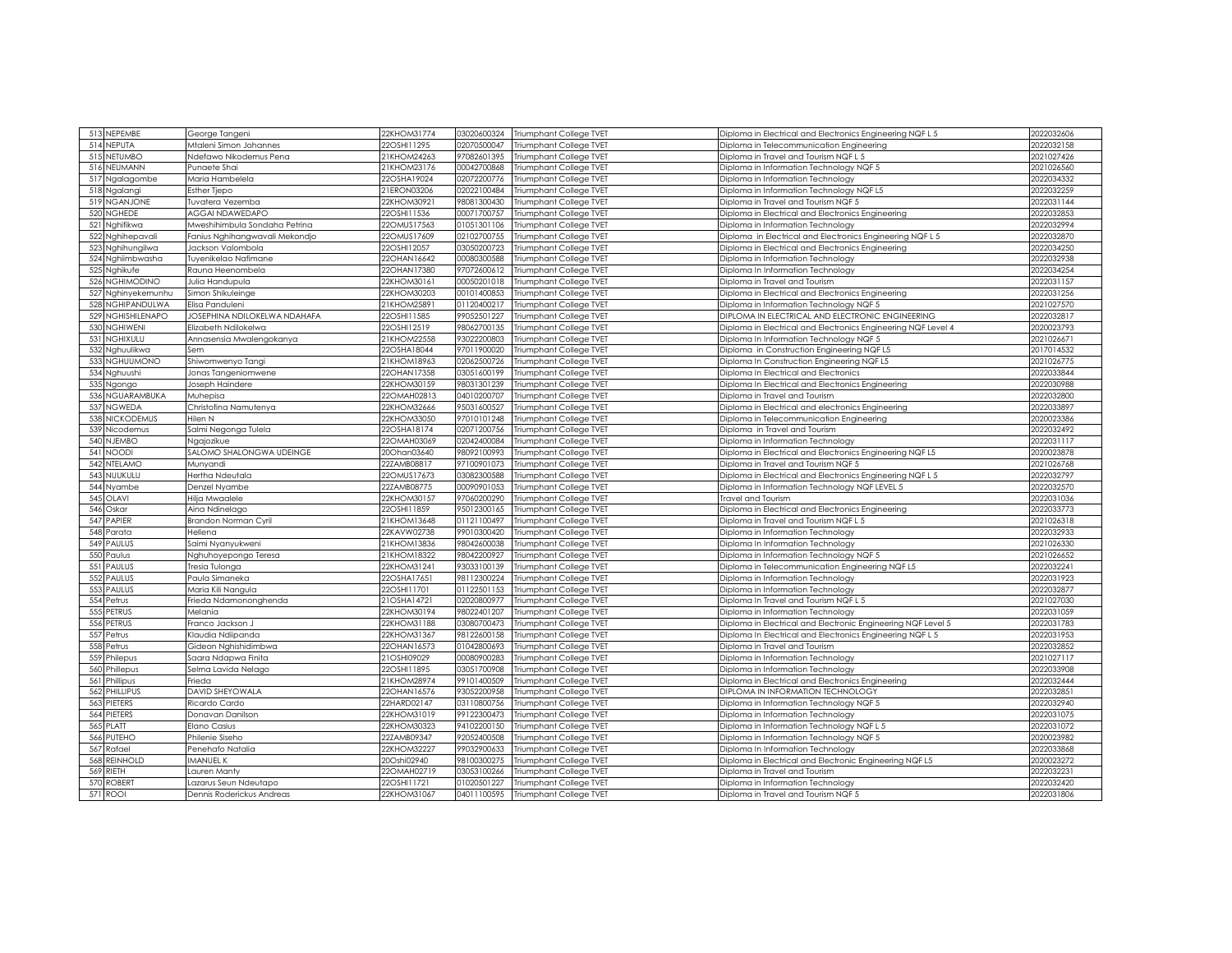| 572 RUKERO                | Uaenenisa Hope                    | 22KHOM32285 | 01012900371 | <b>Triumphant College TVET</b> | Diploma in Electrical and Electronics Engineering             | 2022033223 |
|---------------------------|-----------------------------------|-------------|-------------|--------------------------------|---------------------------------------------------------------|------------|
|                           |                                   |             |             |                                |                                                               |            |
| 573<br>RUUNDA             | Kauvavekua                        | 22KUNE03110 | 96021301048 | Triumphant College TVET        | Diploma in Electrical and Electronic Engineering NQF Level 5  | 2022032605 |
| 574<br>SAKARIA            | <b>Kalimbo Wilhelm</b>            | 22KHOM30381 | 96100101203 | Triumphant College TVET        | Diploma in Electrical and Electronics Engineering NQF Level 5 | 2022031311 |
| Sakeus<br>575             | Pehovelo Nalitangwe Ndilipomwene  | 22OSHA17625 | 96032401154 | Triumphant College TVET        | Diploma in Travel and Tourism                                 | 2022031674 |
| 576<br>SALTIEL            | Saltiel                           | 21KHOM23928 | 95081600520 | Triumphant College TVET        | Diploma in Information Technology NQF 5                       | 2021027046 |
| 577<br>Sameja             | Receptor Nabusiku                 | 22ZAMB09608 | 92030500879 | Triumphant College TVET        | Diploma in Information Technology                             | 2022035169 |
| 578<br>Samuel             | Wilhelmiina Inailonga             | 22OMUS16975 | 01061200833 | Triumphant College TVET        | Diploma in Travel and Tourism                                 | 2022031986 |
| SASINDERE<br>579          | Veiko Salongole                   | 22KHOM31068 | 03111300366 | <b>Triumphant College TVET</b> | Diploma in Telecommunication Engineering NQF L5               | 2022031928 |
| <b>SCHIEFER</b><br>580    | <b>ARNOLD RAJIV</b>               | 22OSHI12125 | 01032300329 | Triumphant College TVET        | <b>DIPLOMA INFORMATION AND TECHNOLOGY</b>                     | 2022034421 |
| 581<br><b>SCHWARTBOOY</b> | Anthony Harry                     | 21KHOM14914 | 01032700556 | Triumphant College TVET        | Diploma in Information Technology NQF 5                       | 2021026550 |
| 582<br>Sem                | Moses Ndakalako                   | 22OSHI11967 | 01083000292 | Triumphant College TVET        | Diploma in Electrical & Electronics Engineering               | 2022033870 |
| 583<br><b>SEVERUS</b>     | Matheus                           | 21KHOM16010 | 89101400819 | Triumphant College TVET        | Diploma in Electrical and Electronics Engineering NQF Level 5 | 2021026586 |
| 584<br>Shaanika           | Sylvi Nelago                      | 2KHOM31263  | 03072500983 | Triumphant College TVET        | Viploma In Information Technology                             | 2022031920 |
| SHADJUUKA<br>585          | LYDIA NDILINAWA                   | 10HAN14909  | 93031900855 | Triumphant College TVET        | Diploma in Information Technology NQF 5                       | 2021028587 |
| 586<br>Shalimba           | ltembu Abraham Shetuuka           | 22OMUS17301 | 01121900569 | Triumphant College TVET        | Diploma in Travel and Tourism                                 | 2022032542 |
| 587<br>SHAMBO             |                                   | !IKHOM27699 | 94040300645 |                                |                                                               | 2021028002 |
|                           | Zizi Oshoshange                   |             |             | <b>Triumphant College TVET</b> | Diploma in Electrical and Electronic Engineering NQF Level 5  |            |
| SHAMBO<br>588             | Desidelia Ndelitoudja             | 21OHAN13916 | 02012100708 | Triumphant College TVET        | Diploma in Travel and Tourism NQF L5                          | 2021027364 |
| SHANGHALA<br>589          | Sara N                            | 22KHOM32757 | 99051301081 | Triumphant College TVET        | Diploma in Telecommunication Engineering                      | 2022034408 |
| 590<br>Shanyengana        | Ndakaiwa Esther Nambili Kandiwapa | 22OMUS18379 | 99051400446 | Triumphant College TVET        | Diploma in Electrical and Electronics Engineering             | 2022034305 |
| 591<br>Shapwa             | Moses                             | 20Ohan03460 | 97121000447 | Triumphant College TVET        | liploma in Electrical and Electronics Engineering NQF Level 4 | 2020022766 |
| SHAPWA<br>592             | Antonia Inaniyange                | 22OHAN17350 | 98112700230 | Triumphant College TVET        | Diploma in Information Technology                             | 2022033648 |
| 593<br>SHAU               | Paulus Shanghala                  | 22OMUS16367 | 97110100618 | Triumphant College TVET        | Diploma in Information Technology                             | 2022031108 |
| 594<br>SHEHAMANGE         | Ester Ndalyaongudi Shiiveingenawa | 22OHAN16756 | 02012700427 | Triumphant College TVET        | Diploma in Travel and Tourism NQF 5                           | 2022032920 |
| 595<br>SHEKUKALA          | Fransina-Iyaloo                   | 22OHAN15501 | 97053100359 | Triumphant College TVET        | Diploma in Travel and Tourism                                 | 2022031282 |
| 596<br>Shekunyenge        | Johannes Nghipundaka              | 22OHAN16412 | 95050901367 | Triumphant College TVET        | Diploma in Construction Engineering NQF L5                    | 2022032520 |
| 597<br>Shifeta            | Naapopye-Ndinelago                | 21OSHI08596 | 99032300229 | Triumphant College TVET        | liploma in Information Technology                             | 2021027027 |
| 598<br>SHIGWEDHA          | Tomas                             | 22KHOM31872 | 89031500477 | Triumphant College TVET        | Diploma in Information Technology                             | 2022032683 |
| 599<br>Shigwedha          | Naem Tuwilika                     | 22OSHA18546 | 00083000682 | Triumphant College TVET        | Diploma In Information Technology                             | 2022033266 |
| 600<br>SHIHALA-SHAPWA     | Stellamars                        | 21KHOM16061 | 02040600248 | Triumphant College TVET        | Diploma In Information Technology NQF Level 5                 | 2021026565 |
| 601<br>Shihepo            | Hendrina Ndaitovanhu              | 22OHAN17603 | 02011900287 | Triumphant College TVET        | Diploma in Electrical and Electronics Engineering             | 2022034029 |
| SHIHOMEKA<br>602          | Lyli Tilomwene                    | 21OHAN12204 | 95070600087 | Triumphant College TVET        | Diploma in Telecommunication Engineering NQF L 5              | 2021027231 |
|                           |                                   |             |             |                                |                                                               | 2022031918 |
| Shiimi<br>603             | Meagan Selma                      | 2OSHI11059  | 02081400154 | Triumphant College TVET        | iploma in Travel and Tourism                                  |            |
| SHIKALEPO<br>604          | ndapewaoshali                     | 21OHAN12340 | 00081201157 | Triumphant College TVET        | Diploma In Travel and Tourism NQF L 5                         | 2021027352 |
| Shikalepo<br>605          | leremia Hiimbisheni               | 20MUS18900  | 02120100306 | Triumphant College TVET        | liploma in Electrical and Electronics Engineering             | 2022035188 |
| Shikambe<br>606           | Elias Mandume                     | 20HAN16623  | 97090900932 | Triumphant College TVET        | Diploma in Information Technology                             | 2022032555 |
| Shikesho<br>607           | Erastus Ndiyana                   | 22OMUS17289 | 04071000217 | Triumphant College TVET        | Diploma in Electrical and Electronics Engineering             | 2022032543 |
| <b>SHIKOMBA</b><br>608    | Sakaria Shitaleni                 | 21KHOM25723 | 01030400369 | Triumphant College TVET        | Diploma in Electrical and Electronics Engineering NQF Level 5 | 2021027595 |
| <b>SHIKOMBA</b><br>609    | Tomas Simaneka Tangi              | 22OSHA17981 | 04032800607 | Triumphant College TVET        | Diploma in Electrical and Electronics Engineering NQF L 5     | 2022032006 |
| SHIKONGO<br>610           | Onesmus Ileni                     | 21KHOM26669 | 01100900241 | Triumphant College TVET        | Diploma in Electrical and Electronics Engineering NQF Level 5 | 2021028005 |
| SHIKONGO<br>611           | Albertina Rauha                   | 21OMUS07954 | 98031200882 | Triumphant College TVET        | Diploma in Electrical and Electronics Engineering             | 2021026407 |
| 612 SHIKONGO              | Iria Mwadhina                     | 22KHOM31767 | 02051600198 | Triumphant College TVET        | Diploma in Travel and Tourism NQF 5                           | 2022032453 |
| SHIKONGO<br>613           | Nuugwanga Aino                    | 22KHOM32755 | 02060800439 | Triumphant College TVET        | Diploma in Information Technology                             | 2022034096 |
| 614<br><b>SHIKONGO</b>    | Ndamononghenda                    | 22OMUS17568 | 03012600108 | Triumphant College TVET        | Diploma in Electrical and Electronics Engineering NQF L 5     | 2022032251 |
| <b>SHIKONGO</b><br>615    | Martha Ndinelago                  | 22OSHI10669 | 96080501497 | Triumphant College TVET        | Diploma in Electrical and Electronic Engineering NQF Level 5  | 2022031231 |
| 616<br>SHIKOYENI          | Gabriel I                         | 22KHOM32535 | 01050300521 | Triumphant College TVET        | Diploma in Information Technology                             | 2021028866 |
| SHIKUDULE<br>617          | Azmaveth Thank you                | 22KHOM31483 | 01122300317 | Triumphant College TVET        | Diploma in Information Technology                             | 2022032139 |
| 618 SHIKUYELE             | <b>AMON</b>                       | 22OSHI10748 | 03062000473 | Triumphant College TVET        | DIPLOMA IN TRAVEL AND TOURISM                                 | 2021027759 |
|                           | Laimi Lomboleni                   | 22OSHA18496 | 02052900322 | Triumphant College TVET        | Diploma in Travel and Tourism                                 | 2022033592 |
| 619 Shilengifa            |                                   |             |             |                                |                                                               |            |
| SHILOMBOLENI<br>620       | Anna Shiwovanhu                   | 22KHOM31182 | 04020200540 | Triumphant College TVET        | Diploma in Construction Engineering NQF L5                    | 2022031882 |
| 621<br>SHILONGO           | Ruben Tunaomukwafi                | 21OMAH01721 | 03042300161 | Triumphant College TVET        | Diploma in Information Technology NQF 5                       | 2021027346 |
| SHILONGO<br>622           | Launa Ndimuwete                   | 22KHOM32223 | 00102900914 | <b>Triumphant College TVET</b> | Diploma in Information Technology                             | 2022033012 |
| 623 shiluwa               | oice                              | 21KHOM21379 | 97011800379 | Triumphant College TVET        | Diploma in Information Technology NQF 5                       | 2021026711 |
| SHIMANDA<br>624           | <b>Tomas Naameoshange</b>         | 22OSHI11297 | 01122300948 | Triumphant College TVET        | iploma in Telecommunication                                   | 2022032323 |
| 625<br>Shimbili           | Vilho Mwalungama                  | 22OSHI11412 | 00123100062 | Triumphant College TVET        | Diploma in Travel & Tourism NQF 4                             | 2022032695 |
| 626<br>Shimhanda          | Samuel Tuhafeni                   | 20SHI11789  | 96070500199 | Triumphant College TVET        | liploma in Electrical and Electronics Engineering             | 202203341  |
| Shimhanda<br>627          | Ndilimeke                         | 22OMUS17016 | 97101401279 | Triumphant College TVET        | Diploma in Electrical & Electronics Engineering               | 2022031757 |
| SHIMUEFELENI<br>628       | Selma                             | 22OMUS18521 | 97051100130 | Triumphant College TVET        | Diploma in Information Technology NQF Level 5                 | 2020023187 |
| 629<br>SHINANA            | MALAKIA                           | !IOHAN13417 | 88051300262 | Triumphant College TVET        | Diploma in Travel and Tourism                                 | 2021028496 |
| 630 Shindume              | Josua Ndilipunye                  | 22OMUS17100 | 00101900457 | Triumphant College TVET        | Diploma in Travel and Tourism                                 | 2022032246 |
|                           |                                   |             |             |                                |                                                               |            |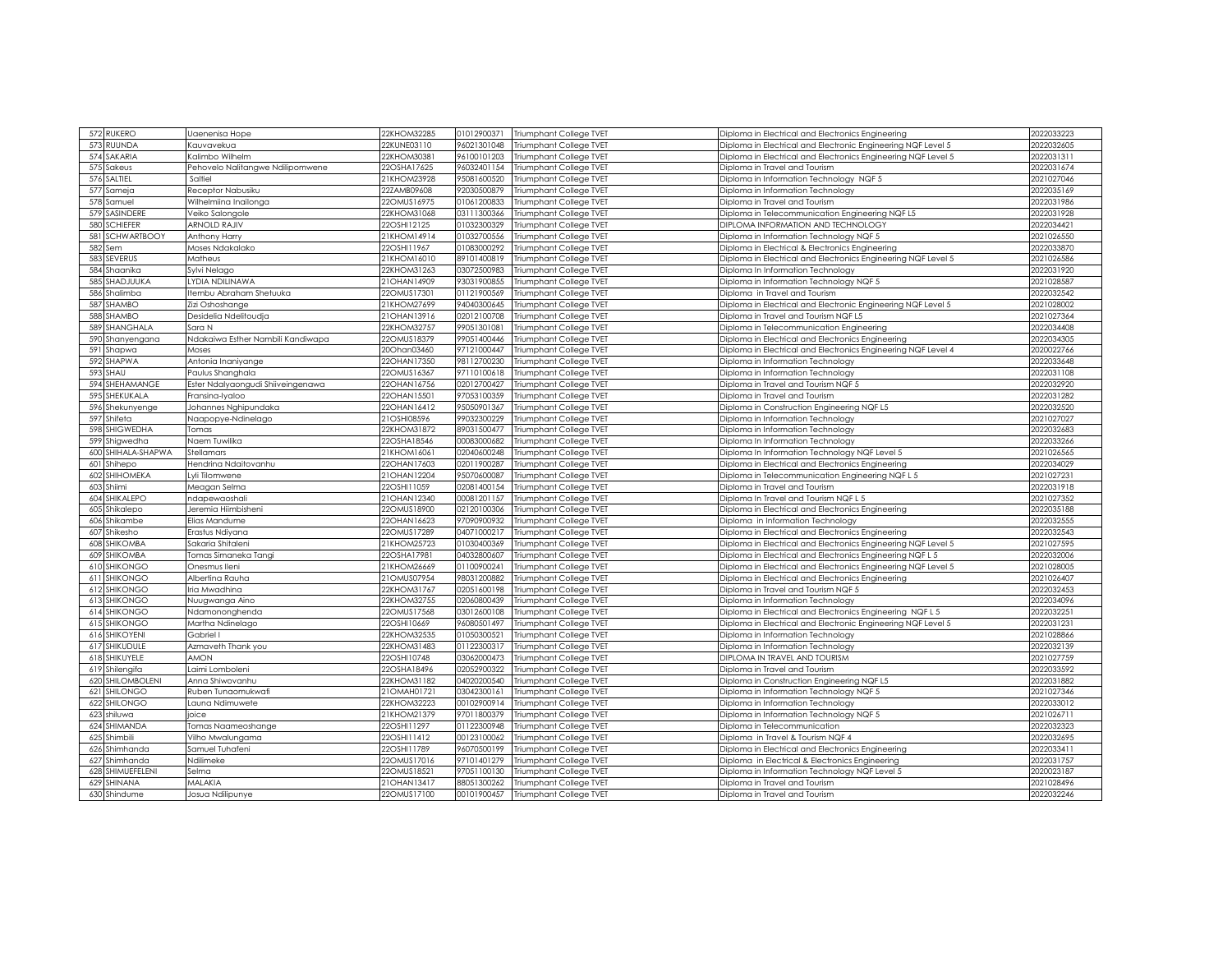|      | 631 SHIPADI                   | Ndapewoshali Ndapona                    | 22OHAN15337                | 00070400989                | Triumphant College TVET                            | Diploma in Electrical and Electronic Engineering                                                       | 2022031261               |
|------|-------------------------------|-----------------------------------------|----------------------------|----------------------------|----------------------------------------------------|--------------------------------------------------------------------------------------------------------|--------------------------|
|      | 632 SHIPAHU                   | Katrina Hambelela                       | 22OSHI10686                | 93080301242                | Triumphant College TVET                            | Diploma Information Technology                                                                         | 2022031288               |
|      | 633 SHIPANGA                  | Eino ST                                 | 22KHOM32715                | 02061800653                | Triumphant College TVET                            | Diploma in Construction Engineering                                                                    | 2022034247               |
|      | 634 SHIPAVALI                 | Ndahalamo Tuleingepo Ndemumonamo        | 21OHAN1033                 | 96020900487                | Triumphant College TVET                            | Diploma in Travel and Tourism NQF 5                                                                    | 2021026643               |
|      | 635 SHIPILA                   | Medusalem Tuhafeni H                    | 22KHOM31574                | 88082000996                | Triumphant College TVET                            | Diploma in Telecommunication Engineering                                                               | 2021028478               |
|      | 636 SHIPOPYENI                | Lukas Nakakoma                          | 22KHOM32803                | 03091301141                | Triumphant College TVET                            | Diploma in Electrical and Electronics Engineering NQF L 5                                              | 2022033664               |
|      | 637 SHITANA                   | Iyaloo Naftali                          | 22KHOM34221                | 93061400141                | Triumphant College TVET                            | Diploma in Information Technology NQF 5                                                                | 2020024101               |
|      | 638 SHIVUTE                   | Hendrina Namupala                       | 22OMUS18852                | 00021100567                | Triumphant College TVET                            | Diploma in Information Technolgy                                                                       | 2020023899               |
|      | 639 SHIVUTE                   | Sakaria Panduleni Engy                  | 22OSHI11418                | 01080401156                | Triumphant College TVET                            | Diploma in Electrical and Electronics Engineering                                                      | 2022032356               |
|      | 640 SHIWEDA                   | Nestor Natangwomwene                    | 22ERON08585                | 98100301026                | Triumphant College TVET                            | Diploma in Information Technology NQF L 5                                                              | 2022032427               |
|      | 641 SHIXULENI                 | Win Ndahambelela                        | 21KHOM17459                | 99022300145                | Triumphant College TVET                            | Diploma in Information Technology NQF 5                                                                | 2021026699               |
|      | 642 SHOOMBE                   | Max Uugwagwa Megameno                   | 21KHOM21587                | 98091400314                | Triumphant College TVET                            | Diploma in Electrical and Electronics Engineering NQF Level 5                                          | 2020023971               |
|      |                               | Silas Shikongo Shulitheni               | 22OSHA18465                | 97093000436                |                                                    |                                                                                                        | 2022033771               |
|      | 643 Shoombe<br>644 SHOU       | Linda Mulipo                            | 22KHOM31117                | 02092701061                | Triumphant College TVET<br>Triumphant College TVET | Diploma in Electrical and Electronics Engineering<br>Diploma in Electrical and Electronics Engineering | 2022031993               |
|      | 645 SHUUMBWA                  |                                         | 22KHOM30936                | 03101400813                |                                                    |                                                                                                        | 2022031805               |
|      | 646 SHUUVENI                  | Ester Enoshili Ndamwena<br>ABEL         | 21OMUS13676                | 98061300478                | Triumphant College TVET<br>Triumphant College TVET | Diploma in Travel and Tourism NQF 5                                                                    | 2021027365               |
|      |                               |                                         |                            |                            |                                                    | Diploma in Electrical and Electronics Engineering                                                      |                          |
|      | 647 Sikabongo<br>648 Sikerete | Chuma                                   | 22ZAMB09632<br>22KAVE12996 | 00122500172<br>94040800311 | Triumphant College TVET<br>Triumphant College TVET | Diploma in Information Technology                                                                      | 2022035204<br>2022032640 |
|      |                               | saack Masati                            |                            |                            |                                                    | Diploma in Telecommunication Engineering                                                               |                          |
|      | 649 SILAS                     | Veiko Tulyameni Tangeniomwene Panduleni | 21OHAN14794                | 00050500527                | Triumphant College TVET                            | Diploma in Electrical and Electronics Engineering NQF L5                                               | 2021027200               |
| 650  | Sililo                        | Killian Manja                           | 22ZAMB08597                | 99070800772                | Triumphant College TVET                            | Diploma in Information Technology NQF LEVEL 5                                                          | 2022031876               |
|      | 651 SILVANUS                  | Aina Emilia                             | 21OMUS15292                | 95062601592                | Triumphant College TVET                            | Diploma in Electrical and Electronics Engineering                                                      | 2021028302               |
|      | 652 Simasiku                  | Lloyd Simasiku                          | 20zamb02104                | 94071300361                | Triumphant College TVET                            | Diploma in Information Technology                                                                      | 2020023625               |
| 653  | Simasiku                      | Steyn                                   | 21ZAMB06829                | 02052001042                | Triumphant College TVET                            | DIPLOMA IN INFORMATION TECHNOLOGY                                                                      | 2021027267               |
|      | 654 Simataa                   | Esther                                  | 22ZAMB08937                | 99071201473                | Triumphant College TVET                            | Diploma in Information Technology NQF LEVEL 5                                                          | 2022033078               |
|      | 655 SIMBILI                   | Joseph Muyenga                          | 21KHOM22099                | 00090600649                | Triumphant College TVET                            | Diploma in Electrical and Electronics Engineering NQF Level 5                                          | 2021026997               |
|      | 656 Simbo                     | Alfred Kapinga                          | 22KAVE13217                | 97080300762                | Triumphant College TVET                            | Diploma in Travel and Tourism                                                                          | 2022032770               |
|      | 657 SIMEON                    | Markia Ndafimana                        | 22OHAN16763                | 98051600762                | Triumphant College TVET                            | Diploma in Travel and Tourism NQF 5                                                                    | 2022032798               |
|      | 658 SIMON                     | Sylivester Hangula                      | 22KHOM30972                | 01091700559                | Triumphant College TVET                            | Diploma in Travel and Tourism                                                                          | 2022031734               |
|      | 659 Simson                    | Mateus Mwatukange                       | 22OMUS18492                | 02060800102                | Triumphant College TVET                            | Diploma in Electrical and Electronics Engineering                                                      | 2022034582               |
|      | 660 SIMULALA                  | Mabengano Hastings                      | 21KHOM21146                | 81020201587                | Triumphant College TVET                            | Diploma in Information Technology NQF 5                                                                | 2021026283               |
|      | 661 Sinvula                   | Mazinza Kimberly                        | 22ZAMB09604                | 01081601205                | Triumphant College TVET                            | Diploma in Electrical and Electronics Engineering                                                      | 2022035152               |
| 6621 | SISEHO                        | <b>NAMASIKU FECILIA</b>                 | 22ZAMB08870                | 03062900326                | Triumphant College TVET                            | Diploma in Information Technology NQF LEVEL 5                                                          | 2022032845               |
|      | 663 SIWOKO<br>664 Stefanus    | Romanus Mwambu                          | 22KAVW02504<br>22OMUS17412 | 99102600242<br>03082300243 | Triumphant College TVET                            | Diploma in Information Technology                                                                      | 2022031496<br>2022032704 |
|      | 665 SWARTBOOI                 | Jason Dimbulukweni                      | 22KARA04179                | 02093001098                | Triumphant College TVET<br>Triumphant College TVET | Diploma in Electrical and Electronics Engineering                                                      | 2022032967               |
|      | 666 SWARTZ                    | Jenefiv Clementine<br>Sebrino           | 21ERON06506                | 02022000404                | Triumphant College TVET                            | Diploma in Information Technology<br>Diploma in Travel and Tourism NQF Level 5                         | 2021026939               |
|      | 667 Talohole                  | Tuwilika                                | 22KHOM31741                | 04061100211                | Triumphant College TVET                            | Diploma in Travel and Tourism NQF 5                                                                    | 2022032747               |
|      | 668 TASHITYAVA                | <b>JOHANNES</b>                         | 21OMUS14163                | 00092601049                | <b>Triumphant College TVET</b>                     | Diploma in Electrical and Electronics Engineering NQF Level 5                                          | 2021027501               |
|      | 669 TEODOR                    | Abed                                    | 22OSHA18086                | 99051901321                | Triumphant College TVET                            | Diploma in Electrical and Electronic Engineering                                                       | 2022032669               |
| 670  | Theresia Mamuna               |                                         | 22KAVE13443                | 03041300753                |                                                    | Diploma in Travel and Tourism                                                                          | 2022034070               |
|      | <b>671 THIMOTEUS</b>          | Nyumbura                                | 21OHAN07057                | 02092200909                | Triumphant College TVET<br>Triumphant College TVET | Diploma in Travel and Tourism NQF L 5                                                                  | 2021026636               |
|      | <b>672 THIMOTHEUS</b>         | Ndapandulomwene<br><b>ERASTUS</b>       | 21KHOM26623                | 00021600414                | Triumphant College TVET                            |                                                                                                        | 2021028094               |
|      | 673 Thobias                   | Nemushi Matheus                         | 22KARA03825                | 01080600256                |                                                    | Diploma in Electrical and Electronics Engineering NQF Level 5                                          | 2022032724               |
|      | 674 THOMAS                    | Magdalena N                             | 22KHOM33940                | 03093001102                | Triumphant College TVET<br>Triumphant College TVET | Diploma in Information Technology NQF 5<br>Diploma in Travel and Tourism                               | 2022032627               |
|      | 675 Thomas                    | Tuyoleni Mulundileni                    | 22OHAN17606                | 02040900489                | Triumphant College TVET                            | Diploma in Electrical and Electronics Engineering                                                      | 2022033320               |
|      | 676 Timbo                     | Moricia                                 | 22ERON08600                | 04112200528                | Triumphant College TVET                            | Diploma in Construction Engineering                                                                    | 2022032580               |
|      | <b>677 TIMOTEUS</b>           | Nditondina Rusallia                     | 22KHOM32323                | 97021101252                | Triumphant College TVET                            | Diploma Information Technology                                                                         | 2022033086               |
|      | 678 Timotheus                 | Teopolina Nuusiku Nahituval             | 22OSHI11574                | 99123101121                | Triumphant College TVET                            | Diploma in Information Technology                                                                      | 2022032469               |
|      | 679 TITUS                     | <b>Taimey Cammila Tuyolenni</b>         | 21OTJ005811                | 03091400085                | Triumphant College TVET                            | Diploma in Information Technology                                                                      | 2021028585               |
| 680  | Titus                         | Romeo Alexander                         | 22KHOM31617                | 04041100224                | Triumphant College TVET                            | Diploma In Travel and Tourism                                                                          | 2022031961               |
|      | 681 Titus                     | Fransina Ndawana                        | 22OSHI11321                | 02010700384                | Triumphant College TVET                            |                                                                                                        | 2022032476               |
|      | 682 TITUS                     | Shanege                                 | 22KHOM31481                | 04122700337                | Triumphant College TVET                            | Diploma in Information Technology<br>Diploma in Travel and Tourism NQF 5                               | 2022032468               |
|      | 683 TJAIMI                    | Gift Kapimbua                           | 22OMAH02899                | 02041500611                | Triumphant College TVET                            | Diploma in Travel and Tourism                                                                          | 2022034024               |
|      | 684 TJAMBURO                  | Ludwig                                  | 22HARD02229                | 95091500456                | Triumphant College TVET                            | Diploma in Construction Engineering NQF 4                                                              | 2020023785               |
| 685  | <b>TJAPUHA</b>                | Linus Uvatela                           | 22OMUS18859                | 02101000474                | Triumphant College TVET                            | Diploma in Construction Engineering                                                                    | 2022034994               |
|      | 686 TJAVEONDJA                | Auhemundu Wareng-G                      | 22KHOM32296                | 00082200815                | Triumphant College TVET                            | Diploma in Information Technology NQF 5                                                                | 2022033547               |
| 687  | Tieriko                       | Unombuiro                               | 22KHOM31974                | 01091700737                | Triumphant College TVET                            | Diploma In Travel and Tourism                                                                          | 2022032943               |
| 688  | <b>TJIHENUNA</b>              | Kariromuua                              | 22KHOM32475                | 02080500643                | Triumphant College TVET                            | Diploma in Information Technoloav                                                                      | 2022033497               |
|      | 689 TJIMBAHI                  | Litjilante                              | 21KUNE02489                | 97032501001                | Triumphant College TVET                            | Diploma in Construction Engineering                                                                    | 2021028620               |
|      |                               |                                         |                            |                            |                                                    |                                                                                                        |                          |